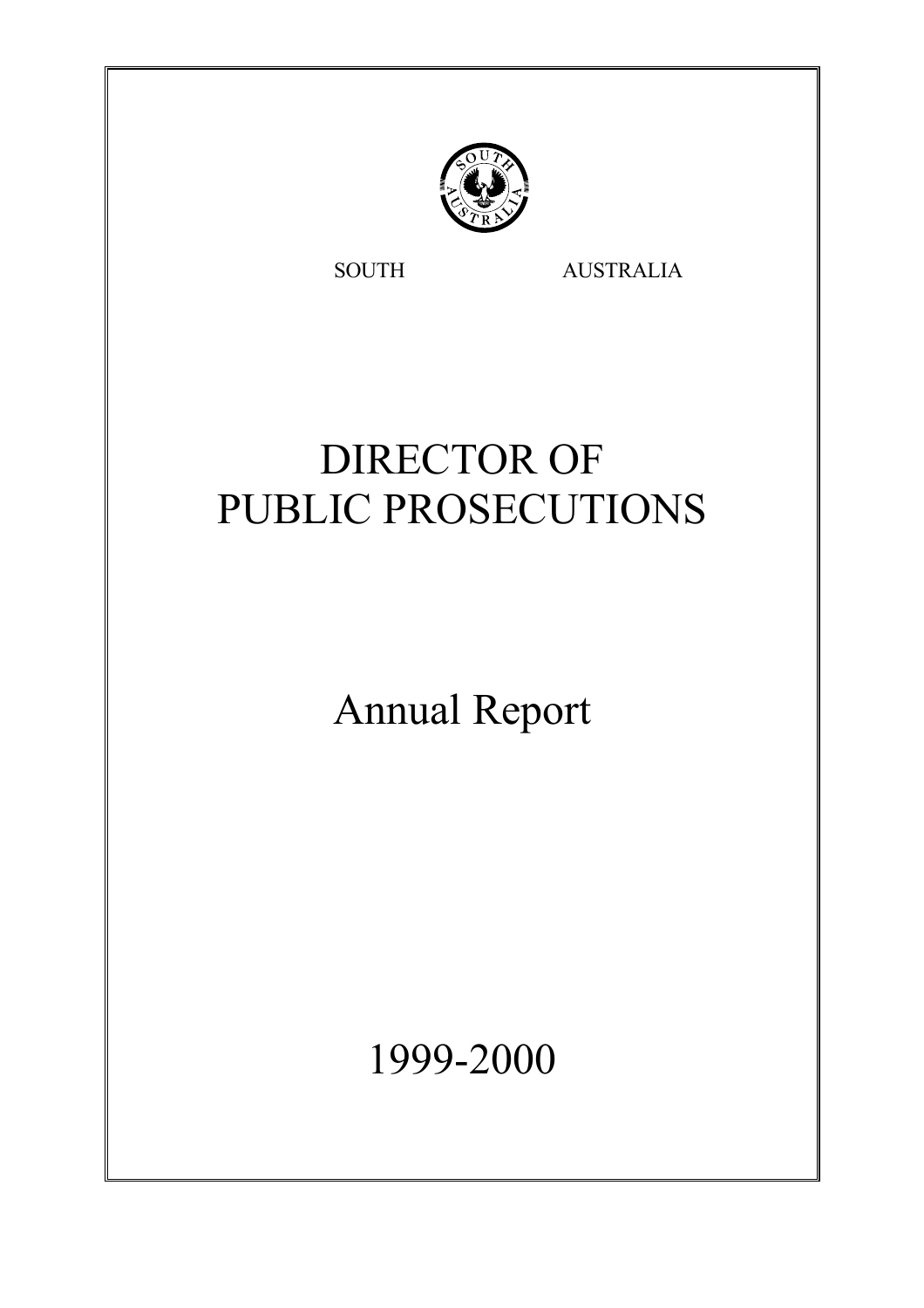# **N CONTENTS N**

| 1 | ≺ |                                                                |
|---|---|----------------------------------------------------------------|
| 2 | ≺ |                                                                |
|   |   |                                                                |
|   |   |                                                                |
|   |   |                                                                |
|   |   |                                                                |
|   |   |                                                                |
|   |   |                                                                |
|   |   |                                                                |
| 3 | ≺ |                                                                |
|   |   |                                                                |
|   |   |                                                                |
|   |   |                                                                |
|   |   |                                                                |
|   |   |                                                                |
|   |   |                                                                |
|   |   |                                                                |
|   |   |                                                                |
|   |   |                                                                |
|   |   |                                                                |
|   |   |                                                                |
|   |   |                                                                |
| 4 | ≺ |                                                                |
|   |   |                                                                |
|   |   |                                                                |
|   |   |                                                                |
|   |   |                                                                |
|   |   |                                                                |
|   |   |                                                                |
|   |   |                                                                |
|   |   |                                                                |
|   |   |                                                                |
|   |   |                                                                |
| C | ≺ |                                                                |
|   |   |                                                                |
|   |   |                                                                |
|   |   | <b>Executive Employment and Human Resource Reporting</b>       |
|   |   |                                                                |
|   |   |                                                                |
|   |   |                                                                |
|   |   |                                                                |
|   |   |                                                                |
| 6 | ≺ | <b>GLOSSARY OF TERMS USED IN STATISTICAL TABLES AND CHARTS</b> |
| 7 | ≺ | <b>APPENDICES</b>                                              |
|   |   | $A$ :                                                          |
|   |   | $\bf{B}$ :                                                     |
|   |   | $\mathbf{C}$ :                                                 |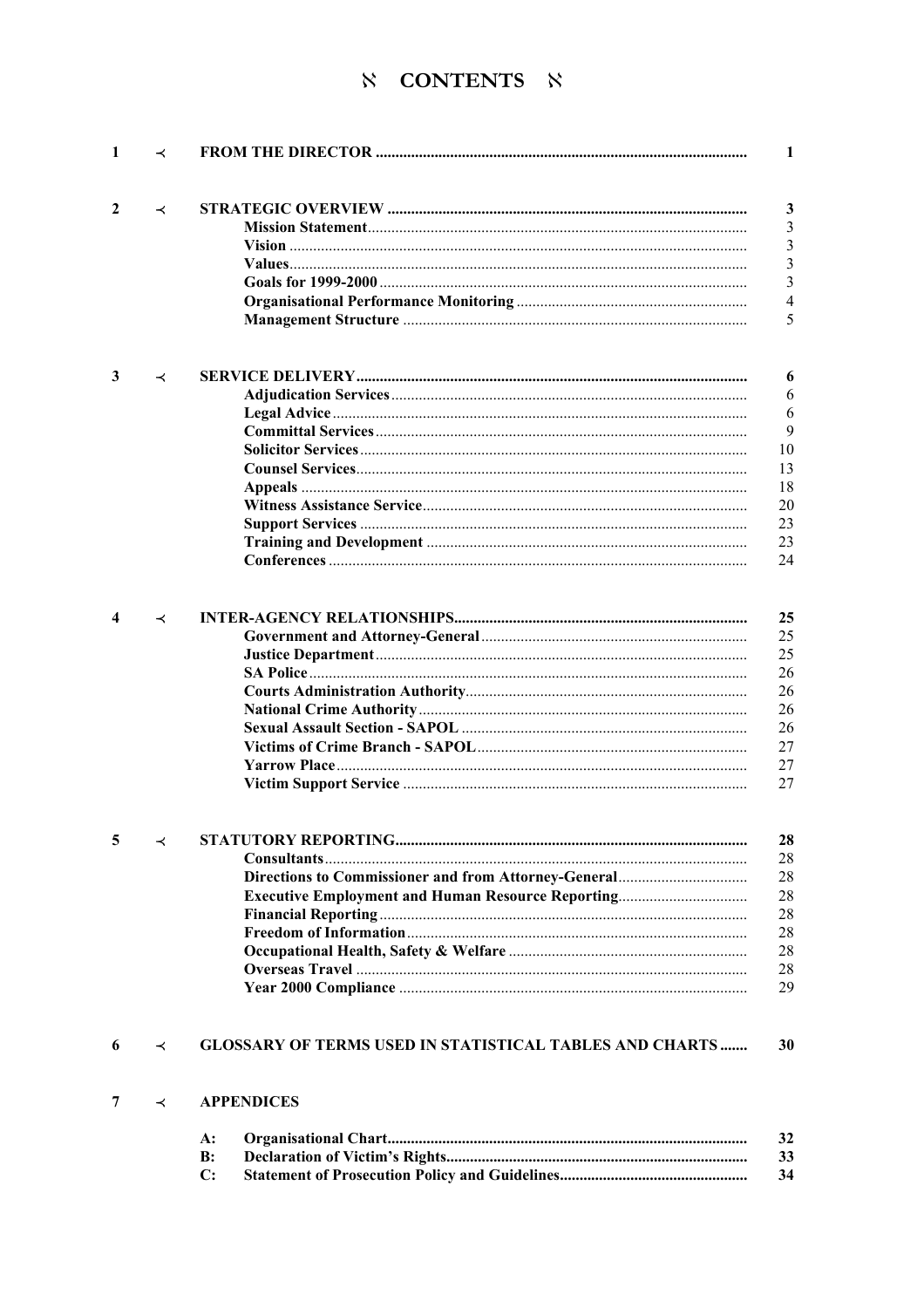# **FROM THE DIRECTOR**

This was the first year of my second term as Director. Unfortunately I was absent for some four months due to health problems. I would like to thank my Associate Director Wendy Abraham QC for taking on the responsibility of the Office and doing so quite magnificently.

I am pleased to report that the Office performed extremely well in the year under review. Feedback from courts, police and witnesses generally has been very positive as to the quality of the service we delivered. I would particularly like to recognize the efforts of the Witness Assistance Service, Filomena Merlino, Tiina Mannik, Rebecca Dale and Anna Whittam, with special thanks to Tiina who filled in as manager while Filomena was on maternity leave. Congratulations to Anna, the Child Witness Assistance Officer, who was instrumental in the production of a video to assist in the preparation of child witnesses going to court.

Turning to current issues facing the Office, the most prominent remain those of legal aid and police prosecutions. The impact of the cuts on legal aid funding is now being felt as predicted. The Legal Services Commission is doing an excellent job within those constraints, but in particular the requirement to cap funding for individual matters has produced situations where possible Dietrich stays can only be averted by government funding of defence on an ad hoc basis. This is an undesirable situation which raises the obvious question of how does one monitor the expenditure of public money in an accountable manner in these cases. I believe there is great merit in the proposed criminal representation legislation but before that comes to pass the Snowtown case will severely test the resources of both prosecution and defence.

The issue of police prosecution services remains under review although the prospect of this Office taking over summary prosecutions in the foreseeable future appears to be remote for the reasons mentioned in previous reports, namely economic and geographic considerations. Of more immediate concern are the changes proposed to police prosecution services under the Focus 21 reform program. My understanding is that the police prosecution position is to be made a general one responsible to the Local Service Area Commander. My concerns are that such a change fails to recognize the excellence and expertise that police prosecutors have provided to South Australia for many years. It also has a tendency to bring the roles of the investigator and prosecutor much closer together, making it potentially very difficult for the prosecutor to exercise an independent function required of the position by virtue of my direction to the Commissioner in 1992 that police prosecutors prosecute in accordance with my published prosecution policy. I acknowledge the Commissioner has recognised these concerns and has issued a number of policy directives intended to address them. Nevertheless, the importance of the police prosecutions section to this office and the criminal justice system in general, necessarily means its operation under the restructure will be closely monitored.

I would like to thank my Executive Group, Wendy Abraham QC, Managing Solicitor Pauline Barnett, Managing Prosecutor Trish Kelly and General Manager Tim Goodes for their help and support through the year. Unfortunately Tim is leaving the Office to take up his appointment as Sheriff. We wish him well and thank him for his skills and untiring effort in keeping the Office running as well as it has.

Finally my thanks go to all the staff, legal, clerical and secretarial, for their contribution to an Office of which I am and they should be justifiably proud. In particular I thank my Executive Assistant Marlene Lehmann who retired this year for her sterling efforts over many years and her replacement Jackie Wake.

Again I acknowledge the unfailing support of the Attorney-General, the Honourable K Trevor Griffin, MLC. There has been no suggestion of political interference with the discharge of my duties since the inception of the Office.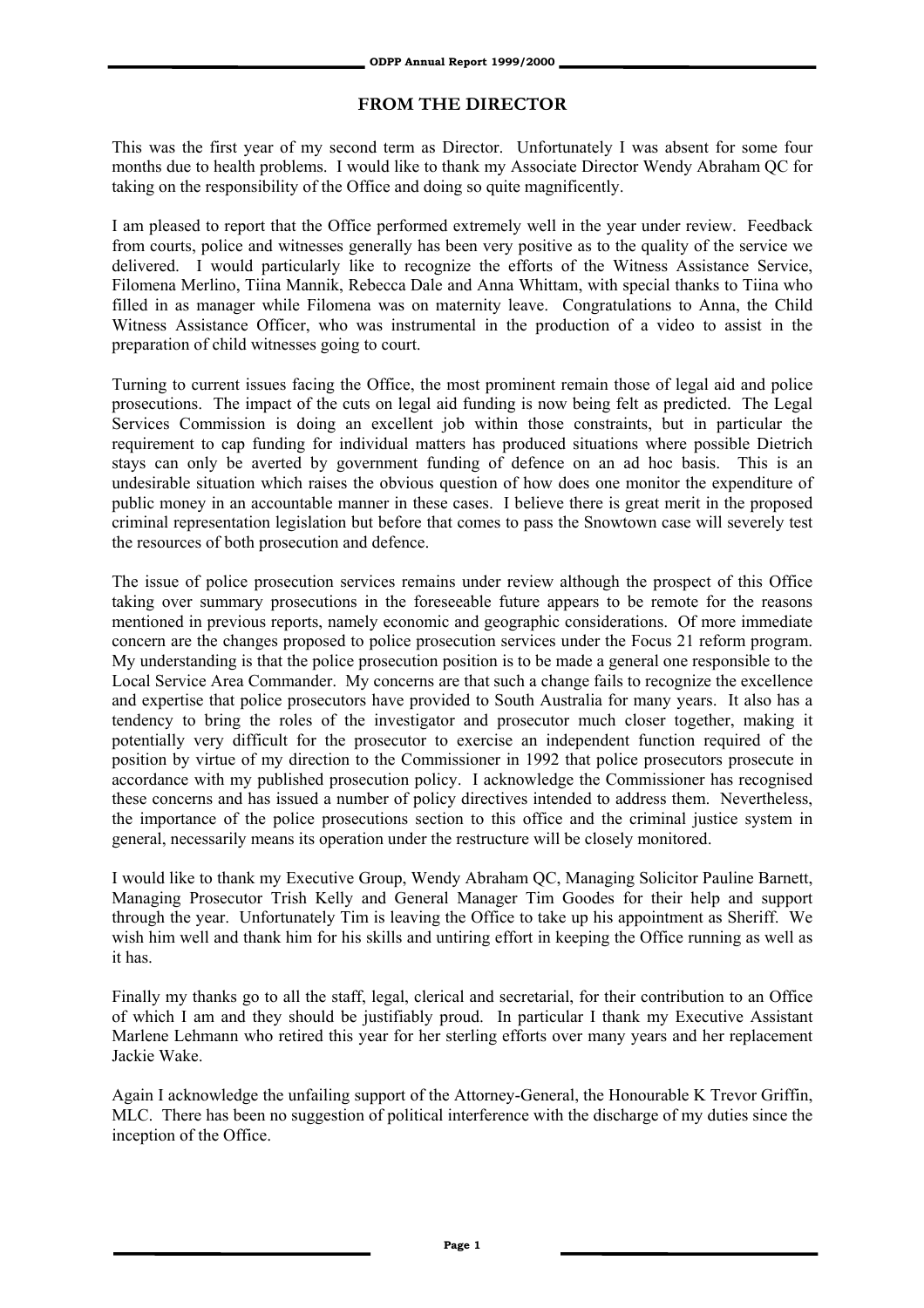**ODPP Annual Report 1999/2000**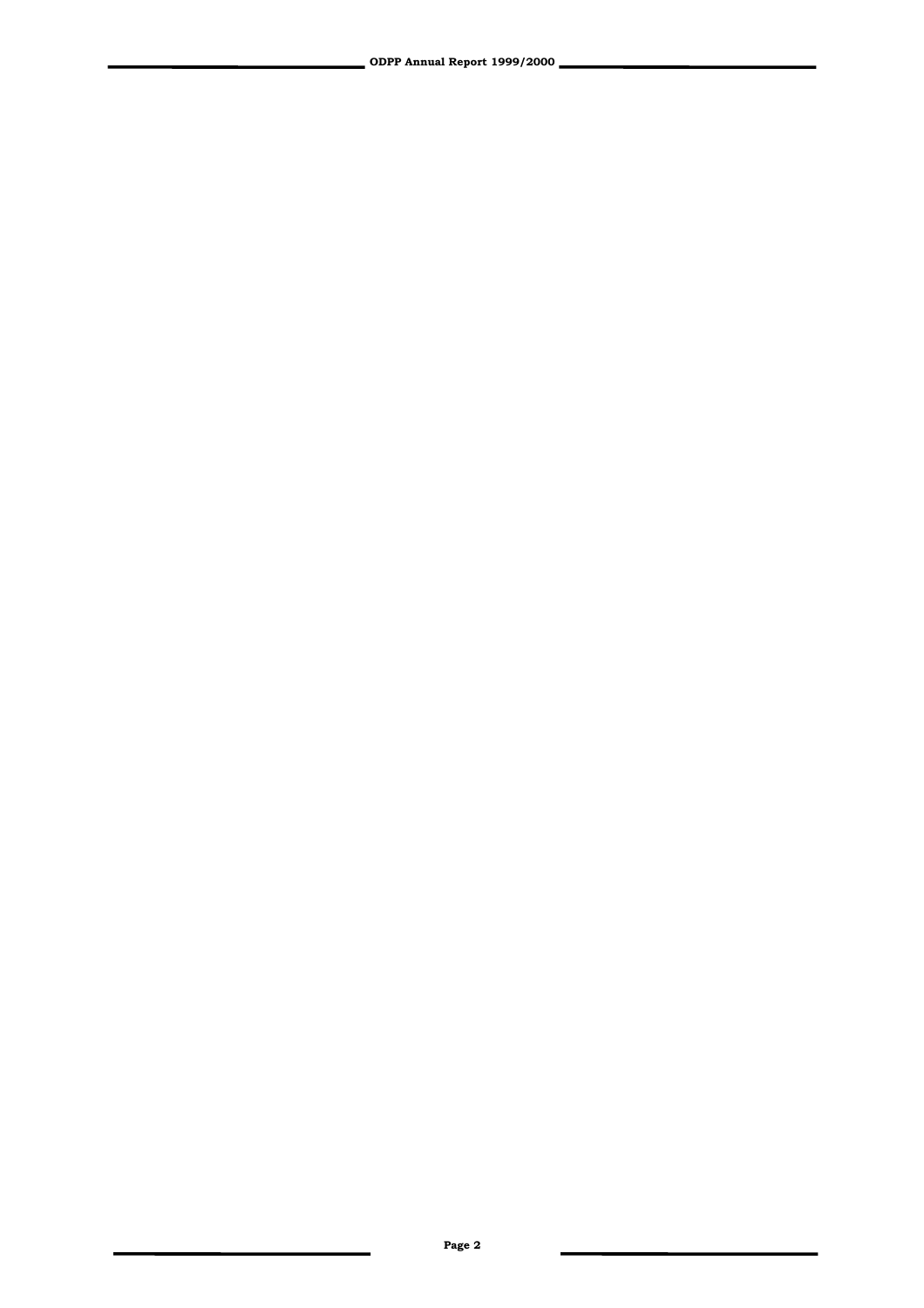# **STRATEGIC OVERVIEW**

### *Mission Statement*

To provide the people of South Australia with an independent and effective criminal prosecution service which is timely, efficient and just.

### *Vision*

The Director and staff are committed to providing a criminal prosecution service which:

- applies the highest ethical and professional standards instituting, and where necessary terminating, proceedings without fear or favour in order to provide public confidence in the administration of justice within South Australia;
- is recognised for its independence, professionalism and standards of excellence;
- $\sim$  endeavours to deal with victims of crime with sensitivity and respects their special needs; and
- strives for excellence, efficiency and effective communication in its work with police, the courts and other entities within the criminal justice system.

### *Values*

The values which shape the work of the Office are:

- the highest standard of ethical and professional conduct, objectivity, honesty and sensitivity;
- $\sim$  full public accountability for the quality of service provided by the Office and for the administration of public funds;
- a commitment to excellence by regular review and continuous improvement of its performance:
- a commitment to the promotion of competence and professionalism in staff through training and continuous staff development; and
- sensitivity to and understanding of the needs of victims and witnesses.

# *Goals for 1999-2000*

Through 1999-2000, the goals of the Office continued to be:

- To ensure the timely and just resolution of criminal cases and to contribute to improving the operation of the criminal justice system by:
	- a) ensuring that the Office and the police work co-operatively in the effective collection, processing and presentation of evidence to courts;
	- b) recognising the special needs of victims of crime and ensuring that victims are well informed about the prosecution process; and
	- c) ensuring that Crown witnesses are well informed about the prosecution process and to minimise any inconvenience occasioned by their appearance in court.
- To ensure that the Office acts in an independent manner that maintains the confidence of the people of South Australia in its prosecution service;
- ~ To further develop management systems that facilitate efficient and effective operations of the functions of the Office.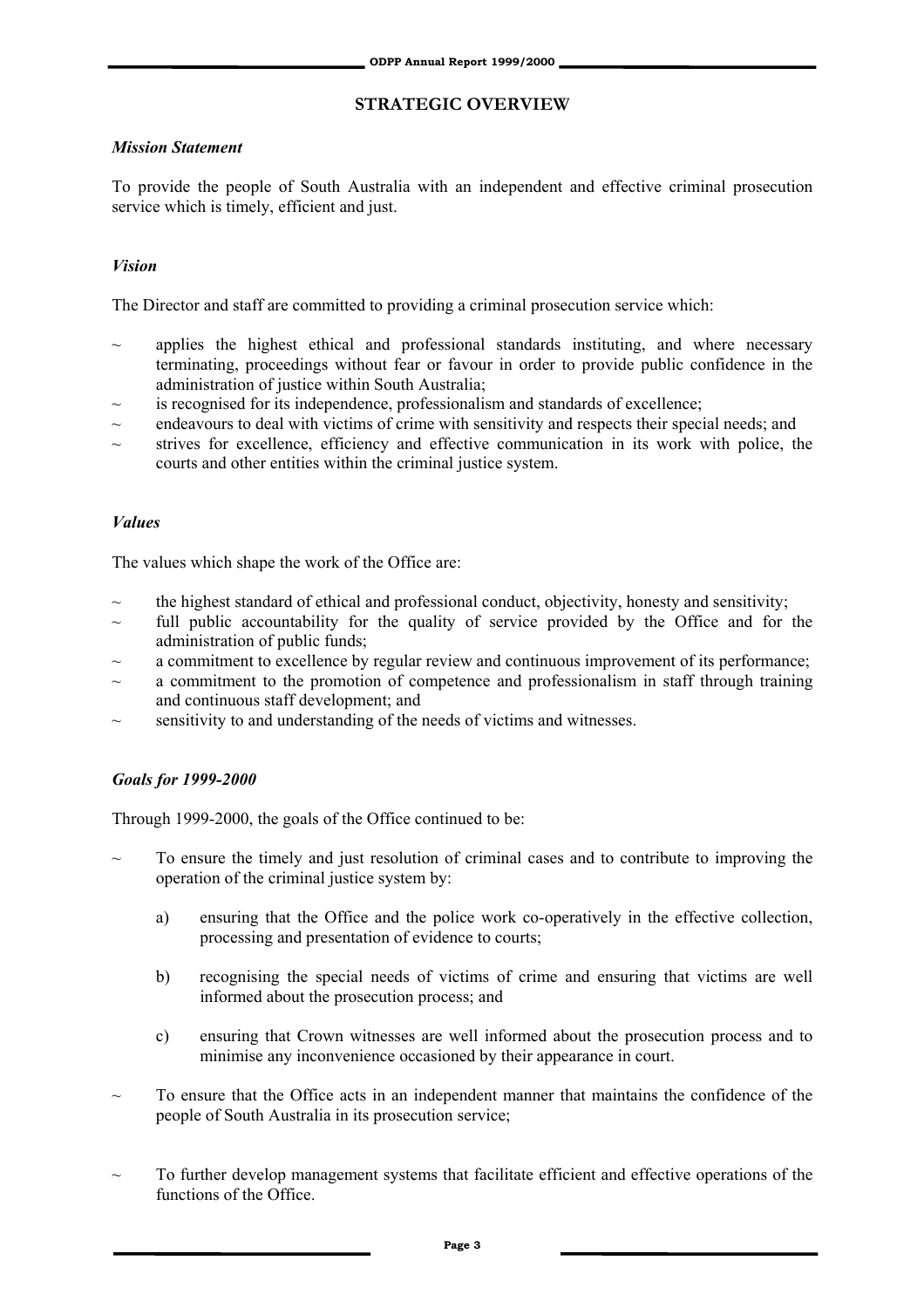# *Organisational Performance Monitoring (including Budget)*

The Office returned a small surplus for the 1999-2000 year. The budgeted expenditure was \$6.1m.

The introduction of output budgeting has resulted in a requirement to report performance information as part of the budget process. The Office of the Director of Public Prosecutions contributes to output *2.1 Legal Services* as part of the Justice Portfolio budget papers. The performance information for the current period is:

| <b>OUTPUT:</b>                    | <b>2.1 LEGAL SERVICES</b>                                                                                                 |                                              |                                    |                                                       |  |
|-----------------------------------|---------------------------------------------------------------------------------------------------------------------------|----------------------------------------------|------------------------------------|-------------------------------------------------------|--|
| <b>Description:</b>               | This output includes legal advice, disputation, prosecutorial, commercial and property<br>legal services.                 |                                              |                                    |                                                       |  |
| Performance<br><b>Indicators:</b> | <b>Descriptions</b>                                                                                                       | <b>Expected</b><br>activity<br>1999-<br>2000 | <b>Actual</b> for<br>1999-<br>2000 | <b>Expected</b><br>activity<br>level for<br>2000-2001 |  |
| Quantity                          | No. of matters finalised by the Committal<br>Unit                                                                         | 1,100                                        | 1,146                              | 1,000                                                 |  |
|                                   | No. of defendant files finalised by the Office<br>of the Director of Public Prosecutions                                  | 700                                          | 816                                | 700                                                   |  |
|                                   | No. of clients seen by the Witness<br><b>Assistance Service</b>                                                           | 350                                          | 450                                | 350                                                   |  |
|                                   |                                                                                                                           |                                              |                                    | <b>Target for</b><br>1999-2000                        |  |
| Quality                           | Percentage of matters committed through<br>the Committal Unit in which the DPP enters<br>a nolle prosequi after committal | $< 10\%$                                     | 7%                                 | $< 10\%$                                              |  |
|                                   | Percentage of committed matters which are<br>finalised by a guilty verdict or guilty plea                                 | $>66\%$                                      | 76%                                | $>70\%$                                               |  |
|                                   | Percentage of referring agencies who rate<br>the standard of service by the Witness<br>Assistance Service as high         | 85%                                          | 81%                                | 85%                                                   |  |
| <b>Timeliness</b>                 | Percentage of trials where the ODPP meets<br>the court timetable requirements for the trial<br>list                       | 95%                                          | 92%                                | 95%                                                   |  |
| Cost                              | <b>Total Cost</b>                                                                                                         | \$6.1m                                       | \$5.8m                             | \$6.2m                                                |  |

As part of the implementation of Budget Reform within the State public sector, the Office developed a set of key performance indicators for monitoring the quantity, quality and timeliness of the service provided. The indicators submitted for the 2000-01 budget cycle are:

### **QUANTITY**

The number of matters finalised by the Committal Unit.

 The number of defendant files finalised by the Office of the Director of Public Prosecutions. The number of clients seen by the Witness Assistance Service.

### **QUALITY**

 The percentage of matters committed through the Committal Unit in which the DPP enters a nolle prosequi after committal.

 The percentage of committed matters which are finalised by a guilty verdict or guilty plea. The percentage of referring agencies who rate the standard of service by the Witness Assistance Service as high.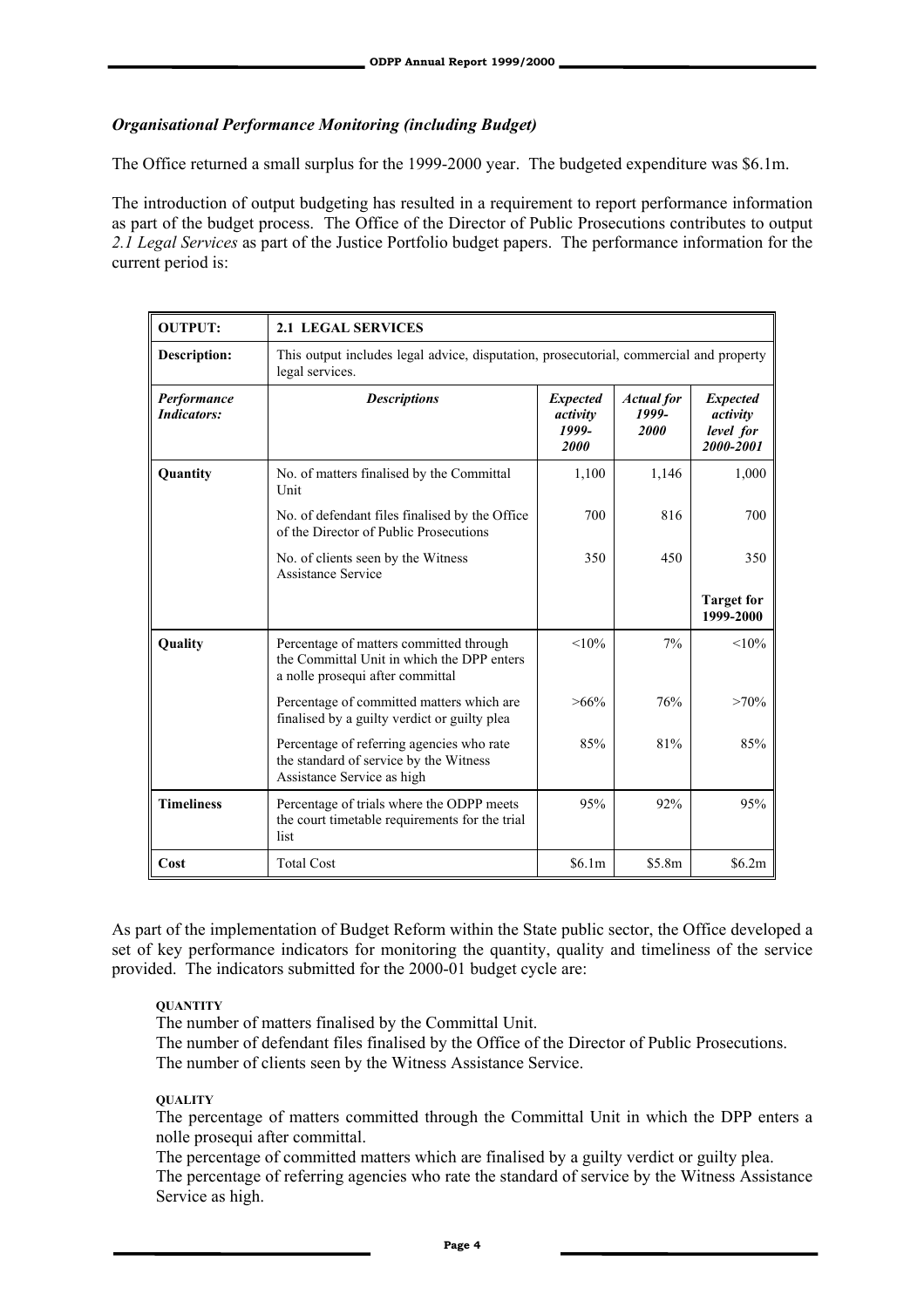### **TIMELINESS**

 The percentage of trials where the Office meets the court timetable requirements for the trial list.

### *Management Structure*

In accordance with the recommendation of the Costello Review conducted in the 1997-98 financial year and reported on in the last annual report, the management structure of the Office was clarified and formalised.

#### **EXECUTIVE**

 The Executive Committee is comprised of: **Director**  Associate Director Managing Solicitor Managing Prosecutor General Manager

 The Executive is chaired by the Director, meets fortnightly and has overall responsibility for the establishment, implementation and evaluation of the strategic direction of the Office. It has final responsibility for policy and will also determine the appropriate response to the important legal issues affecting the Office generally.

### **MANAGEMENT COMMITTEE**

 The Management Committee is comprised of: Managing Solicitor Managing Prosecutor General Manager Senior Solicitors Senior Prosecutors Manager, Witness Assistance Service Administration Manager

 The Management Committee is chaired by the General Manager and meets monthly. It has responsibility for operational issues including accommodation, information technology, staffing movements, finance proposals, co-ordination of business planning, performance management and enterprise bargaining issues. On a number of issues, the Management Committee will be required to forward proposals to Executive for final approval.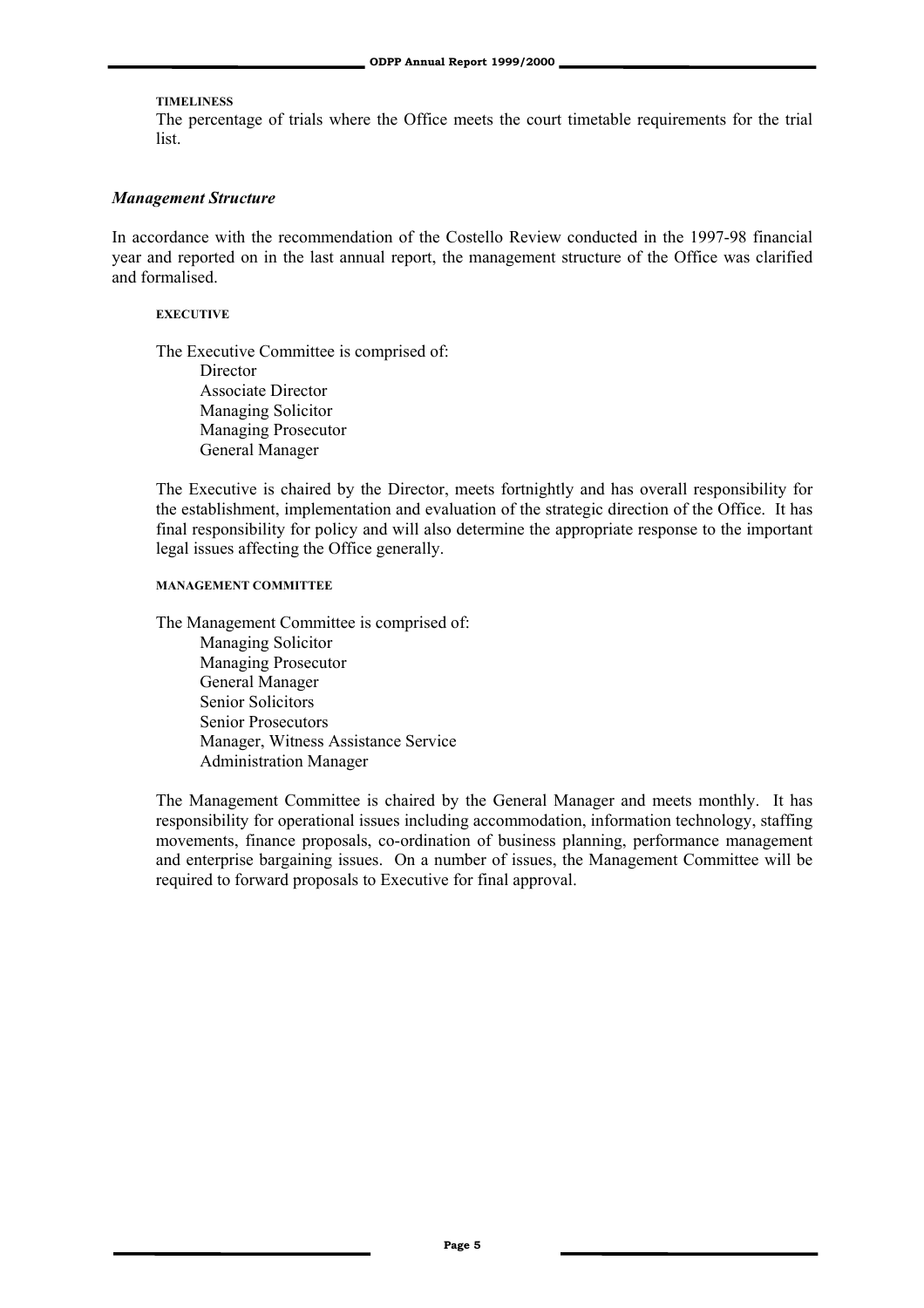### **SERVICE DELIVERY**

### *Adjudication Services*

The ODPP has a formal arrangement with the SAPOL Criminal Justice Sections serviced by the ODPP Committal Unit, to adjudicate the charges to be laid in Court after police have arrested a person upon a charge of a major indictable offence. In such cases, arresting police formulate draft charges and forward a brief to the local Criminal Justice Section (Adelaide, Sturt, South Coast, Port Adelaide, Holden Hill or Elizabeth), where a police prosecutor checks the brief to ensure there is some evidence to warrant the consideration of major indictable charges. The file is then delivered or a copy of it faxed to the Committal Unit, where an ODPP prosecutor considers the appropriateness of the draft charge or charges. The charges will be re-drafted if appropriate. The Criminal Justice Section is then advised what charges, if any, should be laid in Court.

This process is undertaken before the defendant's first appearance in the Magistrates Court, which will occur, if bail has been refused, on the morning after arrest. Thus, the decision as to the appropriate charges must be made on the basis of the limited information about the evidence which is available at that stage. It may be reviewed at a later stage, once all the evidence is forthcoming.

There has been an increase from 607 in the previous year to 757 adjudications undertaken by the Committal Unit in the past year. At this early stage of the prosecution process, approximately one quarter of these cases have been diverted from the Superior Courts by the laying of minor indictable or summary charges, which can be finalised in the Magistrates Courts.

The Adjudication Service is most conveniently provided to SAPOL's Adelaide and Sturt Criminal Justice Sections, which are situated in the same Wright Street premises as the ODPP Committal Unit. A Committal Unit prosecutor attends those sections early each day to adjudicate overnight arrests. This arrangement will not change when the Committal Unit moves from Wright Street to the ODPP head office in Pirie Street in about March 2001.

Adjudication of overnight arrests being handled in the suburban Criminal Justice Sections is more difficult for SAPOL and ODPP personnel, involving the dismantling and faxing of sometimes bulky files. As a result, delays are sometimes experienced in bringing arrested persons before the suburban Magistrates Courts. In the coming year the Committal Unit will continue to work with SAPOL to ensure that briefs are delivered as early as practicable by arresting police to the Criminal Justice Sections and promptly forwarded for adjudication, enabling early appearance of arrested defendants in Court. This will enhance the Adjudication Service as an early filter for cases which may be properly diverted from the Superior Courts.

Some adjudication services are provided to Criminal Justice Sections not serviced by the Committal Unit in relation to country matters and those are dealt with by the Solicitor Section.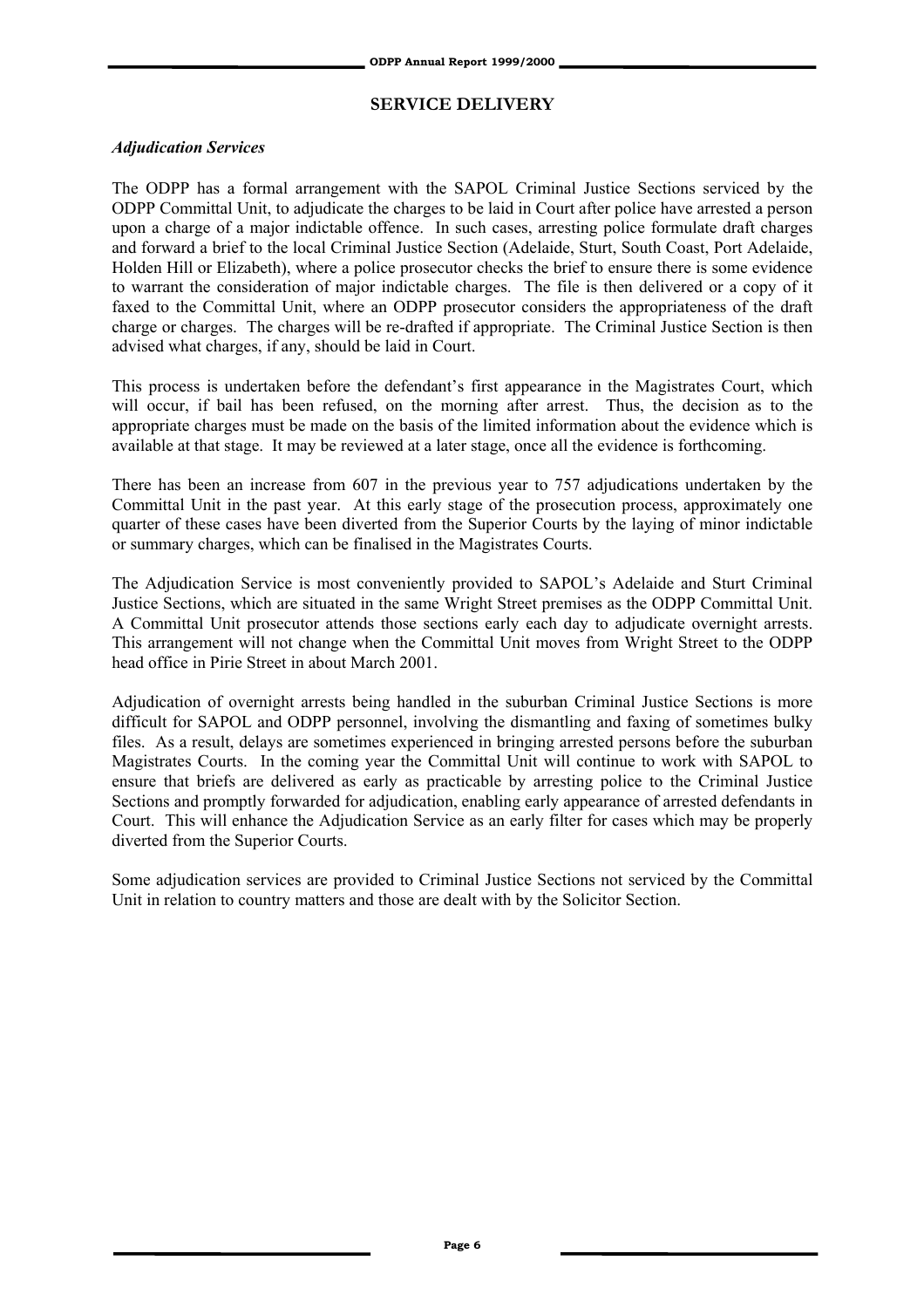# *Legal Advice*

During each year, the Office receives a large number of requests from SAPOL for legal advice, predominantly as to the appropriate charges, if any, to be laid in cases investigated by police. Advice will only be provided after an examination of the complete police brief, containing all statements and an account of any interview with the alleged offender. If an examination of the brief reveals that further investigation is required, the brief will ordinarily be returned to police for that to occur before advice is provided.

A solicitor then evaluates the available evidence to determine, in accordance with ODPP Prosecution Policy, whether and which charges should be laid. Advice is then provided in writing.

SAPOL Prosecution Policy Number 7 prescribes the nature of matters which should be referred for advice:

*Proceedings which are of unusual importance, significance or sensitivity or involve a witness the subject of the Witness Protection Act or involve serious crime or complex issues of law or fact are to be referred to the DPP, through the Officer in Charge, Prosecution Services Branch, for information, assistance and/or advice. All such matters are to be accompanied by a covering report outlining the reasons for referral to the DPP.* 

This Policy further provides a general discretion about such referrals but requires certain categories of cases to be referred. These include in particular:

- *1 Cases involving a potential conflict of interest for SAPOL to prosecute, such as offences allegedly committed by close friends or relatives of a SAPOL employee and also where offences have allegedly been committed by persons with a high public profile, such as Members of Parliament;*
- *2 Major and/or complex drug offences;*
- *3 Any case where a Court has invited/suggested such a referral;*
- *4 Sexual offences where a Court conducting a committal has ordered that a complainant be called to give evidence during a committal. (Referrals of this nature will only come from SAPOL Prosecution Units in the country, as the DPP conducts such proceedings in the suburban courts in any event);*
- *5 Sexual offences involving child victims where:* 
	- *a) it is uncertain whether criminal charges should be laid;*
	- *b) admissibility of evidence is in question;*
	- *c) pressure to prosecute is being applied by parents, guardians, other interested parties, or government departments, and it is believed by SAPOL prosecutors that there is insufficient evidence to proceed;*
	- *d) SAPOL prosecutors believe that there is little or no reasonable prospect of securing a conviction despite the statements showing a prima facie case;*
	- *e) leave has been granted during a committal hearing to call the child to give evidence. (Again, this will only be required in country areas as in the suburban courts the DPP Committal Unit would be conducting the committal in any event.)*
- *6 Any case in which significant difficulties are experienced during committal hearing, including abuse of process allegations. (Again, this is relevant only to committals in country courts.)*
- *7 Any case involving a witness for the prosecution who is subject to the Witness Protection Act 1996.*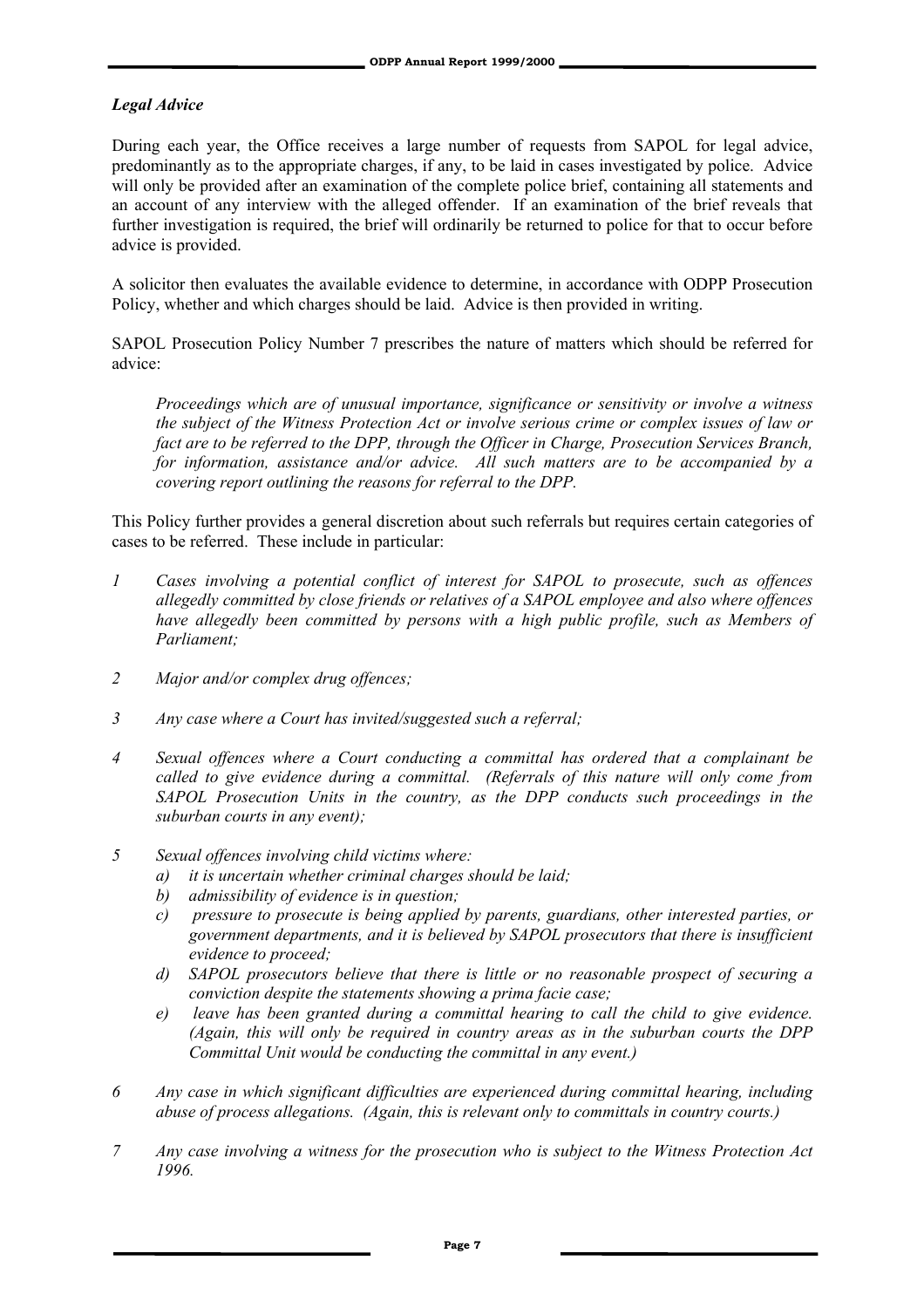*8 Any other matter deemed proper for referral by the Officer in Charge of the SAPOL Prosecution Services Branch including, in particular where there is an actual or possible conflict of interest, or where an inappropriate approach has been made, or unwelcome pressure applied, to compromise a SAPOL adjudicator, prosecutor, other police officer, or a lawful process.* 

In practice, many other cases are also referred by SAPOL to the ODPP for advice. Where an alleged offender has not been arrested but instead has been reported on a charge of a major indictable offence in an area serviced by the Committal Unit, such files are routinely referred and advised upon. In the case of persons arrested and charged with major indictable offences, the file goes through the adjudication process dealt with in this Report under "Adjudication Services".

This ensures at the outset that appropriate charges are laid and that cases are identified which can be appropriately dealt with by less serious charges in the Magistrates Court or which ought not to proceed at all.

In a case which is likely to depend on the assessment by a jury of the credibility of a witness, the ODPP lawyer preparing the advice will meet with the witness to assess his or her ability to give evidence and considering all available evidence there is a reasonable prospect of conviction. This is particularly important in sexual cases where it is usually critical to the outcome that the jury unreservedly accepts the truthfulness and accuracy of the complainant's account. An early meeting with the complainant allows the true prospects of success of the case to be properly assessed by an experienced prosecutor. It is also an opportunity for victims in sexual cases to be introduced to the prosecuting authority, to be informed about the legal process and to meet with an ODPP Witness Assistance Officer, who can help the witness deal with the prosecution process. The Witness Assistance Officer can also assist the complainant to understand if the decision is made not to proceed. In some cases, information provided to victims in sexual cases during such meetings assists them to decide that they do not wish to endure the prosecution process. Whilst in recent years there have been developments in the Criminal Justice System which improve the position of victims of sexual offences, it remains an unfortunate fact that such cases have a lower rate of conviction, both Australia wide and in South Australia, than cases of non-sexual offences. The provision of advice to police, prior to the charging of alleged offenders with sexual offences, assists victims of these offences to know at an early stage whether a case will proceed and to understand the reasons for these decisions.

The Office also provides legal advice in relation to major fraud cases through the Fraud Unit of the Solicitor Section. Advice is given at an early stage in some matters to assist SAPOL in determining how the matter will proceed, what further investigations are necessary to ensure that the matter is adequately prepared and the appropriate charges are laid. A close liaison is then maintained throughout the conduct of the matter and reviewed as necessary.

The Solicitors Section also provides advice in the form of training and continuing updates to SAPOL. The SAPOL training officers have a good working relationship with ODPP and formal and informal advice is regularly given on recent changes to the law and procedures. In 1999-2000 The *Forensic Procedures Act* significantly changed the way SAPOL was required to obtain material that would later be subjected to forensic testing. This included blood tests, and buccal swabs in addition to some samples of bodily material from suspects. The ODPP participated in extensive training programs for investigating officers and their superiors who are required on occasions to grant orders pursuant to the Act.

There is also an arrangement with the Major Crash Investigation Section of SAPOL that motor collision cases in which death or serious injury have been caused will be referred for advice, prior to the laying of charges, except in cases where it is clear that a charge of causing death by dangerous driving or causing grievous bodily harm by dangerous driving should be laid.

During the year the Office provided advice as to the appropriate charges, if any, to be laid in 579 cases, a significant decrease from the previous year. In 128 cases, advice was given to lay major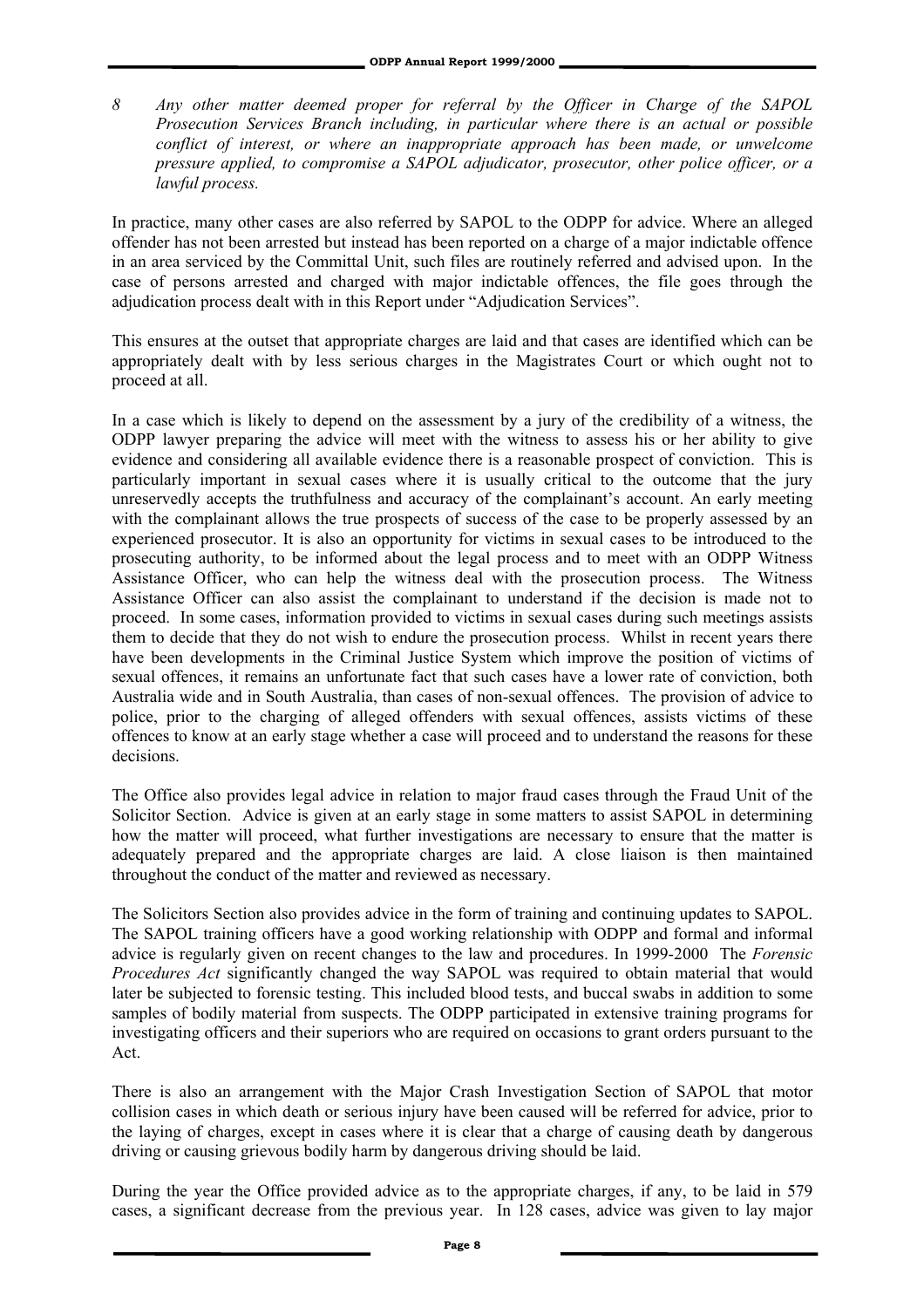indictable charges. In the balance of 451 it was determined that appropriate charges could be laid in the Magistrates Court or that no charges at all should be laid.

### *Committal Services*

The ODPP conducts committal proceedings where major indictable offences have been charged in the Magistrates Courts at Adelaide, Holden Hill, Elizabeth, Port Adelaide and Christies Beach. Committal proceedings will also be held where a person charged with a minor indictable offence has elected for a trial by jury.

The majority of these committals are conducted by the Committal Unit, except cases of murder and some complex drug cases, which are conducted by the Solicitor Section. Major fraud case committals are conducted by a Fraud Unit within the Solicitor Section. During the committal proceedings, the prosecution case is disclosed to the person charged by filing in the Magistrates Court the statements of witnesses and other materials upon which the prosecution is founded. A copy of those materials is provided to the person charged or to his or her legal representatives. Prosecution witnesses will not ordinarily be called to give evidence during committal proceedings but this may occur where a magistrate finds that special reasons exist to do so. If a magistrate finds, on a consideration of the statements filed in the Court and any evidence taken, that there is sufficient evidence to put a defendant on trial, the defendant is then committed for trial to the District Court or the Supreme Court. Alternatively, if the defendant pleads guilty to the charge during committal proceedings the magistrate will commit that person to be sentenced in the District Court or the Supreme Court.

During committal proceedings, the ODPP continues to consider the appropriateness of the charges laid, upon review of the declarations and other evidence supplied, then identifies and negotiates at this stage to resolve appropriate cases by way of pleas of guilty to appropriate lesser charges which can be finalised in the Magistrates Court. Early intervention by the Committal Unit also identifies matters which, although not finalised by guilty pleas, may proceed on appropriate lesser charges in the Magistrates Court or which should not proceed at all. This ensures that the superior courts are not called upon to deal with criminal cases which may be appropriately and more economically dealt with in the Magistrates Courts.

A principal performance indicator of the Committal Unit requires the percentage of cases committed for trial, which are then discontinued by the entry of nolle prosequi, to be under ten percent. This standard has been exceeded during the year, the rate being 7.35%.

Of continuing concern, however, is the number of committals which take significantly longer than the Court imposed standard of ten weeks because of failures by SAPOL investigators in some cases to deliver all statements of witnesses in sufficient time to be filed in the Magistrates Court by the required date (six weeks after a defendant's first appearance in that Court). This is, in part, a resource issue for SAPOL but the ODPP is working with the SAPOL Executive, investigators and their supervisors to ensure all concerned understand the necessity to meet the deadlines imposed by the Court. It is hoped that an improvement in the timeliness of statement delivery will accelerate the committal process in the year ahead.

During the year the Committal Unit dealt with the committals of 1147 defendants, an increase of 58 over the previous year. Of these matters, 523 were committed for trial and 113 were committed for sentence to the superior courts. The balance of 511 did not proceed to the superior courts due to the intervention of the Committal Unit. The Solicitor and Fraud Sections conducted a further 66 committals, an overall total for the year of 1213.

### *Summary of committal outcomes 1999-2000*

### *Solicitor Services*

### Convicted Sentenced 113 9.88%

The Solicitor intertion has the responsibility dos call files that are sommitted for trial in the superior courts. Resolved Summittal Unit prior to committal assesses the matters in the maging opolitan area. There are

|       | Tendered No Evidence (TNE)      | Page 9 |    | 171 14.95%       |
|-------|---------------------------------|--------|----|------------------|
|       | TNE - Drug Assessment Aid Panel |        |    | $-25$ 2.19%      |
|       | Election Withdrawn              |        |    | $3 \quad 0.26\%$ |
| )ther |                                 |        | 64 | 5.59%            |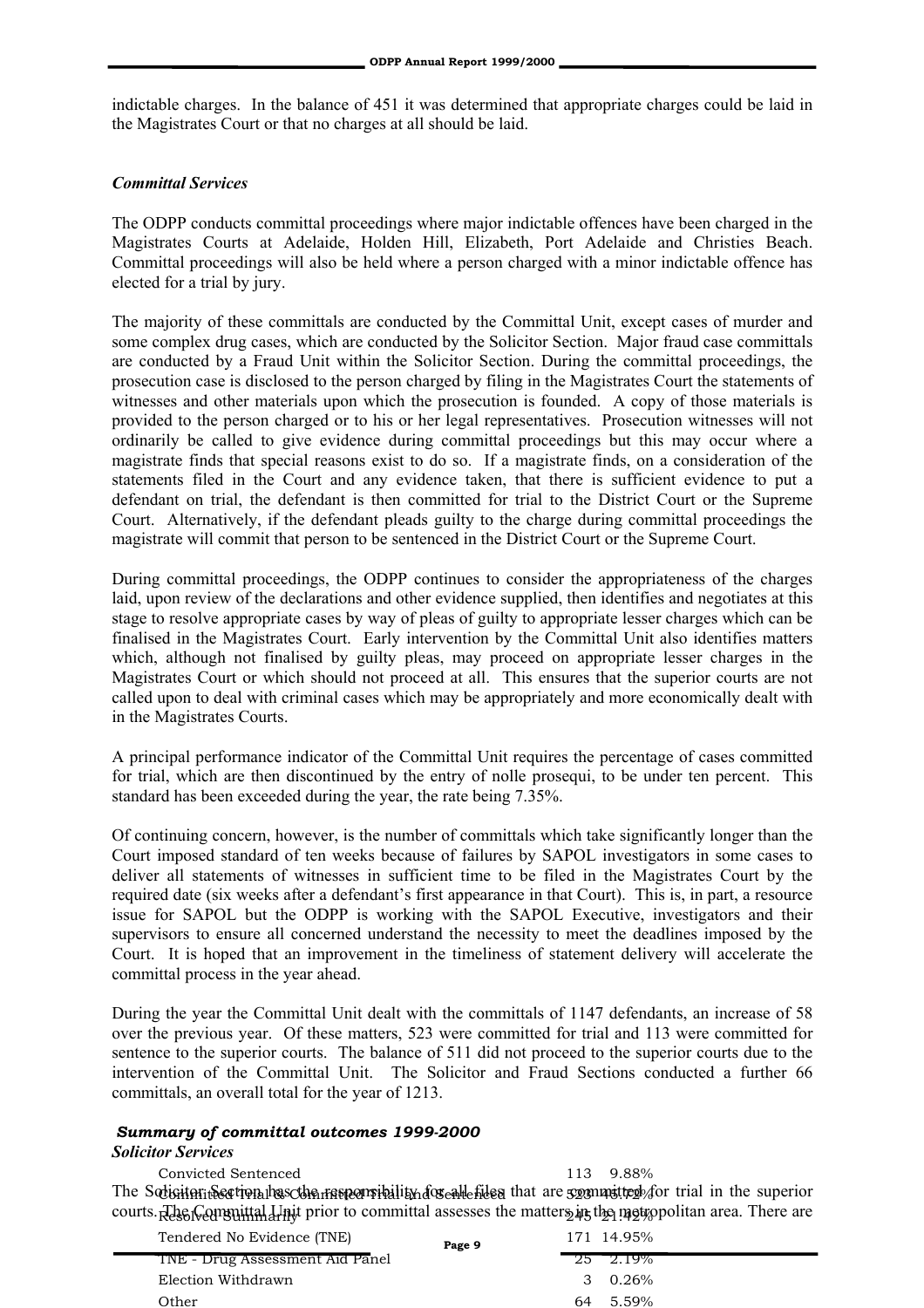also a significant number of matters that come from country areas where SAPOL has had the conduct of the earlier court appearances. In order to accommodate the court matters the Solicitor Section has two solicitors assigned to these matters. In the absence of the screening and review of the Committal Unit these files require a more intensive initial assessment that on occasions results in matters being referred back to the Magistrates Court and appropriate charges being disposed of in that jurisdiction. Murder and some complex drug files come to the Section prior to committal. In addition to these general areas the Section has specialised units dealing with fraud, confiscations of profit and policy.

Upon assuming conduct of the files it is the responsibility of the Solicitor Section to:

- ≈ Assess all files;
- ≈ Lay charges that adequately reflect the nature and extent of the criminal behaviour;
- ≈ Engage in negotiations with the defence that may resolve the matter without the need to go to trial;
- ≈ Drafting an advice on evidence;
- ≈ Ensuring that all matters that are necessary for the proper conduct of the file have been attended to by the investigating officer and if required giving directions to the police to follow up items of evidence;
- ≈ Attending in the District and Supreme Courts on arraignments, bail applications and directions hearings;
- ≈ Complying with the Declaration of Victim's Rights (Appendix B) and ensuring that appropriate witnesses are referred to the Witness Assistance Service;
- ≈ Deliver properly prepared briefs to the prosecutor.

A significant number of trials are resolved without the need to go to trial and it is critical that these matters be identified as early as possible. A number of matters are resolved by the Committal Unit and committed for sentence to the superior courts. These matters then become the responsibility of the Solicitor Section. In addition to these matters there are many matters that will resolve by way of plea upon an accused being given appropriate advice by his/her lawyer. There are also some prosecutions that are assessed as not being in the public interest or having no reasonable prospect of conviction. A *nolle prosequi* is then entered in these matters as it would be inappropriate to continue the prosecution (Appendix C).

The carriage of the files through the courts requires that the solicitor attend on all interlocutory matters such as bail hearings, arguments on the law prior to trial, filing of prosecution applications for trial such as vulnerable witness applications and setting of matters for trial. A significant number of matters are the subject of applications by the defence pursuant to s269 of the Criminal Law Consolidation Act for a finding that they were mentally incompetent at the time of the offence or are unfit to stand trial. The calling of medical evidence and a finding of fact by a judge or jury resolves most of these matters. The Solicitor Section attends on a number of these matters without the need for them to be briefed to the Prosecutor Section.

In the past year there have been a number of changes in personnel within the Section. Most of the general solicitors are relatively junior and it is necessary that they are all given the opportunity to attend in court on a regular basis. Many have appeared as counsel in short trials that can be accommodated within the rigours of their practice and benefited from the first hand experience of the courtroom. They have also had the benefit of being junior counsel in a number of trial and appeal matters.

### *Fraud Section*

The commitment of the Office to fraud prosecutions has been continued with the maintenance of a dedicated Fraud Section comprising two senior solicitors. The Fraud Section has continued its close relationship with the Serious Fraud Investigation Branch which investigates complex fraud matters. Early liaison between police and the Fraud Section has assisted in enabling early advice and decision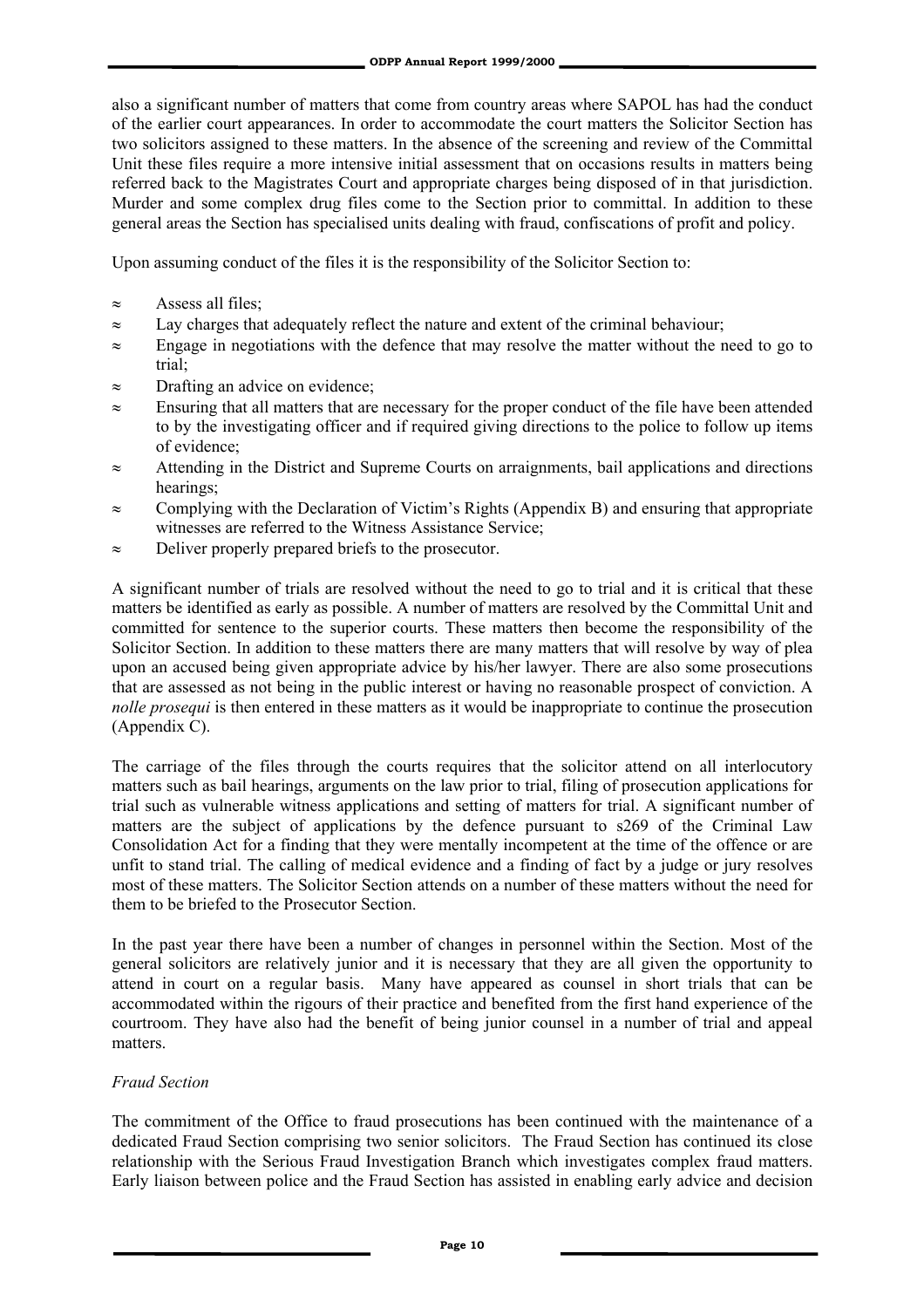making in relation to major investigations and prosecutions. This approach has ensured the effective allocation of resources and, in some cases, has resulted in the prompt resolution of matters.

In addition, the Fraud Section has maintained its involvement in matters involving the prosecution of criminal offences by legal practitioners, and other areas of fraud related offending including allegations of perjury and abuse of public office. In the past year a number of long fraud trials have been run by a senior prosecutor in conjunctions with the solicitors in the Fraud Section.

# *Confiscation of Profits Section*

Within the Solicitor Section there is also a dedicated Confiscation of Profits Unit. A senior solicitor has conduct of all proceedings taken pursuant to the Criminal Assets Confiscation Act, 1996. This Act commenced in 1997 and the majority of the confiscation of profits proceedings are dealt with in the Magistrates Court.

*Restraining orders* were granted against 35 defendants this financial year. This compares closely with the number granted in the previous financial year (up 2.9%). Of these applications 91% were made against defendants charged with serious drug offences. Defendants charged with serious drug offences become liable to restraining orders which activate automatic forfeiture six months after conviction of the offence unless the defendant comes within the specific exceptions under the Criminal Assets Confiscations Act, 1996. One interstate restraining order was registered in the Supreme Court of South Australia this financial year.

*Forfeiture orders* were granted against 41 defendants this year. This represents an increase of 2.5% on the previous year. It is notable that of these, only 10 orders (25%) arose from automatic forfeiture. The majority of the forfeiture orders (56%) were made orally in conjunction with criminal proceedings.

The estimated total value of property forfeited was in excess of \$520,200. As a consequence two forfeiture orders made assisted in the restitution of property to victims of crime amounting to \$24,180.

Revenue deposited into the Criminal Injuries Compensation Fund this year was \$520,246.97 which represents an increase of 56% on that deposited in the last financial year. Applications for access to restrained funds for legal expenses were made in relation to eight defendants. One application was refused and seven applications were granted. There was one matter which was the subject of an appeal. This matter was settled part way through the appeal process.

# *Policy and Legal Training Unit*

An important feature of the Solicitor Section is the newly developed Policy and Training Unit. This is currently comprised of two senior solicitors who share the position, both working on a part-time basis.

The Unit has undertaken the following *policy* functions within the Solicitor Section:

- ≈ providing advice to the Director in relation to the impact of proposed new legislation and/or amendments to existing legislation;
- ≈ providing advice to the Director in relation to initiating changes to existing legislation and/or policies;
- ≈ liaising with the Policy and Legislation Section of the Attorney-General's Department in order to achieve the most workable solution to sometimes quite difficult problems associated with legislative change;
- ≈ ensuring that all professional staff are informed on a regular basis of any legislative or policy changes that impact on the Office;
- ≈ providing advice to SA Police in relation to developing policies and procedures that adequately reflect their obligations and those of the ODPP;
- ≈ providing advice to SA Police in relation to training manuals used by the Police Academy;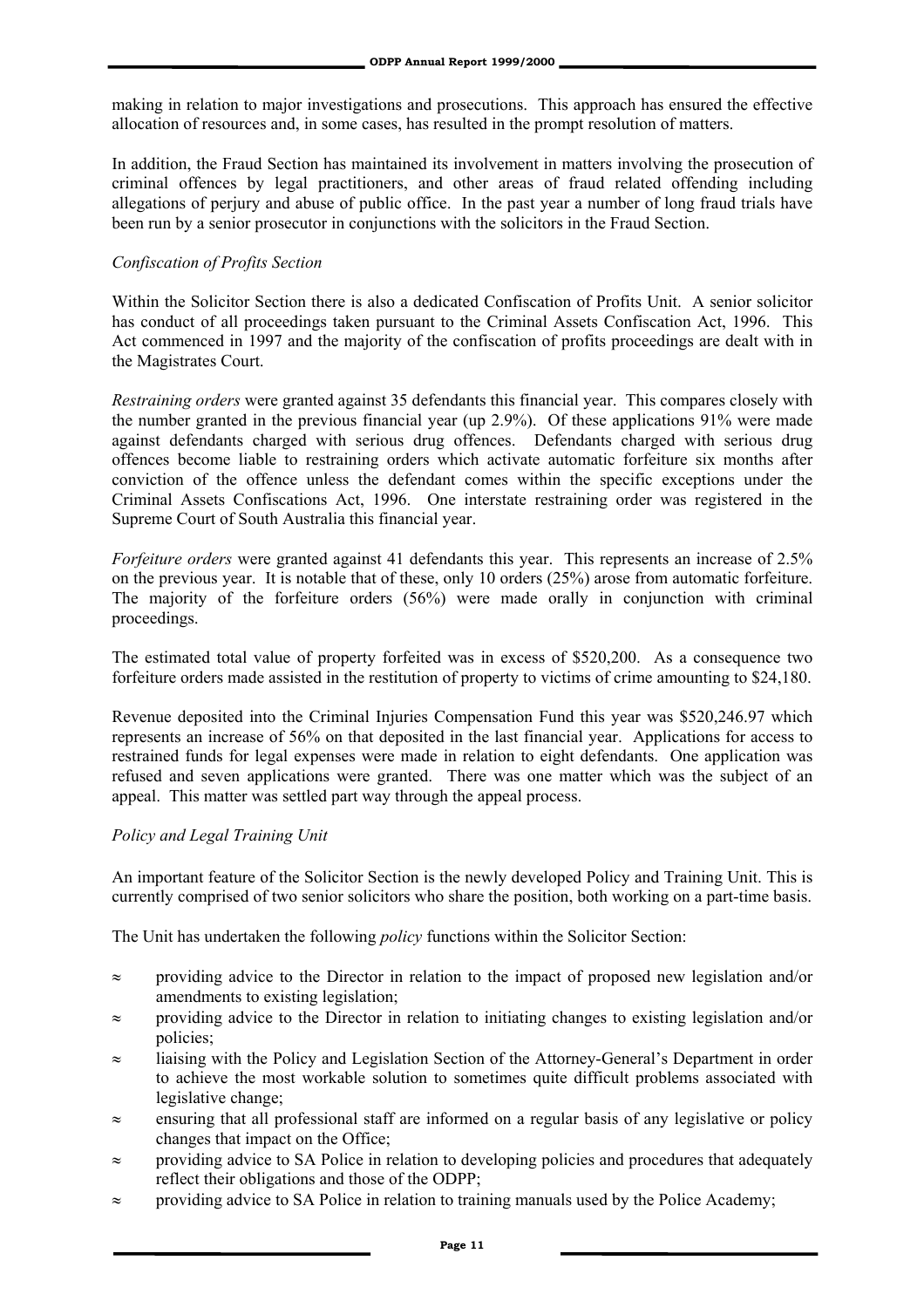≈ providing advice to a number of agencies on the criminal law trial process as it relates to their publications.

The Unit has undertaken the following *training* functions:

- ≈ developing and organising, in consultation with all professional staff and management, the continuing legal education program for the Office;
- ≈ disseminating information to professional staff in relation to recent CCA and High Court cases;
- ≈ developing and writing Crime Training Seminars on a range of topics for delivery to SA Police at the various Local Service Areas on a regular basis.

The Solicitor Section will continue over the next year to build the experience of its staff by providing different opportunities to benefit from the greater experience of the Office. They are encouraged to attend seminars and workshops organised by outside groups and to continue to research their own areas of law. Junior members of our Office are also encouraged to work closely with the senior members and for the Solicitor Section to work more closely with the Prosecutor Section and with the Witness Assistance Service.

# *Counsel Services*

For the second part of this financial year the Prosecution Section has been performing with reduced staff numbers as a consequence of a number of events, the most significant of which is the creation of the new Drug Court and the commencement of the Snowtown prosecution. Experienced prosecutors have been made available on a full-time basis to both these areas as a result the number of experienced prosecutors available during the year has been the lowest for some time. One of the direct results is that the Office has relied heavily on the independent bar in the last six months, briefing much more widely than in former years. Notwithstanding the challenges of the past few months the Prosecution Section has continued to perform at a very high standard.

The matter of *Gillard and Preston* continued to occupy a great deal of prosecutor time and court time over the current year. The appeal commenced in December 1999 and as at the date of this report, the matter is still pending before the Court of Criminal Appeal. The appeal involved questions of fresh evidence and in addition to that various other substantive grounds. The appeal raises the importance of disclosure of all intercepted telephone calls pursuant to a warrant under the Telecommunications Act. The decision of the Court of Criminal Appeal, which relates to intercepted telephone calls, has important ramifications for prosecution authorities in this State on disclosure issues. The ramifications also extend to the cost implications as the costs associated with any prosecution now based any significant extent on telephone intercepts or listening devices will be commensurate with the degree of disclosure now required.

In the murder trial of *R v Morris*, the issue arose as to whether the accused at the relevant time had a mental impairment as a result of suffering from premenstrual syndrome. In this case a 37 year old woman was charged with the murder of her elderly mother. After many months delay and the obtaining of a number of psychiatric reports, relevant to the woman's mental condition, the accused eventually pleaded guilty to murder. The trial judge found that exceptional circumstances surrounded the killing deed. She received a relatively lenient non-parole period of 14 years.

In another murder trial raising the issue of the accused's mental state, the accused, *Wiskich* eventually pleaded guilty to murder and the case went as far as the High Court on a special leave application by the accused, on this issue of the relevance of mental impairment of one kind or another in the sentencing process.

Another case of interest this year was the case of *R v Mason*. In that case the Full Court considered the public interest immunity from disclosure, of the identity of police informers and re-affirmed the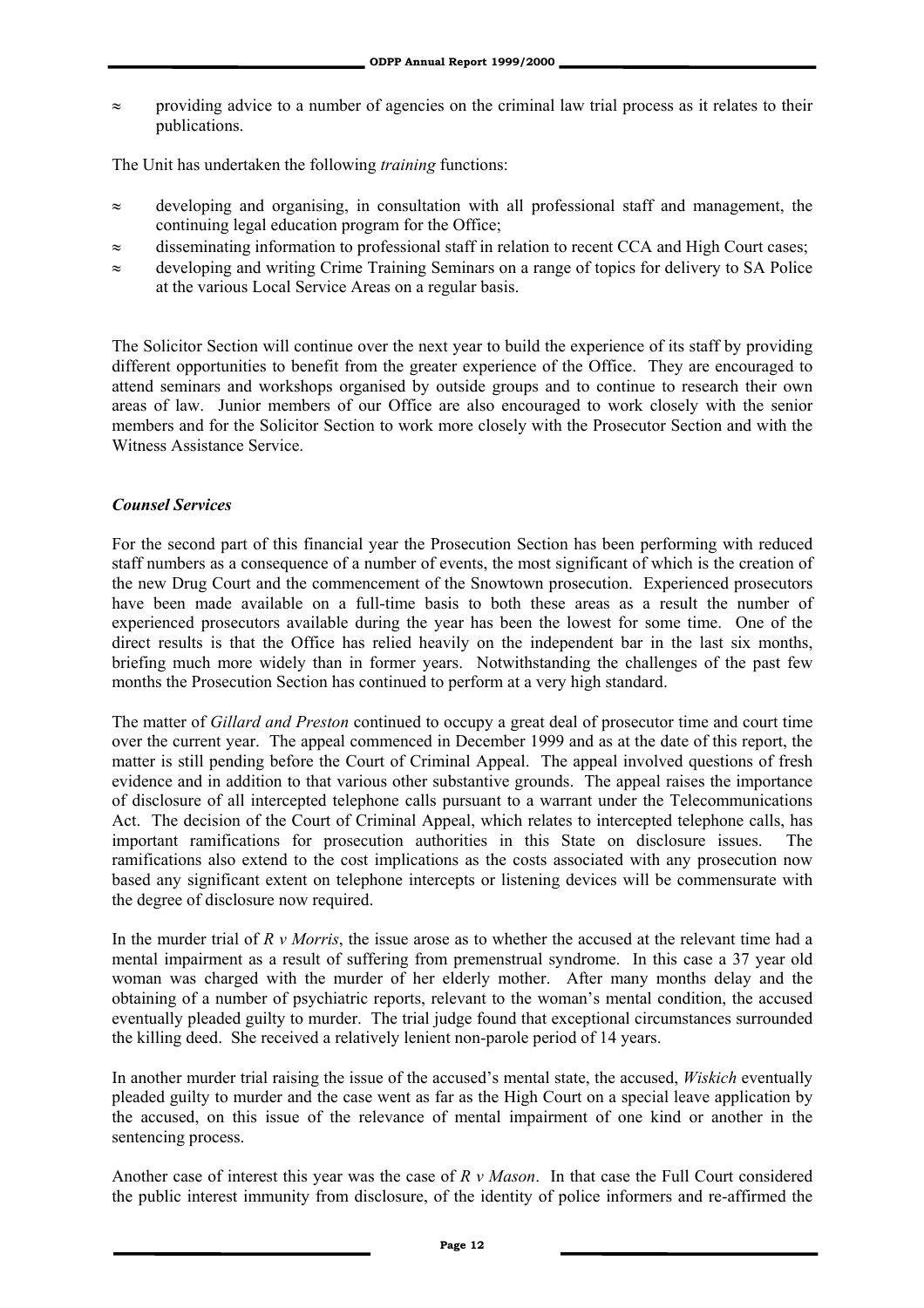rationale of that rule. Namely to give effect to the public interest in ensuring that a person is not deterred from giving information to the police for the detection and prevention of crime.

With the services of experienced Senior Prosecutor, Mr Peter Brebner, available to it during the year, the Fraud Section was able to complete a number of lengthy and complex fraud matters successfully. The lengthiest of these was the matter of *Zoneff* which was prosecuted in February this year. Another fraud matter which reached the Full Court after an eventual plea of guilty was the matter of *R v Cavanagh*. In this case, the accused man pleaded guilty to 144 counts of fraudulent conversion totalling some \$240,000. The money was defrauded from two elderly women and when the matter finally reached the Full Court the Court of Criminal Appeal took the opportunity to review and set higher tariffs for fraud cases involving significant breaches of trust as in the present. Since then a number of decisions have been handed down applying the new tariffs set in this case.

Supreme and District Court circuits have been running on an almost continuous basis in the current year, with by far the greater workload coming out of the Port Augusta Court.

There has been a concerted effort made by both the Prosecution and Solicitor Section working together this year to ensure that new prosecutors/solicitors commencing with the ODPP have the opportunity to do a great deal more court work than in the past. This has had a beneficial impact on the Prosecution Section, not the least because solicitors have been available to do some of the shorter and less complex trials, thereby freeing up more experienced prosecutors to take on the more complex matters.

The operation of the new Part 8A of the Criminal Law Consolidation Act (the mental impairment provisions) has continued to cause some difficulties in the efficient prosecution of matters where this defence has been raised. Unfortunately all too often the issue of mental impairment surfaces very late in the proceedings, sometimes during the trial itself with the result that in the last year at least three major trials were aborted and new trial dates had to be set because this issue had not been satisfactorily addressed prior to the commencement of the trial. Certain recommendations have been made to the court and to the Attorney-General in terms of suggested disclosure of expert reports prior to trial, which would go a long way to alleviating some of the delays experienced when this issue surfaces for the first time during the defence case. Notwithstanding some of the delays which have occurred, there have been a number of significant decisions in the last year which have helped to clarify some of the provisions of the legislation.

During the year senior prosecutors have made themselves available to a significant extent to the Law Society Advocacy Group for weekend training seminars of young advocates, to the PLT Training Group and to both universities. Crown Counsel, Steven Millsteed QC and Stephen McEwen continue to be our representatives on the Criminal Law Committee.

### **SUPERIOR COURT PROSECUTIONS (Adelaide & Circuit) 1999/2000**

| Convicted              | 622 | 76.13%            |                   |
|------------------------|-----|-------------------|-------------------|
| Nolle Prosequi         | 73  | 8.94%             |                   |
| Not Guilty             | 64  | 7.83%             |                   |
| White Paper            | 38  | 4.65%             |                   |
| Other                  | 20  | 2.45%             |                   |
| <b>TOTAL FINALISED</b> | 817 | 100.00%           |                   |
| <b>Nolle Prosequi</b>  |     |                   |                   |
| Committal Unit         | 59  | 80.82% (of total) |                   |
| Non Committal Unit     | 14  |                   | 19.18% (of total) |

*Outcome*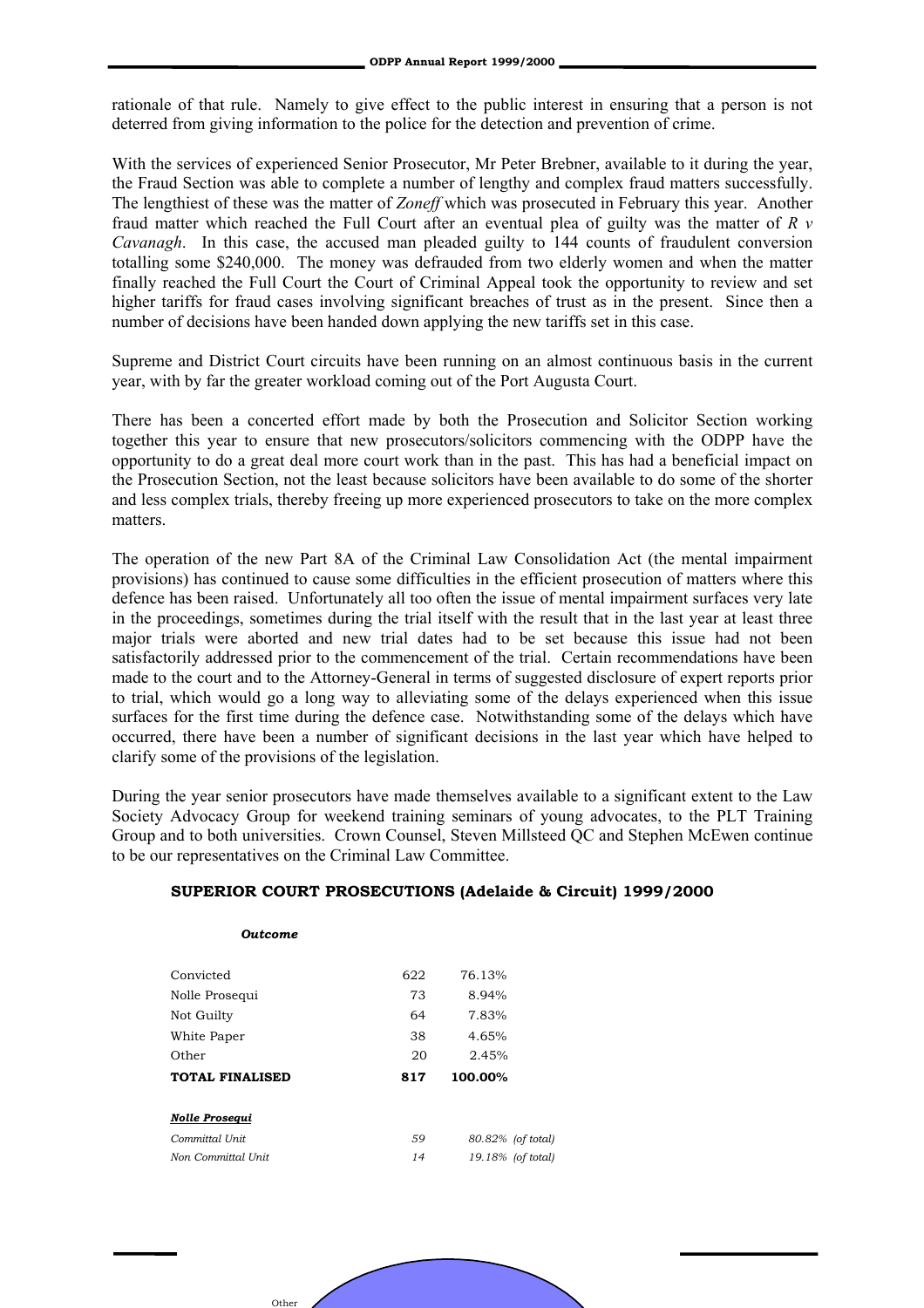### **ADELAIDE MATTERS LISTED FOR TRIAL CIRCUIT MATTERS LISTED FOR TRIAL**

| Outcome                  |                             |
|--------------------------|-----------------------------|
| Outcome                  |                             |
| Proceeded to Trial       | 45.88%<br>228               |
| Plea Brongneded to Trial | 8480 17.7828.61%            |
| NollePlessetGuilty       | 2467 4.0289.50%             |
| BencNowlerParosequi      | $104$ 2.01% 3.36%           |
| Rem <b>BenghMargant</b>  | 1301 26.16%, 24%            |
| OtheRemoved from List    | $217$ 4.23% 5.88%           |
| <b>TOTAL RENALISED</b>   | 4970 100.00% <sup>40%</sup> |
| TOTAL FINALISED          | 100%<br>119                 |



#### **Outcome of Adelaide matters that were listed for trial, and proceeded to Trial Outcome of Circuit matters that were listed for trial, and proceeded to Trial**



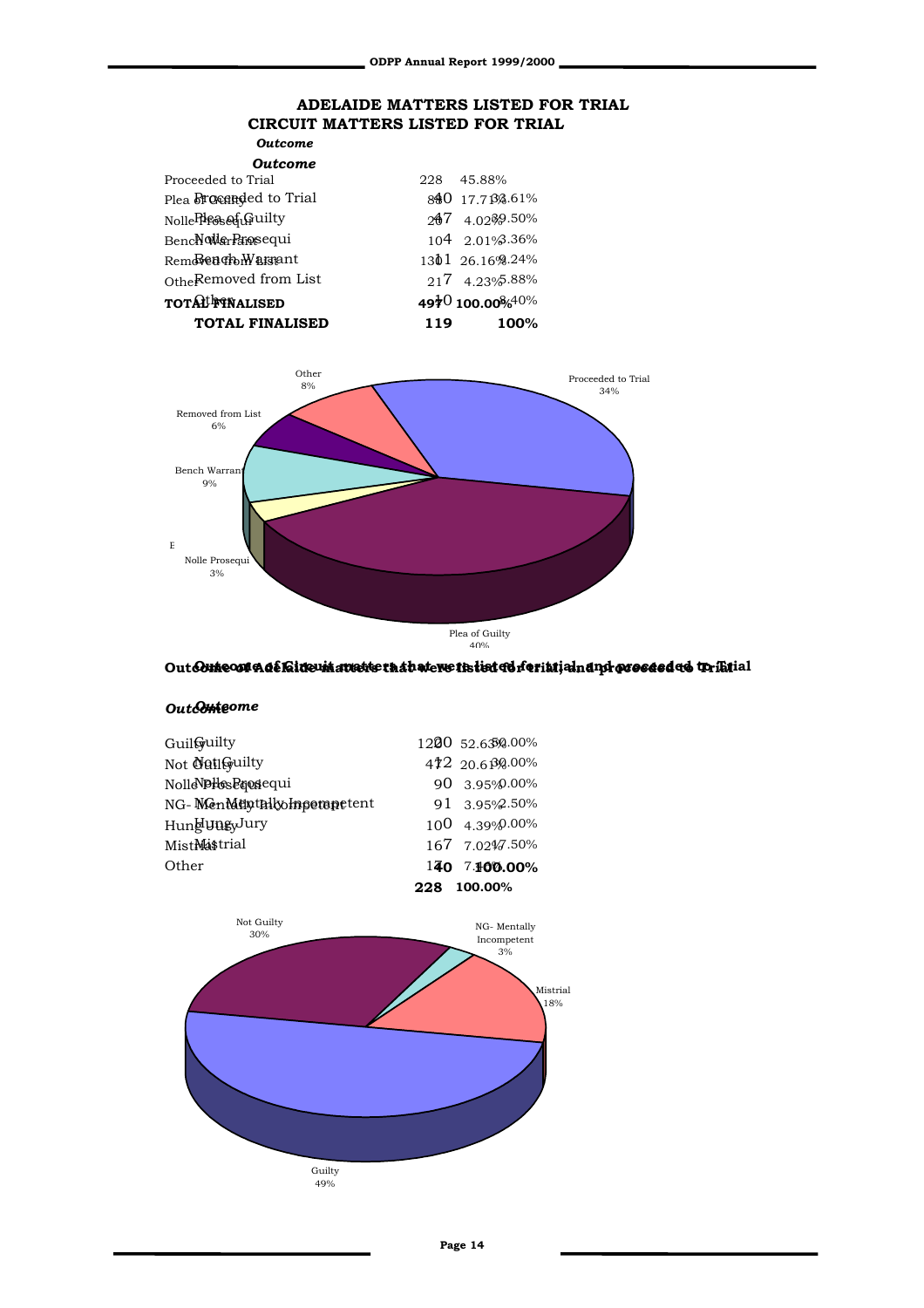### *Appeals*

The Office appears in all appellate jurisdictions.

### **HIGH COURT**

There were 17 applications for special leave to appeal heard by the High Court during the last year. Those applications were heard when the High Court was in Adelaide in August 1999 and by video link to Canberra in March and May 2000.

| Leave to Appeal                        | <b>Number</b> |
|----------------------------------------|---------------|
| Applications pending at 1/7/99         | 12            |
| Applications filed during 1999/00 year |               |
| Leave to Appeal refused                |               |
| Leave to Appeal abandoned              |               |
| Leave to Appeal granted                |               |
| Applications pending at 30/6/00        |               |
| <b>Total</b>                           |               |

During this year only one applicant was granted leave to appeal to the High Court (*Zoneff*) although there were applications carried over from the previous year. All other matters were refused. The appeal granted leave was heard before the Full Court of the High Court in February 2000. That argument involved the appropriateness of the trial judge's directions to the jury in that trial on the topic of purported lies by the applicant. In addition, the Full Court of the High Court whilst in Adelaide in August 1999 heard two appeals (three applicants) which had been granted leave during the previous year (*Inge, Wingfield and Lipohar*). Those cases involved issues of imposing a of nonparole period for murder and jurisdictional issues concerning fraudulent misconduct.

### **COURT OF CRIMINAL APPEAL**

Over the last year the Office of the Director of Public Prosecutions has been involved in a number of significant appeals and questions of law.

Examples of the issues considered by the Court of Appeal and the Full Court have included:

- *R v Bennett* (possess heroin for sale or supply) the test to be applied in deciding whether to admit evidence prejudicial to the accused.
- *R v Tee* (unlawful sexual intercourse) a conviction for unlawful sexual intercourse and an acquittal for indecent assault are not inconsistent verdicts.
- *R v Hill* (murder) the test for the bias of a jury member is whether a fair-minded, informed member of the public would entertain a reasonable apprehension of a lack of impartiality.
- *R v Climas* (Question of Law Reserved) amendments to the *Evidence Act* make persons of any age capable of giving evidence providing they understand the obligation to be truthful.
- *R v Haydon* (AOABH) when evidence of prior consistent statements can be used to rebut an allegation of recent invention.
- *Application for Reservation of Questions of Law (No. 2 of 1999)* whether the Full Court has the power to order Supreme Court judges to reserve questions, and whether in the exercise of its discretion it should do so.
- *R v Grosser* (attempted murder) the admissibility of lies as evidence of guilt; judicial directions on evidence of bad character.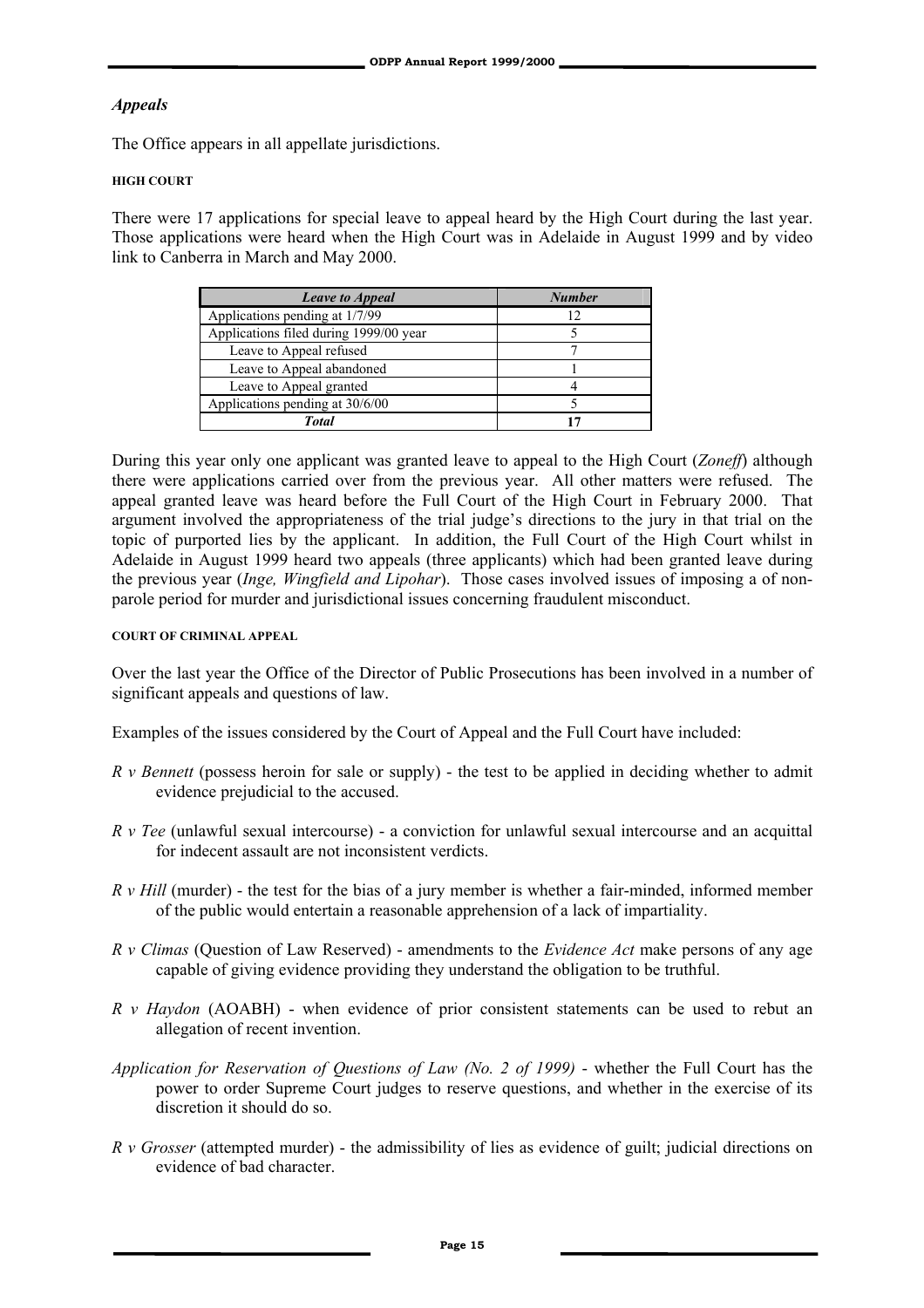- *R v Lobban* (possess cannabis for sale) discretionary exclusion of evidence will only apply where evidence has been *obtained* by illegal or improper means.
- *R v Bedi* (murder) self-defence is only an operative defence as long as the threat provoking the defensive conduct continues.
- *R v Jenner & Masters* (wounding with intent) where there are a number of offenders, it is enough for the secondary offender to foresee the possibility of an offence occurring outside the scope of the original common purpose.
- *Question of Law Reserved on Acquittal (No. 5 of 1999)* (cannabis offences) search warrants need not specify the particular offence for which they are issued.

In the appeals which involve issues of admissibility of evidence and/or the trial judge's directions to the jury, the role of the Office of the Director of Public Prosecutions is to assist the Court of Appeal to ensure that each matter is dealt with by reference to establish principles, rules of evidence and criminal procedure.

In sentencing appeals, the Office of the Public Prosecutions provides submissions to the court on the appropriate approach that should be adopted. In addition, the Director has a right to appeal against a sentence imposed if it is manifestly inadequate or reveals an error of principle. According to the High Court such appeals should only be instituted in rare and exceptional cases. Two examples of such appeals are:

*R v Wiskich* (murder) - DPP appeal against non-parole period imposed - the relevance of an offender's mental condition to the issue of general deterrence.

|                                                       | Appeals initiated by<br>defendant | Appeals initiated by<br><b>DPP</b> |
|-------------------------------------------------------|-----------------------------------|------------------------------------|
| Applications heard in 99/00 but filed prior to 1/7/99 | 33                                |                                    |
| Leave already granted                                 | 22                                |                                    |
| Leave not been granted but Form 7 granted             |                                   |                                    |
| Leave granted                                         | 10                                |                                    |
| Leave refused                                         |                                   |                                    |
| Application abandoned                                 |                                   |                                    |
| Of those where leave was granted                      | 33                                |                                    |
| Appeals upheld                                        | 20                                |                                    |
| Appeals dismissed                                     | 13                                |                                    |
| Appeals abandoned                                     |                                   |                                    |
| CCA Decision still pending                            |                                   |                                    |
| Application filed during 1999/2000                    | 95                                | 4                                  |
| Leave to appeal granted*                              | 47                                | 4                                  |
| Leave refused but Form 7 granted*                     | $\overline{2}$                    |                                    |
| Leave to Appeal refused                               | 27                                |                                    |
| Leave to Appeal abandoned                             |                                   |                                    |
| Leave not yet determined                              |                                   |                                    |
| Applications pending as at 30/6/00                    | 11                                |                                    |
|                                                       | <b>Total</b><br>95                |                                    |
| Where leave was granted*                              |                                   |                                    |
| Appeals upheld                                        | 17                                | 2                                  |
| Appeal refused                                        | 30                                |                                    |
| Appeals abandoned                                     |                                   |                                    |
| CCA Decision still pending                            |                                   |                                    |
|                                                       | <b>Total</b><br>49                |                                    |

*R v Lumsden* (armed robbery) - DPP appeal - appropriateness of suspension of any sentence for armed robbery.

The Office of the Director of Public Prosecutions is also responsible for stating particular questions of law to the Court of Appeal which may arise at any stage in the trial process and which are of general relevance and significance to the practice of criminal law in this State.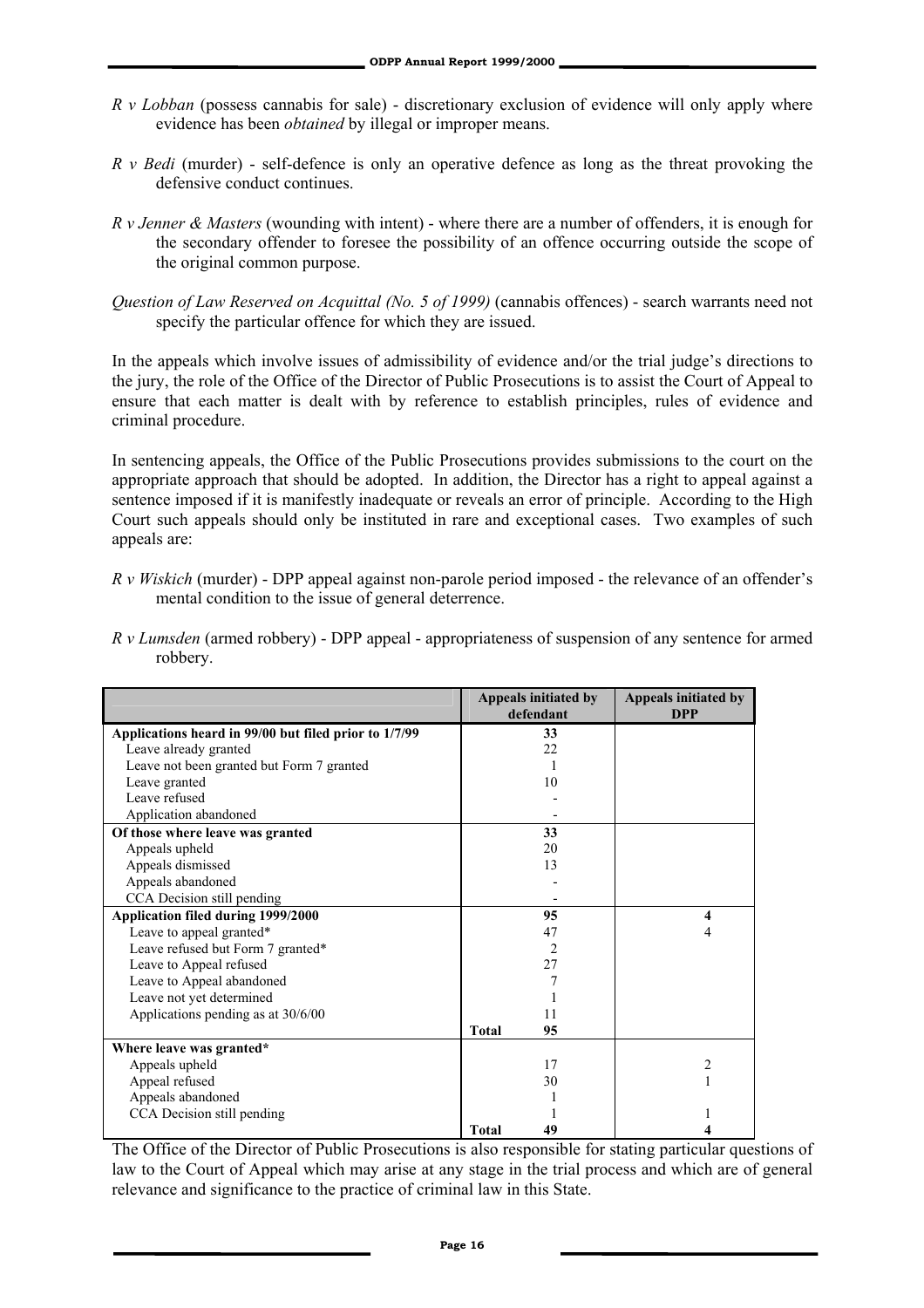#### **MAGISTRATES APPEALS**

|                  | Appeals initiated by<br>defendant | Appeals initiated by<br>police |
|------------------|-----------------------------------|--------------------------------|
| Appeal upheld    |                                   |                                |
| Appeal dismissed |                                   |                                |
| Appeal abandoned |                                   |                                |
| Appeal pending   |                                   |                                |
| Total            |                                   | Nil                            |

 This year the Office has continued to conduct Magistrates Appeals instituted by defendants in relation to minor indictable offences such as break enter and larceny, assault occasioning actual bodily harm and indecent assault offences. In the main these were appeals instituted against the imposition of sentences although there have been a number that related to convictions following trial. The Office has maintained its policy in providing advice and opinions to Police Prosecution Services regarding the institution of prosecution appeals.

### *Witness Assistance Service*

The Witness Assistance Service commenced service delivery to vulnerable witnesses, victims of crime and their immediate family members in October 1995. The Witness Assistance Service continues to provide a commitment to ensuring a quality professional service to vulnerable witnesses, victims of crime and their immediate family members. The service has also continued its commitment to community education, research and collaboration with other agencies through public speaking, training, information provision and representation on a range of committees and projects.

The Witness Assistance Service has continued to receive the professional support of the management team and a cooperative working relationship with legal and administrative staff within the ODPP, contributing to overall effective and efficient service delivery. The professional skills and services of external agencies continues to strengthen to develop positive outcomes for clients, organisations and the community.

### **MISSION**

 To ensure that all victims of crime and their immediate family members have access to information and support services, and are aware of their rights and responsibilities when dealing with the criminal justice system.

### **OBJECTIVES**

 The following objectives provide a framework in order to achieve the mission of the Witness Assistance Service:

- ≈ ensure victims and their immediate family members are aware of their rights and entitlements, and also their responsibilities;
- ≈ provide victims, their families and witnesses with information about the prosecution processes and ensure they are kept informed about the matter;
- ≈ design and contribute to information packages for victims and their families;
- ≈ inform victims and witnesses about vulnerable witness provisions;
- ≈ assist witnesses prepare for court by providing court tours and information about giving evidence;
- ≈ provide information and assistance on victim impact statements;
- ≈ ensure victims and witnesses who contact the Office to seek information about a matter are dealt with promptly in accordance with the Declarations of Victim's Rights;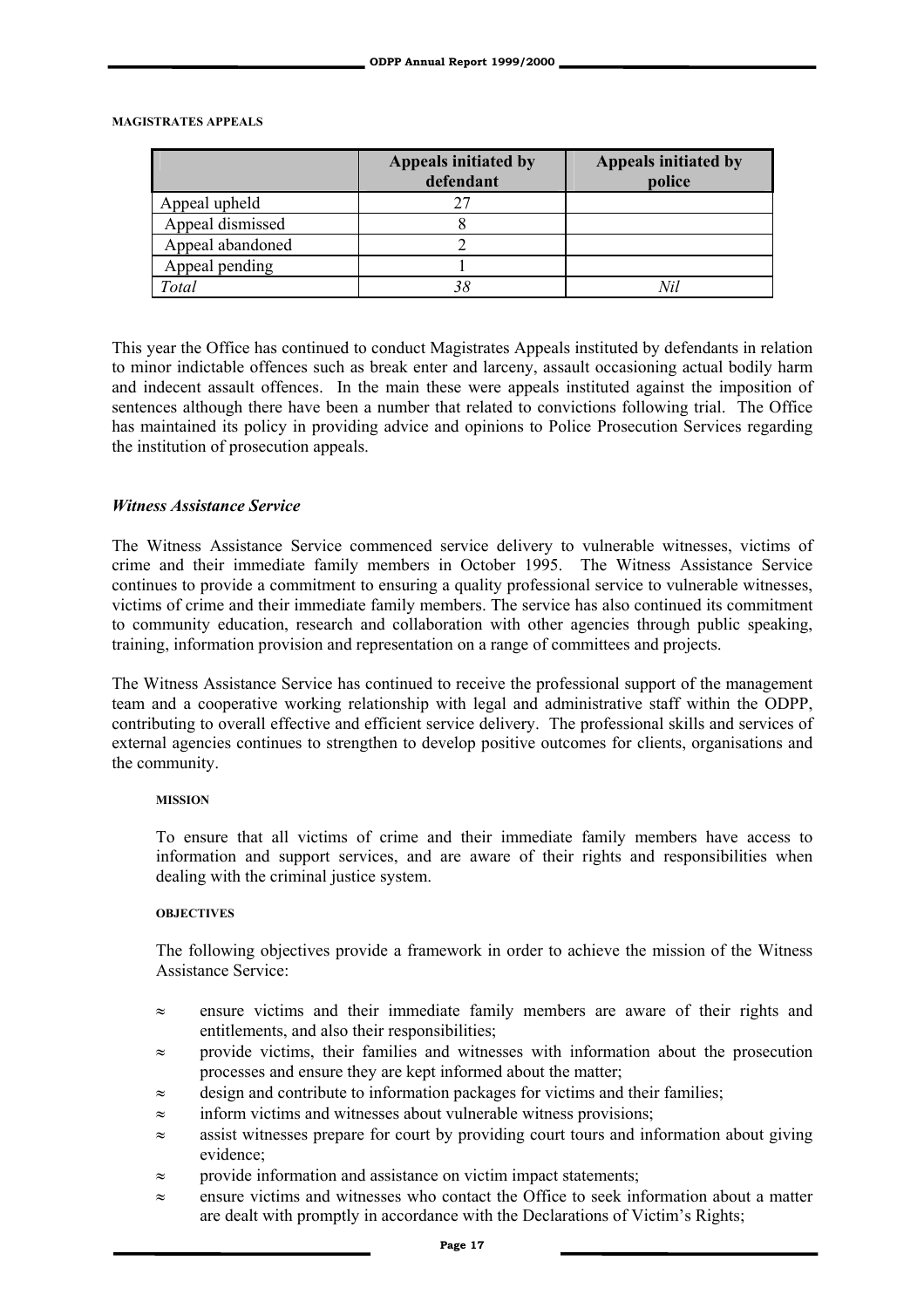- ≈ assess victims needs in dealing with the prosecution process and provide referrals to appropriate organisations for ongoing counselling;
- ≈ work with solicitors and prosecutors as part of a team, in a manner that ensures best outcomes for the victim/witness;
- ≈ identify ways of improving services to victims and witnesses participate in and initiate research and conduct customer surveys;
- ≈ help to establish systems of communication that enhance service delivery from the Office;
- ≈ network with interested stakeholders dealing with victims and witnesses;
- ≈ establish and maintain statistical information;
- ≈ liaise nationally with other Witness Assistance Services to ensure consistency across Australia;
- ≈ advocate for resources to improve delivery of services to victims and witnesses in South Australia;
- ≈ attend conferences and when possible conduct conferences with professionals in order to maximise professional development; and
- ≈ participate in internal and external committee work as required.

#### **SERVICE DELIVERY**

 As expected referrals to the Witness Assistance Service has gradually increased each operational year. This is reflected in the increasing number of matters the Witness Assistance Service have been involved in, the injection of further staff resources adding to the Witness Assistance Service ability to respond to the increasing demand both from within the DPP and externally via police or other agencies working with victims of crime.

| Year                   | <b>No of Matters</b> | <b>Staff FTE</b> |
|------------------------|----------------------|------------------|
| October 1995-June 1996 | 173                  |                  |
| 1996 - 1997            | 215                  |                  |
| 1997 - 1998            | 237                  |                  |
| 1998 - 1999            | 334                  | $\overline{2}$   |
| 1999 - 2000            | 449                  | з                |



#### *Witness Assistance Service - New Referrals by Offence Type*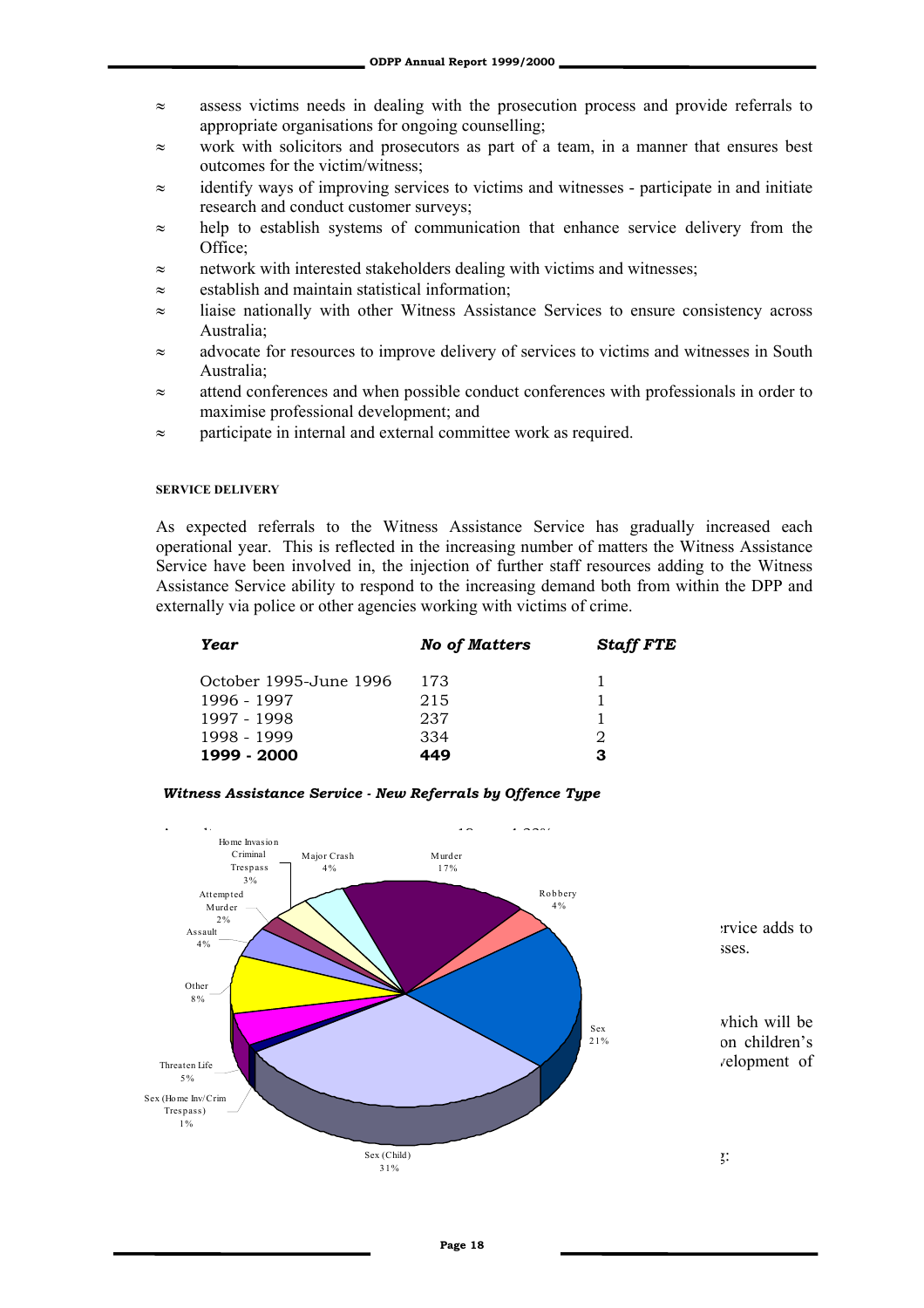- ≈ In consultation with the Homicide Victim Support group and other key services to homicide, the development and launching of the booklet "*Unlocking the Homicide Maze",* launched in September 1999.
- ≈ In collaboration with the Justice Strategy Unit, the development of a video for children explaining the court processes, launched in June 2000 called *"Going to Court - it's an Important Job"*
- ≈ The development of Witness Assistance Service pamphlets, posters and business cards.

### **CONFERENCES**

 The Witness Assistance Service attended several conferences over the period, including co-presenting a paper in May 2000 at the Victims of Crime Conference in Adelaide.

 In March 2001, the Witness Assistance Service will host the fourth National Witness Assistance Service in Adelaide.

### **CIRCUIT**

 In maintaining its commitment to delivery of services in the country regions, Witness Assistance Service responded to victims and their families in the country on eleven trips over the last twelve months. Country areas visited were Mount Gambier, Port Augusta, Port Pirie, Murray Bridge, Ceduna and Whyalla.

### **FUTURE DIRECTIONS**

The following goals were successfully achieved over the past twelve months:

- ≈ the permanent appointment of the Child Witness Assistance Officer;
- $\approx$  the permanent appointment of a second Witness Assistance Officer position;
- ≈ increased referrals from the Circuit practice; and
- ≈ evaluation from external agencies on Witness Assistance Service.

The objectives for the next twelve months include:

- ≈ the recording of data pertaining to the amount of time allocated to client case work, research and committee work conducted by each Witness Assistance Service officer;
- ≈ the development of further policy relating to Witness Assistance Service and ODPP practices for non-English speaking background and Aboriginal persons;
- ≈ the exploration of a Witness Assistance Service position for circuit;
- ≈ the delivery of services to the families of the Snowtown murders;
- ≈ client evaluation of the Witness Assistance Service service; and
- ≈ the completion of the Child Witness Assistance Officer research paper.

### *Support Services*

There are currently 21 support staff (including the Administration Manager) who provide services to the Office. A review of the support services staffing and classifications was undertaken during the year. From this review several new Law Clerk positions were created, one permanent and one temporary contract position as well the formalisation of an additional part time secretarial position.

The support staff personnel have continued to meet the challenges of the Office to provide an effective support service. There has however been a requirement for part of the year to have temporary agency staff.

### *Training and Development*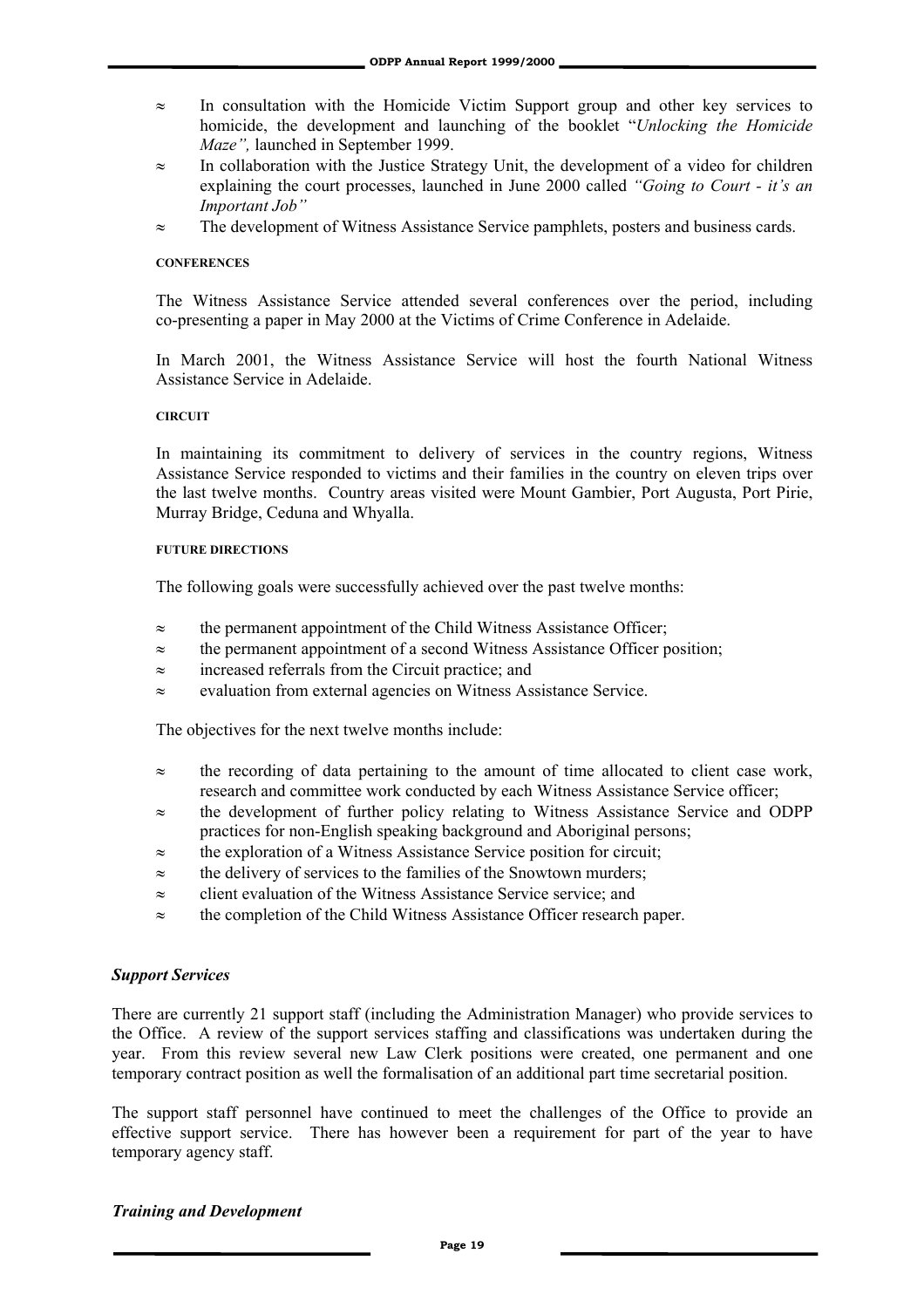### *Staff Performance Management*

The Office has continued its performance management system for staff during the year. This system continues to assist management in identifying training and development requirements for staff.

# *Continuing Legal Education (CLE) Program*

A number of new professional staff, consisting mainly of solicitors, have joined the Office in the last year, most of whom have less than five years experience in the law. As the Office is now made up of prosecutors and solicitors of varying experience, the continuing legal education program has tried to focus on a broad range of topics to cater for the needs of all staff.

The Policy and Legal Training Officers co-ordinate the CLE Committee, which is made up of professional staff, and is responsible for deciding on the topics for the year and the speakers. The Office have been fortunate this year to be able to utilise the combined experience and skill of a number of different speakers, including senior practitioners from within the Office, the wider Attorney-General's Department and members of the South Australian judiciary.

The program this year has included:

 *Professor Bull* - *(English psychologist) Julie Selth* - Practical steps in the passing of legislation  *Brad Selway, QC (Solicitor-General)* - Preparation and conduct of appeals before a single judge and the Full Court.  *Steve Millsteed, QC -* Mental competence  *Paul Rofe, QC* - The role of the DPP  *Wendy Abraham, QC and Pauline Barnett* - Recent CCA and High Court decisions  *Judge Sulan* - Preparing for trial  *Patricia Kelly and Sandi McDonald* - Conduct of trial of sexual offences

We have been fortunate to have available to us through the generosity of the Commissioner for Equal Opportunity their boardroom, which has allowed us to accommodate large numbers of people for these sessions. We have also invited prosecutors and solicitors from the office of the Commonwealth DPP to attend relevant sessions.

### *Leadership SA Scholarships*

Several staff were successful in gaining scholarships or part scholarships for the Government's Leadership SA Program. This initiative was funded by the Office of the Commissioner of Public Employment.

# *Conferences*

Staff attended (and in some instances presented papers) at the following conferences and forums:

- ≈ International Association of Prosecutors Conference
- ≈ National Forum of Director of Public Prosecutions Executive
- ≈ IPAA National Conference
- ≈ 7th International Criminal Law Congress
- ≈ ANZAPPL Psychiatry and the Law
- ≈ Australian Institute of Criminology Conference
- ≈ Criminal Trial Reform Conference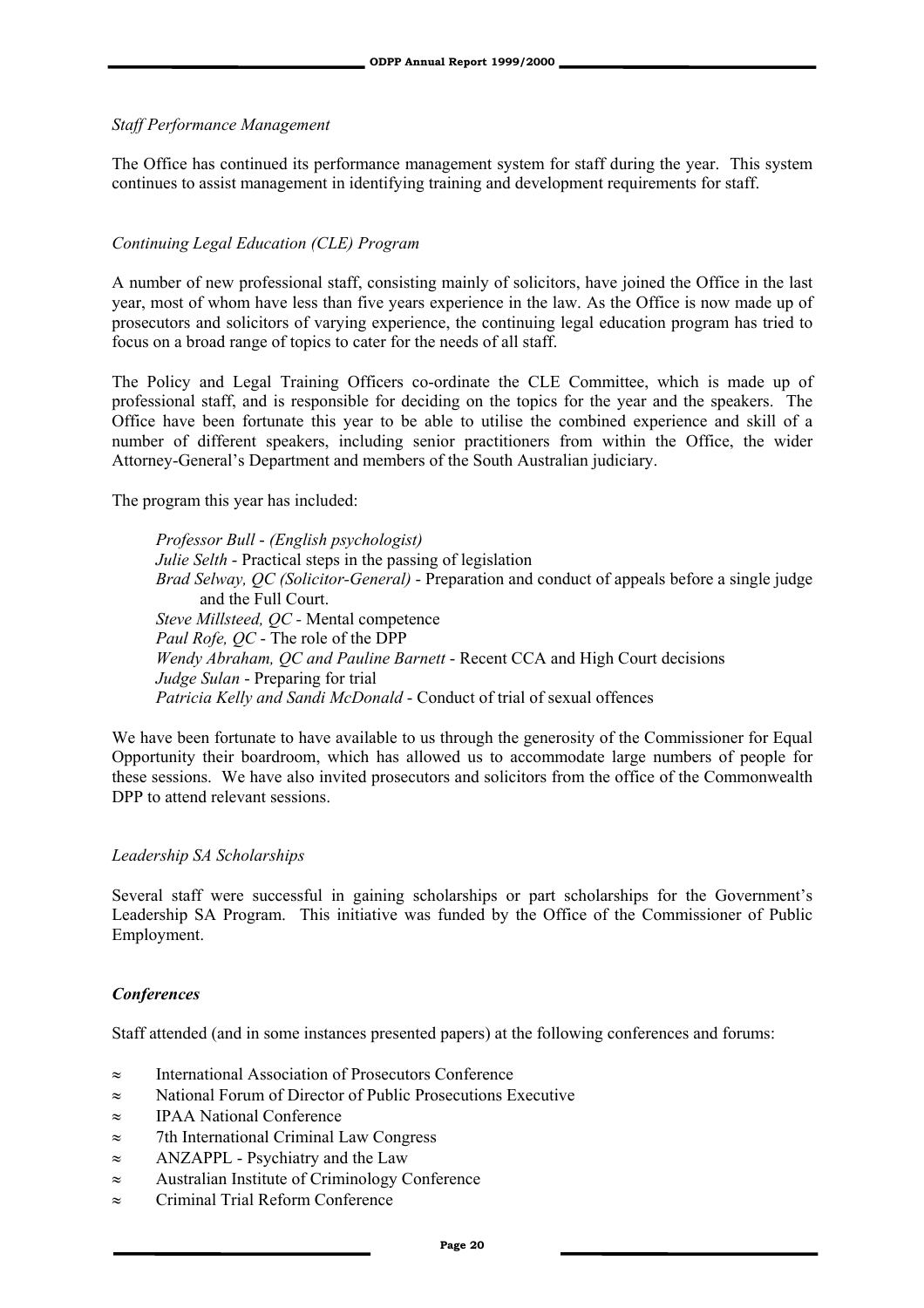- ≈ Australian Institute of Judicial Administrators
- ≈ IPAA State Conference
- ≈ Criminal Law Country Conference
- ≈ Public Sectors Lawyers Group
- ≈ Victims Support Service Conference Working together to improve services
- ≈ Head of Prosecuting Agencies Conference
- ≈ Conference of Australian Directors
- ≈ Australian Insurance Lawyers Association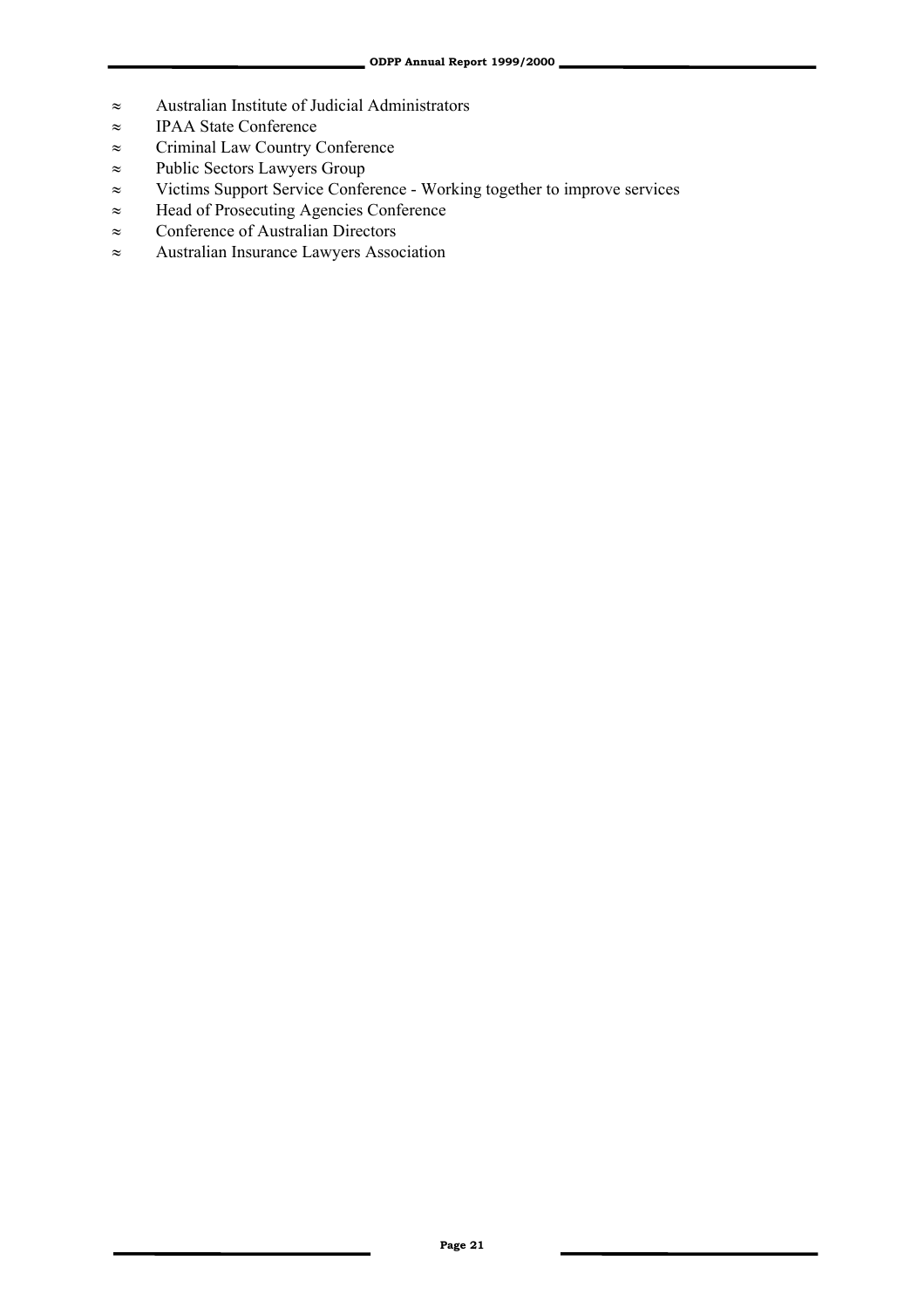# **INTER-AGENCY RELATIONSHIPS**

### *Government and the Attorney-General*

The relationship between an Attorney-General as first law officer and a Director of Public Prosecutions varies from jurisdiction to jurisdiction. In South Australia the Director is entirely independent of direction or control by the Crown, or any Minister or officer of the Crown other than the Attorney-General.

The Attorney-General may, after consultation with the Director, give directions and furnish guidelines to the Director in relation to the carrying out of his functions. Any such directions or guidelines must be published as soon as practicable in the Government Gazette, and tabled before each House of Parliament. The requirement to report to Parliament ensures that there is a political accountability for any prosecution action which an Attorney-General might take.

In practice, the Attorney-General leaves the exercise of power to the independent discretion of the Director. This accords with the convention established for relationships between the two law officers. This role also conforms to the intent of the Director of Public Prosecutions Act, 1991. The Director is able to raise any concerns he has directly with Parliament pursuant to Section 12 of the Act.

While the Act provides for a formal method of consultation between the Attorney-General and the Director, there has been no need to resort to the formal mechanisms of the Act. The relationship between the Attorney-General and the Director was harmonious and productive during the course of the year.

### *Justice Department*

The Office of the Director of Public Prosecutions is formally a part of the Justice Department. For administrative purposes, the Director reports to the Chief Executive of the Justice Department. In day-to-day practical terms, this is more of a liaison rather than a strict reporting relationship. The Office budget has been isolated from that of the Department generally, even though it is still formally included within the Department's expenditure, and the Department remains responsible for preparing accounts for audit purposes. Financial Reporting as required by the *Public Sector Management Act*  and the *Public Finance and Audit Act* is contained in the Justice Department Annual Report.

As an associated office of the Justice Department the Office draws on a range of corporate services provided by the Department. The services provided during the past year have included:

- executive support
- $\sim$  financial services
- $\sim$  human resources, including staff training
- information technology
- library and record services

The Office has only a small internal administrative component and therefore relies heavily on the advice and support from the Department's Corporate Services Division.

The Office takes this opportunity to acknowledge the Department's role, and in particular its Chief Executive Ms Kate Lennon, and to extend our thanks for the support both she and her staff have provided.

*SA Police*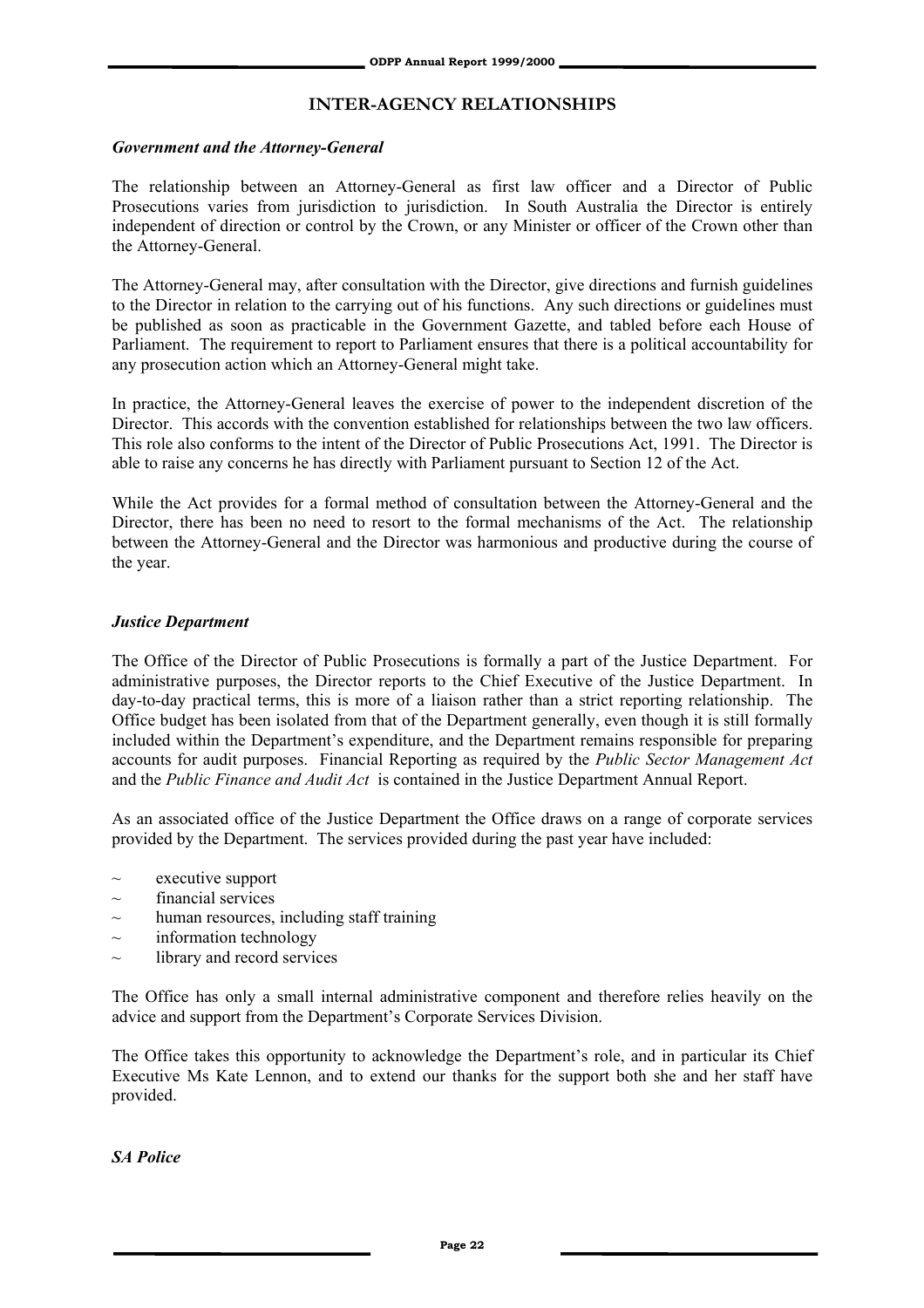The relationship between this Office and the South Australian Police (SAPOL) continues to work well with an even stronger emphasis on consultation between both parties to ensure consistent and accurate information is given to the public.

In 1999 the Police Liaison Committee was established in accordance with *Recommendation 64* of the Costello Report. The Committee meets every three months and consists of senior representatives from the ODPP and SAPOL. Its function is to establish a regular forum where a range of issues, including those involving potentially long-term systemic change, that affects both the ODPP and SAPOL can be discussed and any changes deemed necessary can be implemented and monitored. The Committee has continued to meet in accordance with its objectives.

The Committee has resulted in a seminar being conducted at Fort Largs Academy in February 2000, where the Director, the Associate Director and a number of senior prosecutors of the ODPP spoke to police on issues such as disclosure, the Criminal Law (Forensic Procedures) Act, and the new pilot Drug Court. It is anticipated that this seminar will be conducted on an annual basis.

The Committee has also given rise to the development and implementation by the Policy and Legal Training Officers with the Office of a series of Crime Training Seminars which it is intended to deliver on a regular basis to the different Local Service Areas, principally for the benefit of patrols.

Close liaison has continued between members of the Committal Unit and Police Prosecutions Branch. This has enabled the police to concentrate on the investigation of criminal activity and the advice provided by the Committal Unit ensures that following the investigation the correct charges are laid and that matters which have no reasonable prospect of conviction do not proceed.

This Office has the responsibility for the prosecution of police officers charged with criminal offences and continues to liaise with the Internal Investigation Branch providing advice and an independent prosecution service.

# *Courts Administration Authority*

The Office and Courts Administration Authority continue to work closely in the day-to-day running of the criminal courts. There is daily communication with respect to setting matters down for trial, sentencing, remands, pre-trial conferences and bail reviews. The Office thanks the Court Administration Authority staff for the continued co-operation.

### *National Crime Authority*

The Office continues to maintain a good working relationship with the National Crime Authority.

### *Sexual Assault Section - SA Police*

The Sexual Assault Section has continued to provide valuable assistance and expertise to the work of the Committal Unit and the Witness Assistance Service during the past financial year. The commitment of the staff of the Sexual Assault Service to providing quality services to victims of sexual assault and to maintaining a positive working relationship with the Office is highly regarded by this Office.

# *Victims of Crime Branch - SAPOL*

During 1999-2000 the Victims of Crime Branch has continued to provide support and information to victims of crime and their family members. The Witness Assistance Service and other ODPP representatives have participated in several training programs for SA Police Victim Contact Officers.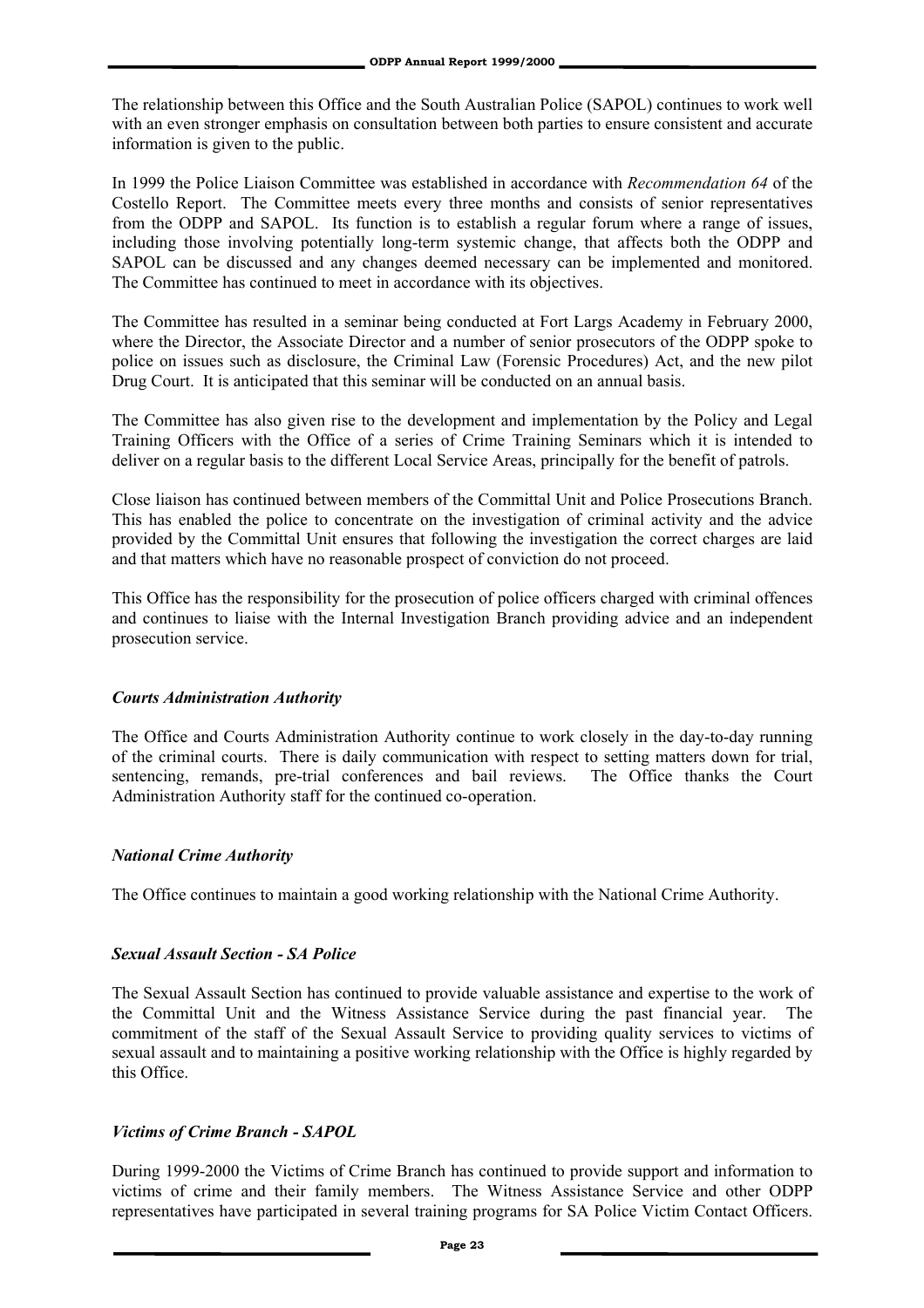The maintenance of a close working relationship between the ODPP and Victim Contact Officers has enhanced the provision of services to victims of crime. The work of the Branch is greatly appreciated by this Office.

### *Yarrow Place - Rape and Sexual Assault Service*

Yarrow Place staff have continued to work in close association with the Witness Assistance Service during the past financial year. The organisation has further developed its range of services to victims of rape and sexual assault and provides a valuable referral resource for clients of the Witness Assistance Service. Legal and social work staff from the Office have participated in training programs developed for Yarrow Place staff during 1999-2000 and joint consultation between the two organisations in regard to service delivery and broader issues has occurred on a regular basis. The Office appreciates the expertise and professionalism consistently provided by Yarrow Place staff to victims of rape and sexual assault.

### *Victim Support Service*

Victim Support Service has maintained its commitment to the provision of support services to victims of crime and their family members during 1999-2000. The Witness Assistance Service has provided training for Victim Support Service Court Companion Training Seminars and has continued to work closely with the service to ensure that victims of crime have access to appropriate counselling services and support. The professional services provided by this organisation and the dedication of the Victim Support Service staff are valued by the Office.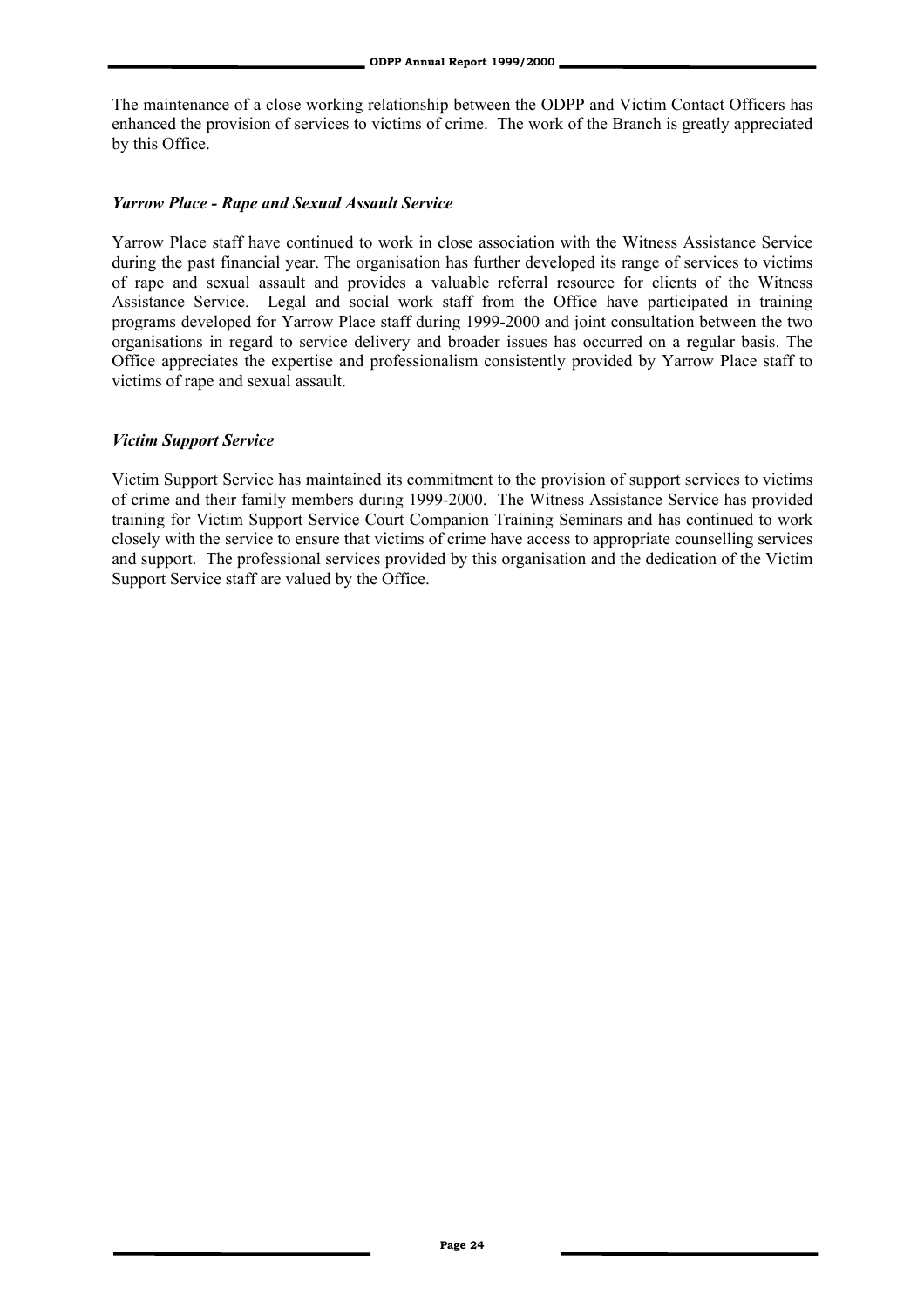# **STATUTORY REPORTING**

# ℵ *Consultants*

The reporting on the use of consultants by the Office during 1999/2000 is contained within the Annual Report of the Attorney-General's Department.

### ℵ *Directions to Commissioner of Police and from Attorney-General*

Pursuant to Section 9 of the *Director of Public Prosecutions Act 1991* there were no directions or guidelines given by the Attorney-General to the Director of Public Prosecutions.

Pursuant to Section 11 of the *Director of Public Prosecutions Act 1991* there were no directions or guidelines given to the Commissioner of Police by the Director of Public Prosecutions.

### ℵ *Executive Employment and Human Resource Reporting*

All relevant matters in relation to Executive Employment and Human Resource Reporting are contained within the Annual Report of the Attorney-General's Department.

# ℵ *Financial Reporting*

All relevant matters in relation to financial performance are contained within the Annual Report of the Attorney-General's Department.

# ℵ *Freedom of Information*

The Office is an "exempt agency" for the purposes of the *Freedom of Information Act 1991*.

# ℵ *Occupational Health, Safety and Welfare*

There continues to be a preventative approach to occupational health, safety and welfare within the Office and regular hazard identification audits are carried out by both the OH&S representative and management. Awareness sessions on *manual handling* and *safety and security at the reception area*  have been attended by relevant staff.

The Office has continued to maintain the highest level of health and safety, in all areas of prevention, claims and rehabilitation in accordance with the WorkCover standards.

A deputy OH&S representative was trained and appointed during the year.

# ℵ *Overseas Travel*

Two senior staff attended overseas conferences during the year.

- ≈ International Association of Prosecutors 4th Annual Conference Beijing
- ≈ Head of Prosecuting Agencies Conference Fiji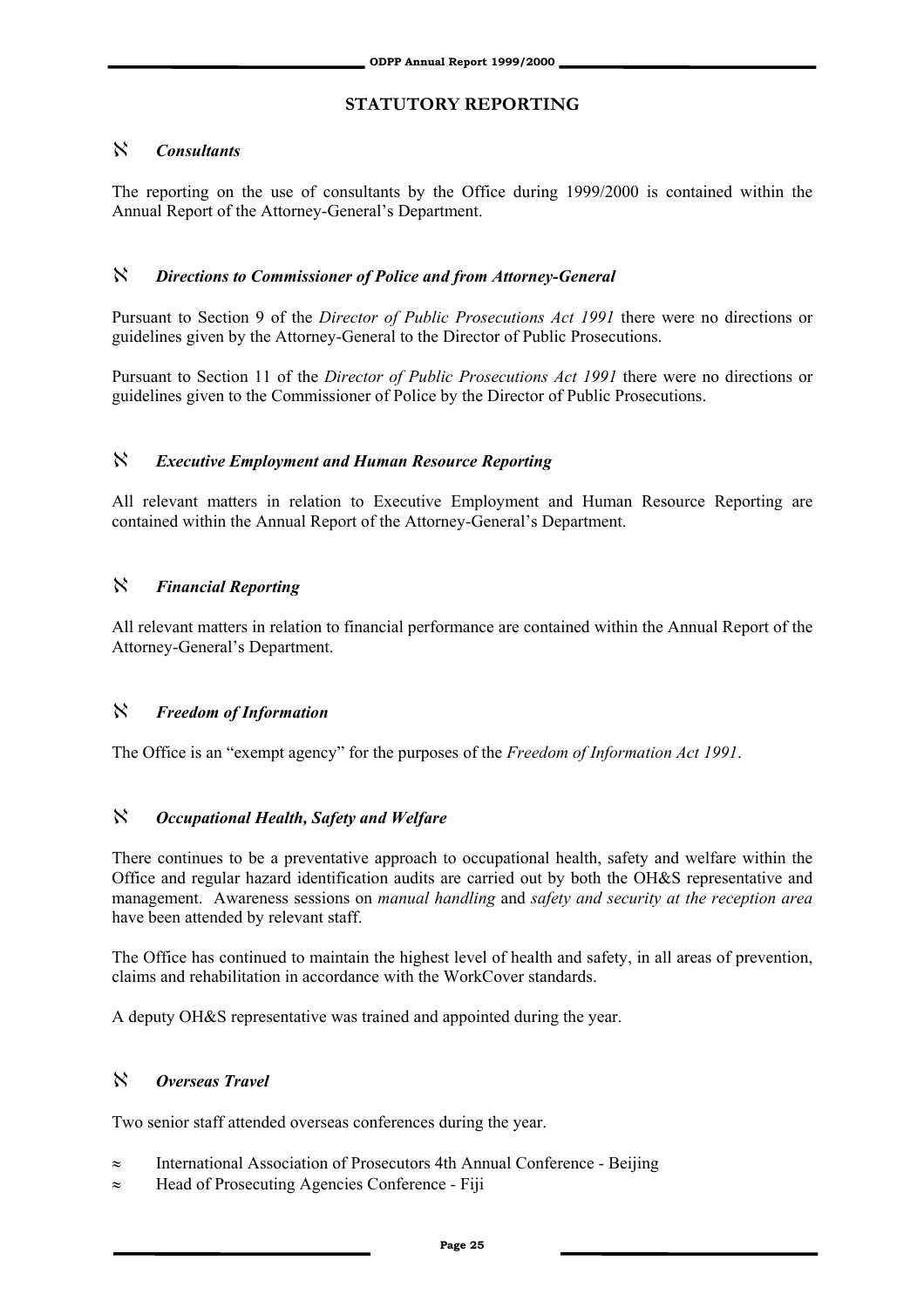# ℵ *Year 2000 Compliance*

The Office in conjunction with the Office of Y2K developed extensive contingency plans for the Year 2000 problems which may have arisen due to software and hardware non-compliance. The Office was however unaffected by the millennium bug.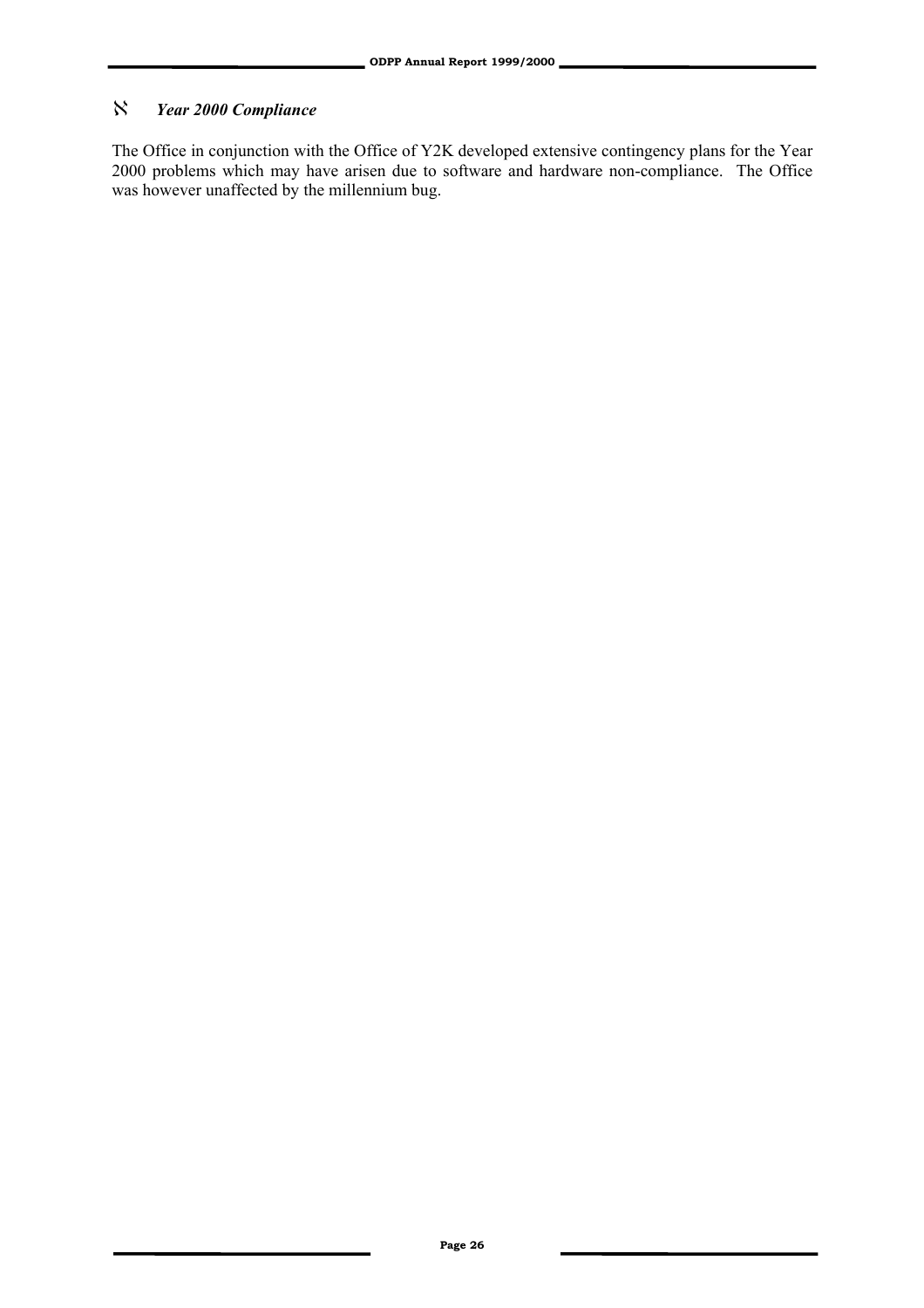### **GLOSSARY OF TERMS**

#### *COMMITTAL UNIT - tables and charts*

#### *Other*

Includes no case to answer. Head Office assuming further conduct of committal, mentally incompetent, dismissed etc.

#### *Tender No Evidence (TNE)*

Where no evidence is tendered on **all** charges, otherwise counted in accordance with charges that proceeded.

#### *Resolved summarily*

 Includes matters where *major indictable* charge reduced to *minor indictable* or *summary* charge only, and finalised in the Magistrates Court (by plea or trial), by the Committal Unit or police.

#### *SUPERIOR COURT PROSECUTION OUTCOMES - tables and charts*

#### *Convicted*

 Convicted of any offence, ie committed for sentence, plea of guilty as charged or a lesser charge, or found guilty as charged or of a lesser charge.

*Note: Convictions recorded on Magistrate Court matters called up, not included*

#### *Not Guilty*

Proceeded to trial and acquitted of **all** charges.

#### *Mentally Incompetent*

 Where accused is found *not guilty* on grounds of mental competence (CLCA Part 8A) and declared liable to supervision.

#### *Nolle Prosequi*

**All** charges against the accused not proceeded with.

- *Note: 1 Nolle entered purely because of substitute Information filed, not counted as a Nolle* 
	- *2 "Technical Nolle Prosequi" where incorrectly committed matters are returned to Magistrates Court, or lesser charge, or alternative remedy is pursued in the Magistrates Court, not counted as a Nolle, but counted separately under "other"*
	- *3 "White Paper" filed pursuant to CLCA s276 not counted as a Nolle, but shown separately*
	- *4 Where multiple charges laid, then one or more (but not all) are discontinued (Nolle), not counted as a Nolle but recorded under the outcome of the charge(s) which proceed*
	- *5 Where matter Nolled immediately after appellate court orders retrial, not counted as a Nolle*

#### *White Paper*

 Where the Director declines to prosecute **any** charge and files prior to arraignment, a notice pursuant to CLCA s276.

 *Note: Where an accused is separately committed for trial and sentence, and the Director declines to prosecute any of the charges committed for trial, but proceeds with the charges(s) committed for sentence, not counted as a White Paper* 

### *Other*

Includes stay of proceedings, resolved in Magistrates Court, and incorrectly committed.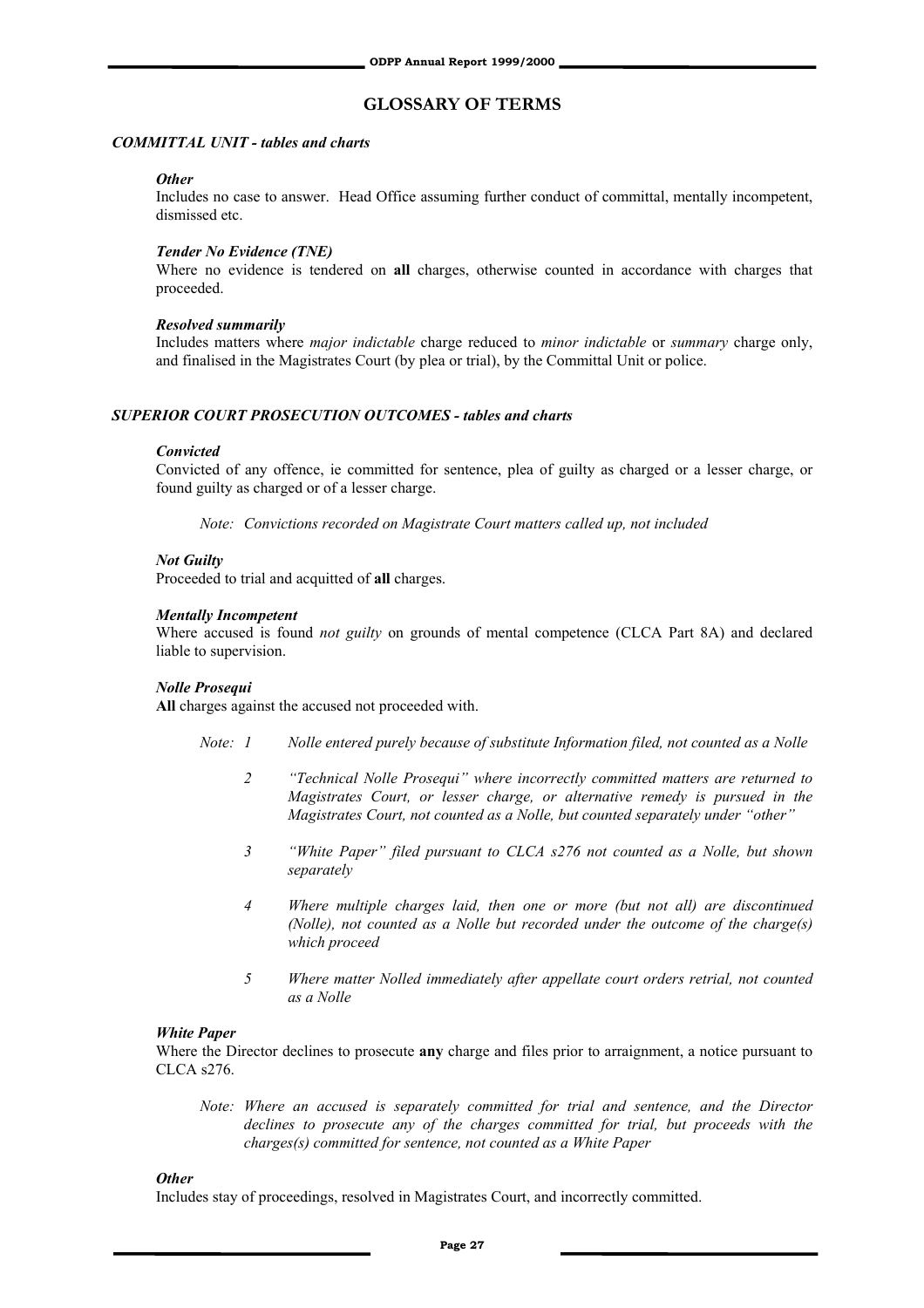#### *MATTERS LISTED FOR TRIAL - tables and charts*

#### *Proceeded to trial*

All matters that have been listed for trial and the proceedings have commenced, including legal argument, jury empanelment, or commencement of trial by judge alone.

*Note: Matters listed for legal argument only, not included* 

#### *Trial Outcome - Other*

Includes stay of proceedings, adjournment during trial, bench warrant during trial, and matters which are not finalised at the time of report.

#### *GENERAL COUNTING UNIT*

#### *Matter*

An accused charged with an offence or series of offences upon the same Information.

- *Note: 1 Where a single Information contains charges against several accused, each accused counted* 
	- *2 Where an accused is charged upon separate unrelated Informations, each Information counted (subject to note 3)*
	- *3 Where an accused charged or committed on separate Informations, that are subsequently joined upon a single Information, counted as one only (subject to note 4)*
	- *4 Where an accused charged or committed on one Information and subsequently charged on separate Informations, or separate trials ordered, each trial is counted separately*
	- *5 Where trial proceeds to conviction, but retrial ordered on appeal:* 
		- *a) from time that Director elects to proceed with retrial, counted as a new matter*
		- *b) if a Nolle Prosequi is entered immediately, not counted as a new matter*
		- *[NB: where appeal is instituted, original prosecution is not altered, irrespective of appeal outcome]*
	- *6 A single matter will sometimes include multiple trials/proceedings. For example, where a trial results in a mistrial, hung jury or is otherwise inconclusive and relisted. These are counted as one matter in accordance with the ultimate outcome. But, each trial is included in trial outcomes. Hence total trial and other outcomes may exceed total matters finalised.*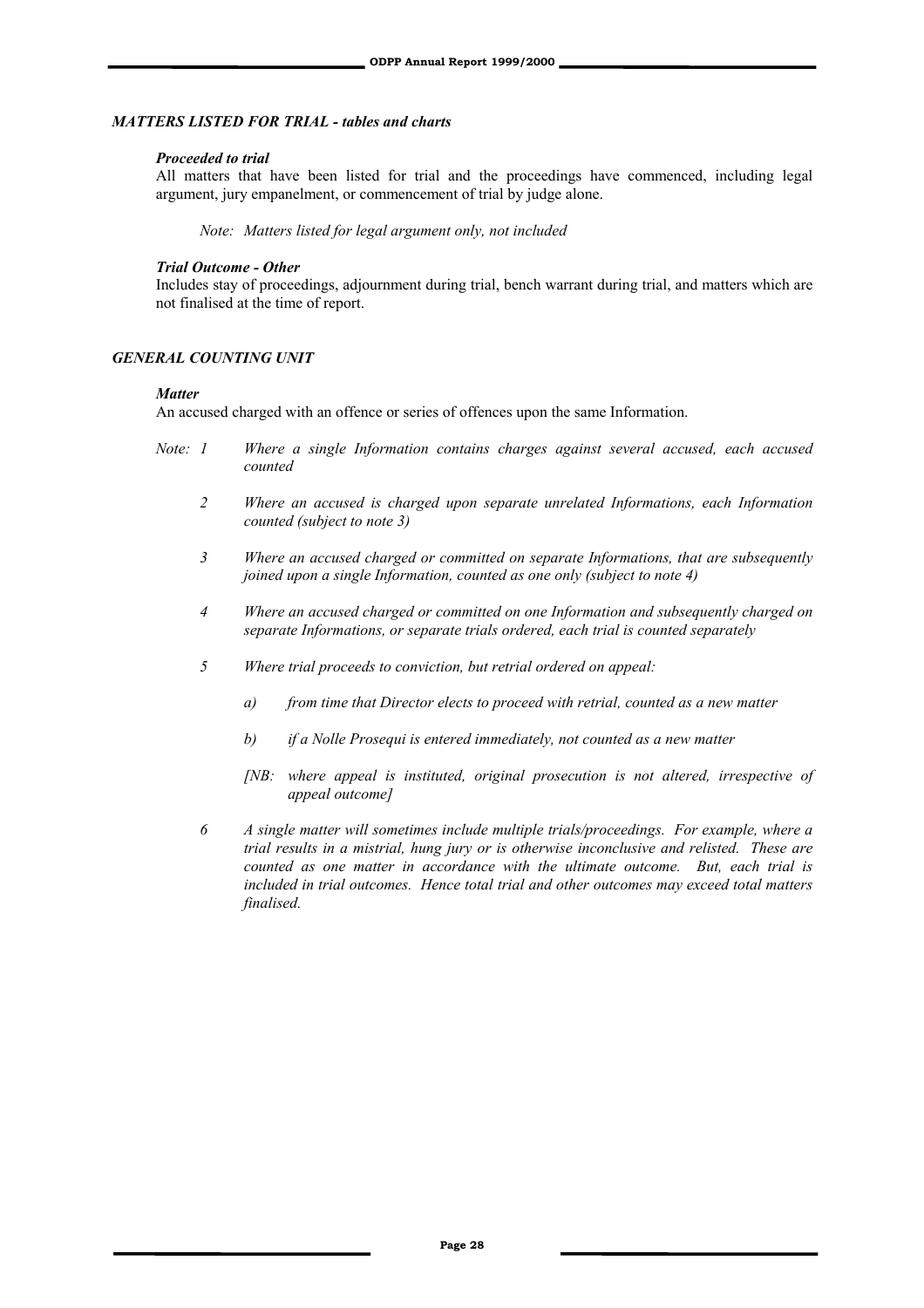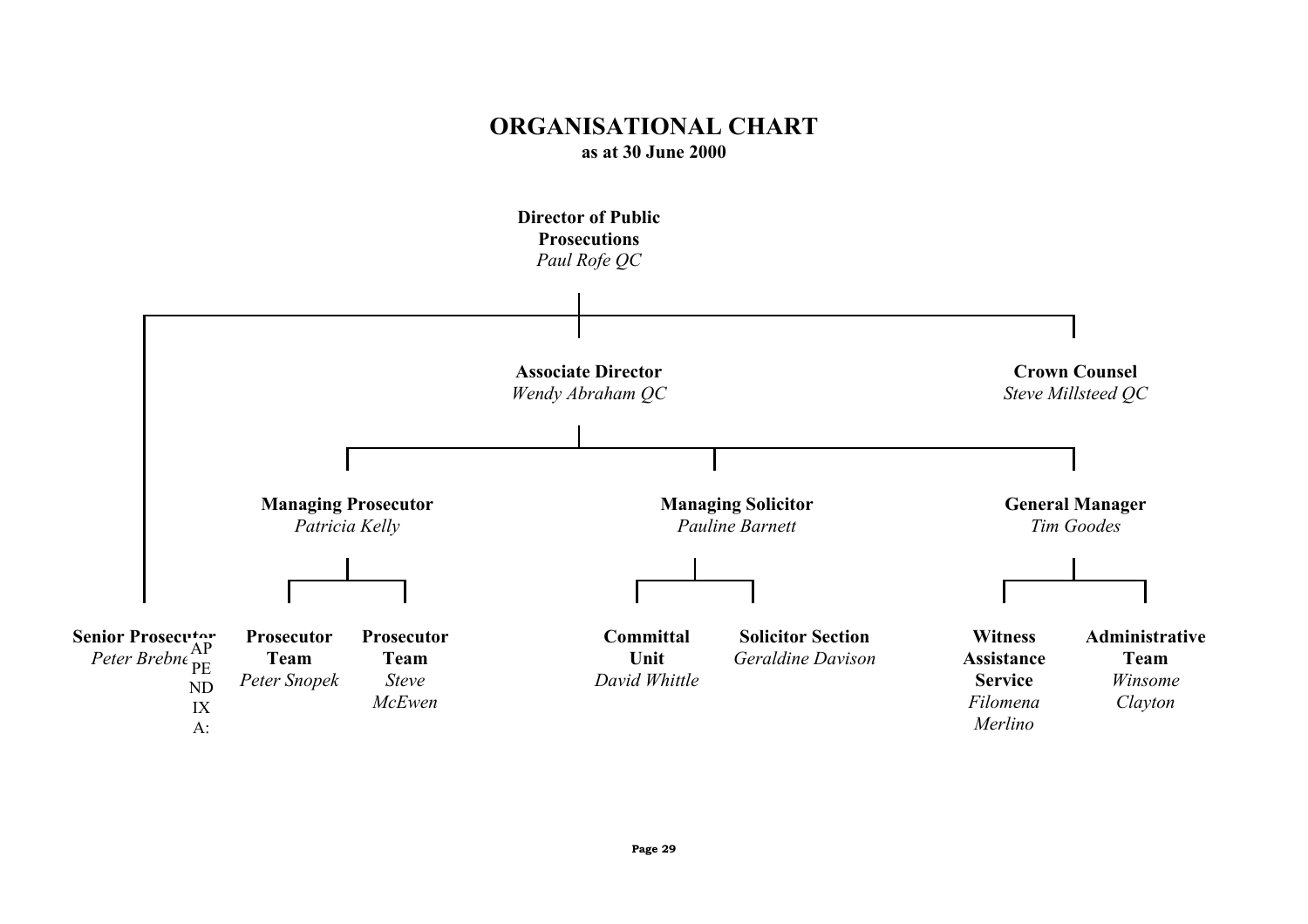### **APPENDIX B:**

### *DECLARATION OF VICTIM'S RIGHTS*

In all dealings with victims of crime the Office of the Director of Public Prosecutions, is required to give effect to the Declaration of Victim's Rights set out below in so far as they are applicable to the functions of the Office.

The victim of crime shall have the right to:

- 1 be dealt with at all times in a sympathetic, constructive and reassuring manner and with due regard to the victim's personal situation, rights and dignity;
- 2 be informed about the progress of investigations being conducted by police (except where such disclosure might jeopardise the investigations);
- 3 be advised of the charges laid against the accused and of any modifications to the charges in question;
- 4 have a comprehensive statement taken at the time of the initial investigation which shall include information regarding the harm done and losses incurred in consequence of the commission of the offence. The information in this statement shall be updated before the accused is sentenced;
- 5 be advised of justifications for accepting a plea of guilty to a lesser charge or for accepting a guilty plea in return for recommended leniency in sentencing;
- 6 be advised of justification for entering a nolle prosequi (ie to withdraw charges) when the decision is taken not to proceed with charges. (Decisions which might prove discomforting to victims should be explained with sensitivity and tact);
- 7 have property held by the Crown for purposes of investigation or evidence returned as promptly as possible. Inconveniences to victims should be minimised wherever possible;
- 8 be informed about the trial process and of the rights and responsibilities of witnesses;
- 9 be protected from unnecessary contact with the accused and defence witnesses during the course of the trial;
- 10 not have his or her residential address disclosed unless deemed material to the defence or prosecution;
- 11 not be required to appear at preliminary hearings or committal proceedings unless deemed material to the defence or prosecution;
- 12 have his or her need or perceived need for physical protection put before a bail authority which is determining an application for bail by the accused person, by the prosecutor;
- 13 be advised of the outcome of all bail applications and be informed of any conditions of bail which are designed to protect the victim from the accused:
- 14 have the full effects of the crime upon him or her made known to the sentencing court either by the prosecutor or by information contained in a pre-sentence report; including any financial, social, psychological and physical harm done to or suffered by the victim. Any other information that may aid the court in sentencing including the restitution and compensation needs of the victim should also be put before the court by the prosecutor;
- 15 be advised of the outcome of criminal proceedings and be fully apprised of the sentence, when imposed, and its implications;
- 16 be advised of the outcome of parole proceedings;
- 17 be notified of an offender's impending release from custody.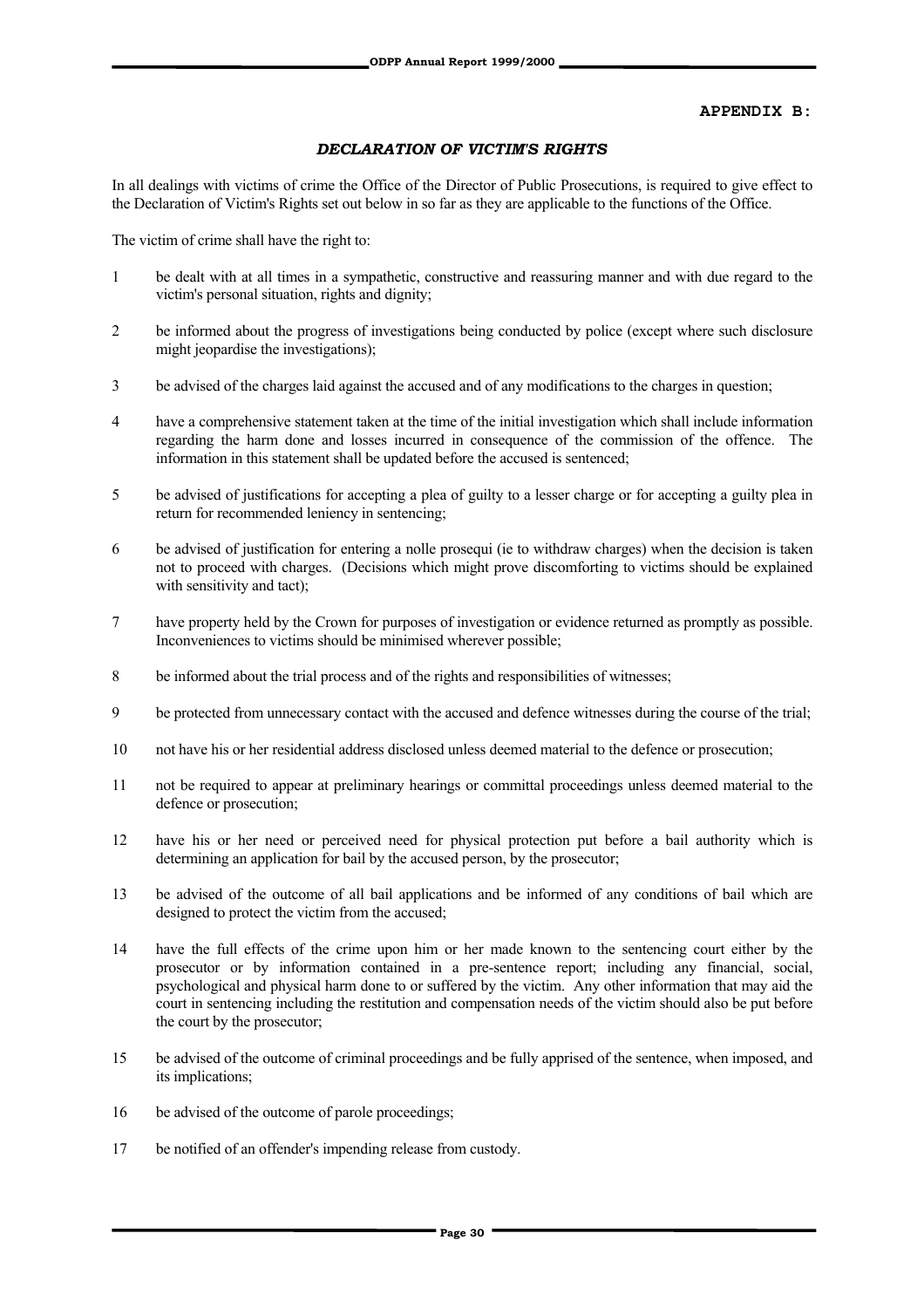#### **APPENDIX C:**

# *PROSECUTION POLICY*

### **INTRODUCTION**

The Office of the Director of Public Prosecutions was established in 1992 to provide an effective, fair and independent criminal prosecution service for the people of South Australia. Since that time all major criminal prosecutions have been conducted by the Office in Adelaide and in the country areas of Port Augusta and Mount Gambier.

The Office is committed to the highest ethical and professional standards and strives to achieve the most effective and appropriate criminal prosecutions. It is integral to the process that all members of the Office adopt and implement the same set of values and standards when evaluating charges and conducting prosecutions.

The Prosecution Policy was first issued upon the establishment of the Office in 1992 and since that time has been under review. I have provided further guidance to my staff in the form of guidelines for their important decision making processes and to maintain the highest ethical standards.

The policy and guidelines are available to all interested members of the public, legal profession and the police.

### **P J L Rofe QC**

*DIRECTOR OF PUBLIC PROSECUTIONS*

### **INTRODUCTION**

This Policy and the annexed guidelines are those governing the decision to prosecute criminal offences in South Australia. They form part of the uniform prosecution policy adopted by the Directors of Public Prosecutions of all States and the Commonwealth of Australia in 1990.

### **THE OFFICE OF THE DIRECTOR OF PUBLIC PROSECUTIONS**

The Office is divided into a number of smaller units that conduct the functions of solicitors and prosecutors with a close working relationship. In this document the legal staff within the Office and members of the private profession briefed to appear on behalf on the Director are referred to as prosecutors.

The Office of the Director of Public Prosecutions' first contact with most criminal matters is through the Committal Unit where the major indictable offences in the State are referred by the Police either prior to or just after charging. The Office then assumes conduct of these matters until their final resolution. The Office also conducts Summary Trials in complex or sensitive matters and appeals from the Magistrates Court on indictable offences. This document provides a framework for those conducting prosecutions on behalf of the State.

In addition to the legal staff the Office has a Witness Assistance Service (WAS) that provides assistance to witnesses involved in major indictable proceedings and referral to other agencies if necessary.

All staff within the Office work on the instructions of the Director who has been appointed pursuant to the Director of Public Prosecutions Act 1991 (the Act).

### **THE DIRECTOR OF PUBLIC PROSECUTIONS**

The obligations of the Director of Public Prosecutions are no different from those imposed on every prosecutor or prosecuting authority in the common law system.

The primary obligation on a prosecutor is one of fairness. Fairness must dictate eventually the discharge of all of a prosecutor's functions. But the question must be asked as to whom these obligations are owed. Obviously a prosecutor must be fair to an accused but that cannot be the sole consideration. There are other parties with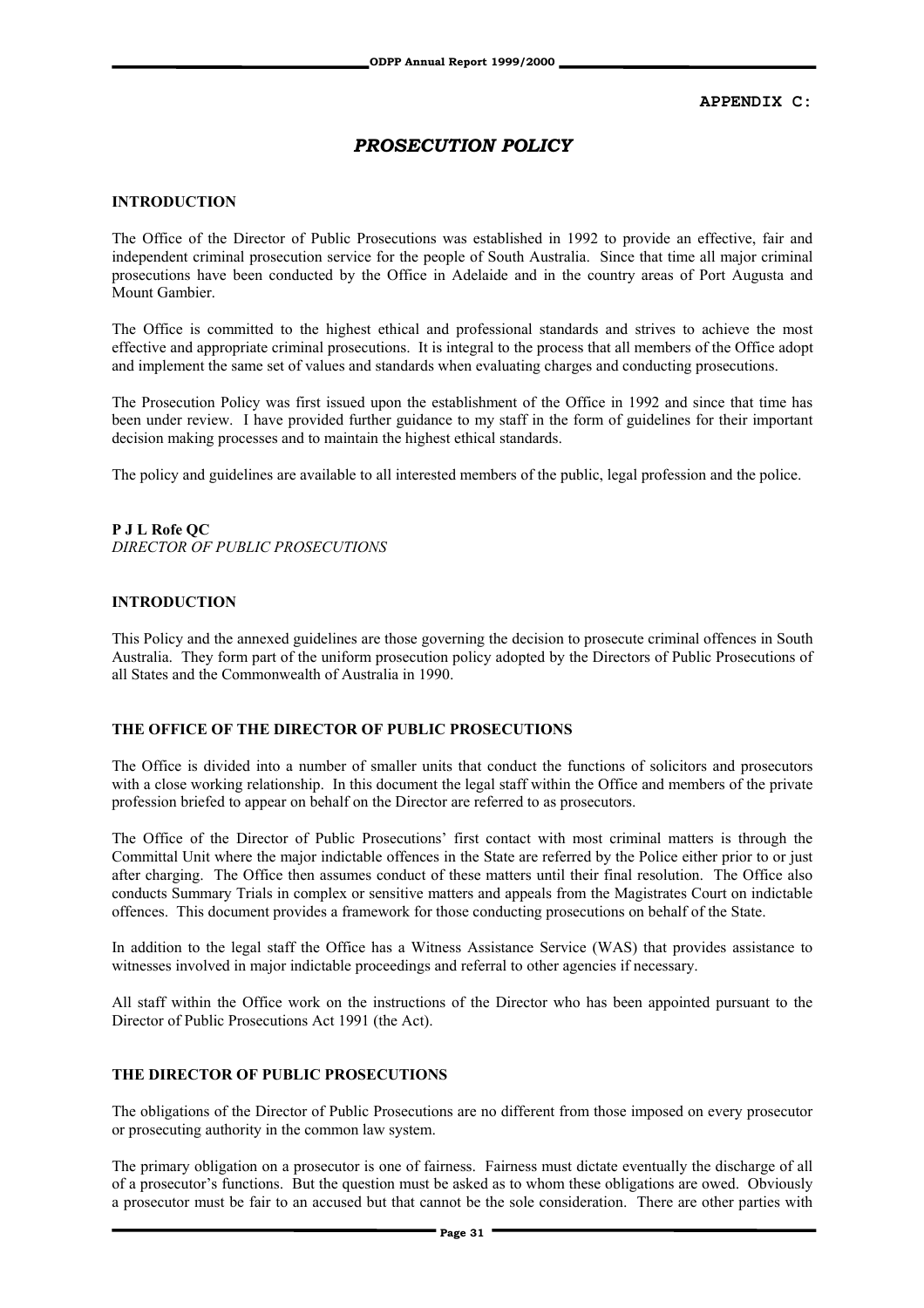legitimate interests who are also entitled to expect a prosecutor to act in a particular way. Sometimes these interests will conflict with those of the accused.

A prosecutor has obligations to varying degrees to the following:

- the court (judge and jury)
- the community
- the accused
- victims
- witnesses
- defence counsel

A prosecutor must play his or her part in securing a fair trial for persons accused of criminal offences. A fair trial is one that results in justice being done, ie conviction of the guilty as well as acquittal of the innocent. A fair trial may be described also as one where all relevant credible evidence is presented, tested and adjudicated upon according to law. The obligations of the prosecution to the various parties flow from those concepts.

### **THE ROLE OF THE PROSECUTOR**

In order to understand the obligations of a prosecutor in any given situation or at any particular stage of the trial process, it is necessary to define the role of the prosecutor. The exercise has been attempted on numerous occasions by various commentators. The role is usually expressed in terms such as "a minister of justice" or "an officer of the court". It may be more easily understood in terms of what it is not. It is not about winning or losing where convictions are wins and acquittals are losses. A conviction obtained on insufficient or doubtful evidence should be regarded as a loss just as much as a failure to obtain a conviction on a strong credible prosecution case. Again it is a matter of striking a balance.

Some quotations from commentators may assist in defining the role of the prosecutor :

 "*It cannot be over emphasised that the purpose [cf expectation] of a criminal prosecution is not to obtain a conviction: it is to lay before a jury what the Crown considers to be credible evidence relevant to what is alleged to be a crime. Counsel have a duty to see that all available legal proof of the facts is presented; it should be done firmly and pressed to its legitimate strength, but it must also be done fairly. The role of prosecutor excludes any notion of winning or losing: his function is a matter of public duty than which in civil life there can be none charged with greater personal responsibility. It is to be efficiently performed with an ingrained sense of the dignity, the seriousness and the justness of judicial proceedings."* (per Rand J in Boucher v R (1954) 110 CCC 263 at 270).

 "*Finally there is or has been a tendency for Counsel for the prosecution not to prosecute firmly enough. The last half century has seen a welcome transition in the role of a prosecuting counsel from a persecuting advocate into a minister of justice, but in some places the pendulum has swung so far and the ministry has moved so close to the opposition that the prosecution's case is not adequately presented and Counsel, frightened of being accused of excessive fervour tend to do little except talk of reasonable doubt and leave the final speech on the facts to the Judge. The result of the deficiency is that the duty of seeing that the prosecution's case is effectively put to the jury is sometimes transferred to the Judge and thus the balance of the trial is upset*." (Lord Devlin, Trial by Jury pp.122-123)

But in the end it may come back to the words of Christmas Humphreys QC:

 "*It is the duty of prosecuting counsel to prosecute, and he need not rise to his feet and apologise for so doing. It is not unfair to prosecute"* (1955 Crim LR 739 at 741)

and again -

 "*Always the principle holds that Crown counsel is concerned with justice first, justice second and conviction a very bad third"* (Ibid p.746)

The Office of the Director of Public Prosecutions in South Australia is committed to those ideals.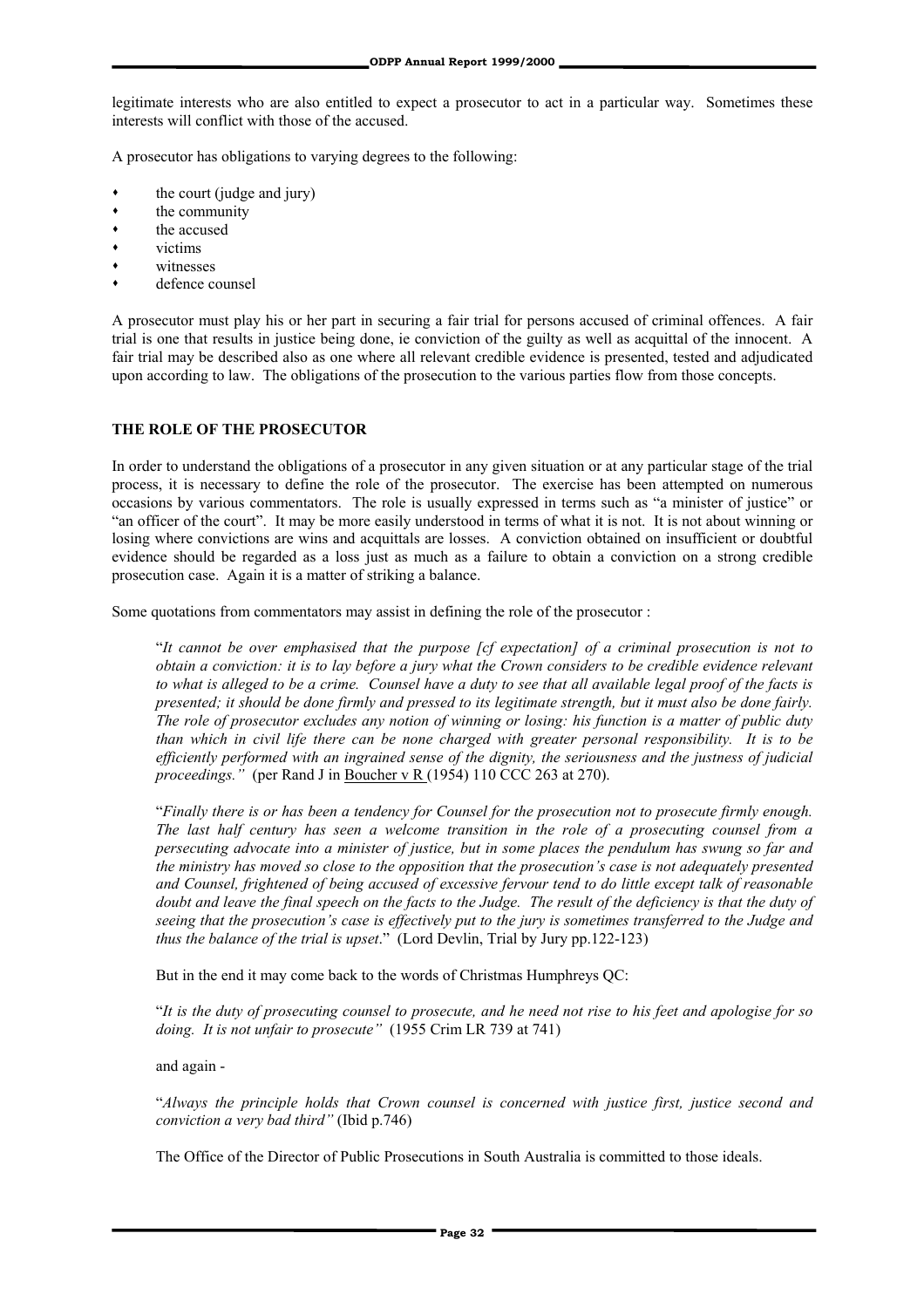### **THE DECISION TO PROSECUTE**

A prosecution should not proceed if there is no reasonable prospect of a conviction being secured. This basic criterion is the cornerstone of the uniform prosecution policy adopted in Australia.

The decision whether or not to prosecute is the most important step in the prosecution process. In every case great care must be taken in the interests of the victim, the suspected offender and the community at large to ensure that the right decision is made. A wrong decision to prosecute or, conversely, a wrong decision not to prosecute, tends to undermine the confidence of the community in the criminal justice system.

It has never been the rule in this country that suspected criminal offences must automatically be the subject of prosecution. A significant consideration is whether the prosecution is in the public interest. The resources available for prosecution action are finite and should not be wasted pursuing inappropriate cases, a corollary of which is that the available resources are employed to pursue those cases worthy of prosecution.

The initial consideration in the exercise of this discretion is whether the evidence is sufficient to justify the institution or continuation of a prosecution. A prosecution should not be instituted or continued unless there is admissible, substantial and reliable evidence that a criminal offence known to the law has been committed by the accused. There is a continuing obligation to assess the evidence as the matter proceeds.

The decision whether there is a reasonable prospect of conviction requires an evaluation of how strong the case is likely to be when presented in court. It must take into account such matters as the availability, competence and credibility of witnesses and their likely impression on the arbiter of fact, and the admissibility of any alleged confession or other evidence. The prosecutor should also have regard to any lines of defence which are plainly open to, or have been indicated by, the accused and any other factors which in the view of the prosecutor could affect the likelihood or otherwise of a conviction. This assessment may be a difficult one to make, and of course there can never be an assurance that a prosecution will succeed. Indeed it is inevitable that some will fail. However, application of this test dispassionately, after due deliberation by a person experienced in weighing the available evidence, is the best way of seeking to avoid the risk of prosecuting an innocent person and pursuing a futile prosecution resulting in the unnecessary expenditure of public funds.

When evaluating the evidence regard should be had to the following matters:

- (a) Are there grounds for believing the evidence may be excluded bearing in mind the principles of admissibility at common law and under statute?
- (b) If the case depends in part on admissions by the accused, are there any grounds for believing that they are of doubtful reliability having regard to the age, intelligence and apparent understanding of the accused?
- (c) Does it appear that a witness is exaggerating, or that his or her memory is faulty, or that the witness is either hostile or friendly to the accused, or may be otherwise unreliable?
- (d) Has a witness a motive for telling less than the whole truth?
- (e) Are there matters which might properly be put to a witness by the defence to attack his or her credibility?
- (f) What sort of impression is the witness likely to make? How is the witness likely to stand up to crossexamination?
- (g) If identity is likely to be an issue, how cogent and reliable is the evidence of those who purport to identify the accused?
- (h) If there is conflict between eye witnesses, does it go beyond what one would expect and hence materially weaken the case?
- (i) Is there anything which causes suspicion that a false story may have been concocted?
- (j) Are all the necessary witnesses available and competent to give evidence, including any who may be out of the jurisdiction? Is any witness likely to obtain an exemption from giving evidence pursuant to Section 21 of the Evidence Act, 1929?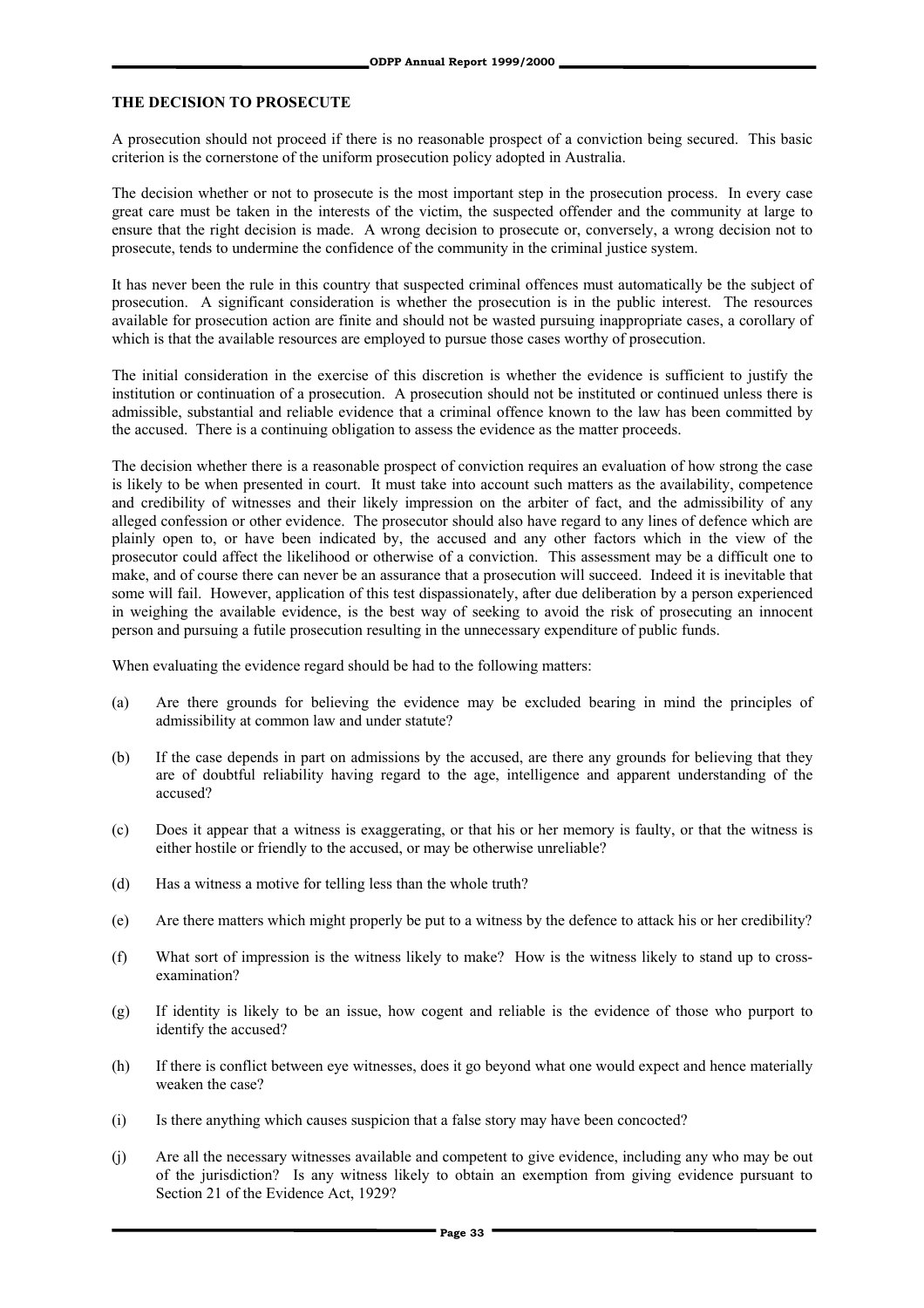(k) Where child witnesses are involved, are there statutory difficulties in the reception and evaluation of their evidence?

This list is not exhaustive, and of course the matters to be considered will depend upon the circumstances of each individual case.

Having satisfied himself or herself that the evidence is sufficient to justify the institution or continuation of a prosecution, the prosecutor must then consider whether, in the light of the provable facts and the whole of the surrounding circumstances, the public interest requires a prosecution to be pursued. It is not the rule that all offences brought to the attention of the authorities must be prosecuted.

The factors which can properly be taken into account in deciding whether the public interest requires a prosecution will vary from case to case. While some public interest factors may militate against a decision to proceed with a prosecution, there are public interest factors which operate in favour of proceeding with a prosecution, for example the seriousness of the offence and the need for deterrence. In this regard, generally speaking the more serious the offence the less likely it will be that the public interest will not require that a prosecution be pursued.

Factors which may arise for consideration in determining whether the public interest requires a prosecution include:

- (a) the seriousness or, conversely, the triviality of the alleged offence or that it is of a "technical" nature only;
- (b) any mitigating or aggravating circumstances;
- (c) the youth, age, intelligence, physical health, mental health, or special infirmity of the accused, a witness or victim;
- (d) the accused's antecedents and background;
- (e) the staleness of the alleged offence;
- (f) the degree of culpability of the accused in connection with the offence;
- (g) the effect on public order and morale;
- (h) the obsolescence or obscurity of the law;
- (i) whether the prosecution would be perceived as counter-productive, for example, by bringing the law into disrepute;
- (j) the availability and efficacy of any alternatives to prosecution;
- (k) the prevalence of the alleged offence and the need for deterrence, both personal and general;
- (l) whether the consequences of any resulting prosecution or conviction would be unduly harsh and oppressive;
- (m) whether the alleged offence is of considerable public concern;
- (n) any entitlement of the State or other person or body to criminal compensation, reparation or forfeiture;
- (o) the attitude of the victim of the alleged offence to a prosecution;
- (p) the likely length and expense of a trial;
- (q) whether the accused is willing to co-operate in the investigation or prosecution of others, or the extent to which the accused has done so;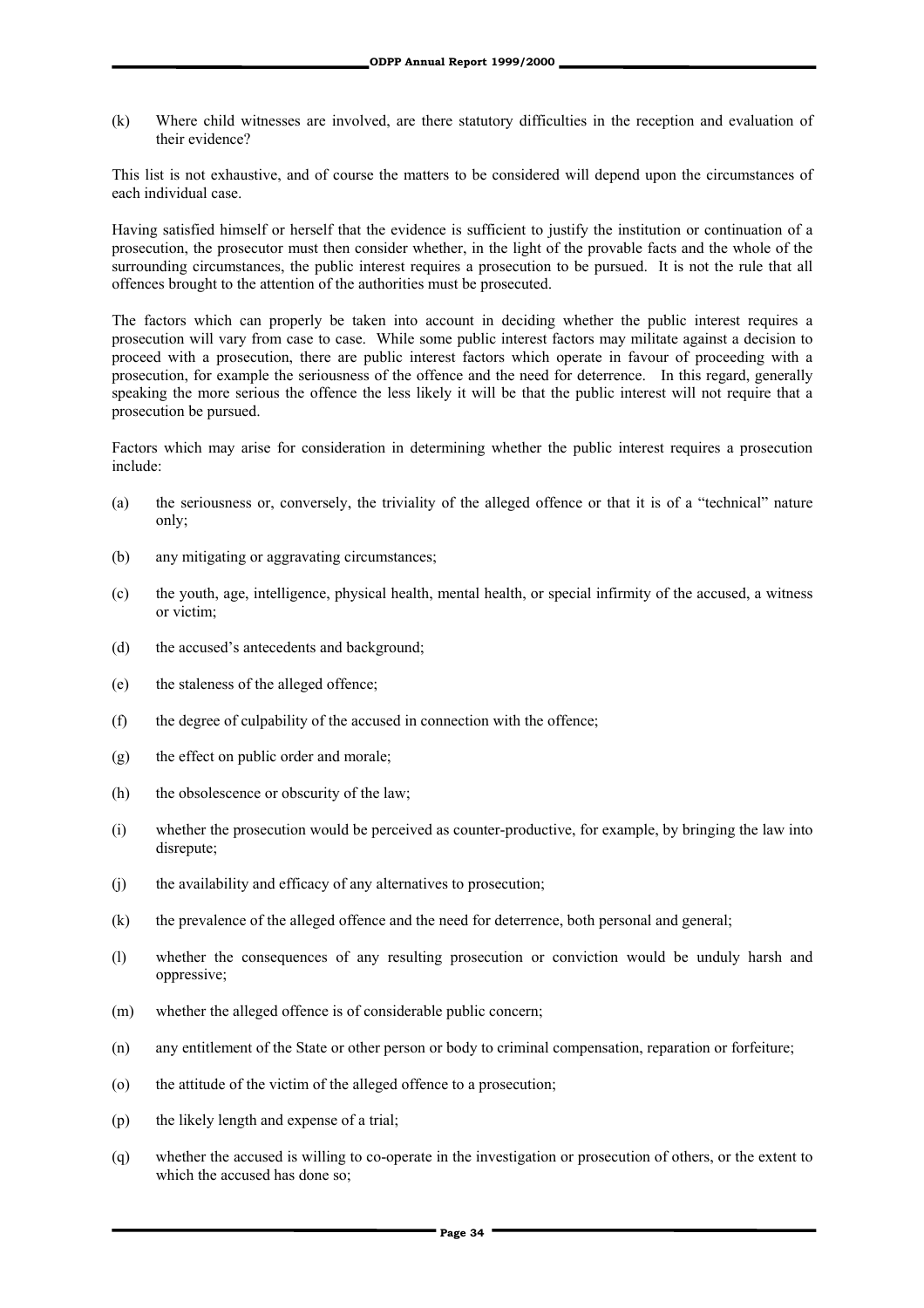- (r) the likely outcome in the event of a finding of guilt having regard to the sentencing options available to the court;
- (s) whether the alleged offence is triable only on indictment; and
- (t) the necessity to maintain public confidence in such institutions as the Parliament and the Courts.

The weight to be given to these and other factors will depend on the particular circumstances of each case.

As a matter of practical reality the proper decision in most cases will be to proceed with a prosecution if there is sufficient evidence available to justify a prosecution. Although there may be mitigating factors present in a particular case, often the proper decision will be to proceed with a prosecution and for those factors to be put to the sentencing court in mitigation. Nevertheless, where the alleged offence is not so serious as plainly to require prosecution the prosecutor should always apply his or her mind to whether the public interest requires a prosecution to be pursued.

A decision whether or not to prosecute must clearly not be influenced by:

- (a) the race, religion, sex, national origin or political associations, activities or beliefs of the accused or any other person involved;
- (b) personal feelings concerning the accused or the victim;
- (c) possible political advantage or disadvantage to the Government or any political group or party; or
- (d) the possible effect of the decision on the personal or professional circumstances of those responsible for the prosecution decision.

Special considerations apply to the prosecution of young offenders. Prosecution of a young offender should always be regarded as a severe step, and generally speaking a much stronger case can be made for methods of disposal which fall short of prosecution unless the seriousness of the alleged offence or the circumstances of the young offender concerned dictate otherwise. In this regard, ordinarily the public interest will not require the prosecution of a young offender who is a first offender in circumstances where the alleged offence is not serious.

In deciding whether or not the public interest warrants the prosecution of a young offender regard should be had to such of the factors that apply to adults as appear to be relevant, but particularly to:

- (a) the seriousness of the alleged offence;
- (b) the age, apparent maturity and mental capacity of the young offender;
- (c) the available alternatives to prosecution, such as a caution, and their efficacy;
- (d) the sentencing options available to the relevant Youth Court if the matter were to be prosecuted;
- (e) The young offender's family circumstances, particularly whether the parents or guardians of the young offender appear able and prepared to exercise effective discipline and control over the young offender;
- (f) The young offender's antecedents, including the circumstances of any previous caution the young offender may have been given, and whether they are such as to indicate that a less formal disposal of the present matter would be inappropriate; and
- (g) whether a prosecution would be likely to be harmful to the young offender or be inappropriate, having regard to such matters as the personality of the young offender and his or her family circumstances.

Under no circumstances should a young offender be prosecuted solely to secure access to the welfare powers of the court.

Pursuant to Section 17 of the Young Offenders Act, 1993, all young offenders charged with homicide, or an offence consisting of an attempt to commit or assault with intent to commit homicide, are to be dealt with by an adult court. In other cases an application by the DPP or police prosecutor can be made to have a young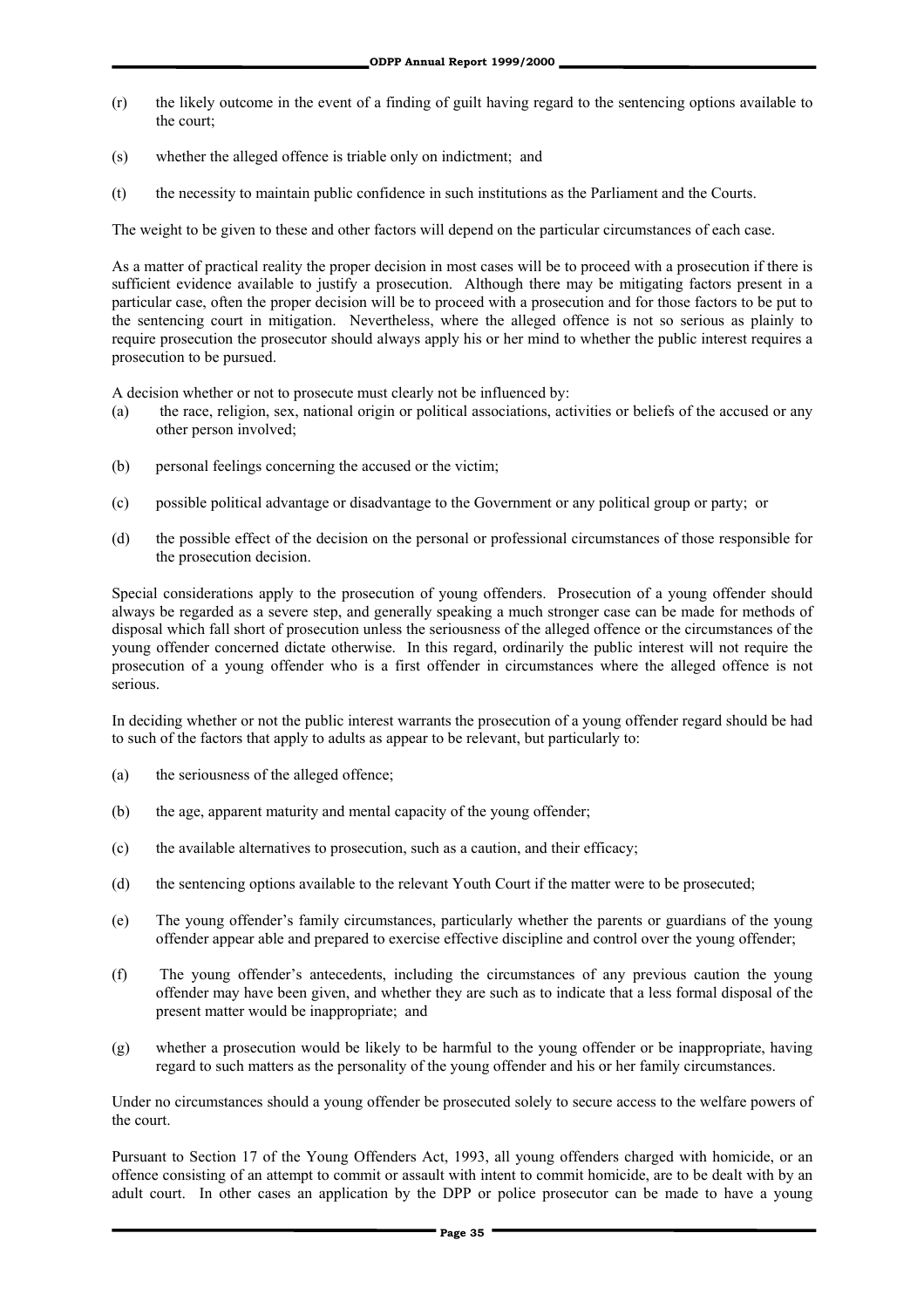offender dealt with as an adult if it is considered that it is warranted by the gravity of the offence or because the offence was part of a pattern of repeated offending.

#### **Guideline No 1 - Choice of Charges**

In many cases the evidence will disclose a number of possible offences. Care must therefore be taken to choose a charge or charges which adequately reflect the nature and extent of the criminal conduct disclosed by the evidence and which will provide the Court with an appropriate basis for sentence.

In the ordinary course the charge or charges laid or proceeded with will be the most serious disclosed by the evidence. Nevertheless, when account is taken of such matters as the strength of the available evidence, the probable lines of defence to a particular charge and other considerations including the appropriate sentence, it may be appropriate to lay or proceed with a charge which is not the most serious revealed by the evidence.

Under no circumstances should charges be laid with the intention of providing scope for subsequent chargebargaining.

The High Court in R v Hoar [1981] 148 CLR 32 at 38 has highlighted the need for restraint in laying conspiracy charges:

 "*Generally speaking, it is undesirable that conspiracy should be charged when a substantive offence has been committed and there is a sufficient and effective charge that this offence has been committed."*

Whenever possible substantive charges should be laid. However, there are occasions when a conspiracy charge is the only one which is adequate and appropriate on the available evidence. Where it is proposed to lay or proceed with conspiracy charges against a number of accused jointly, those responsible for making the necessary decision must guard against the risk of the joint trial being unduly complex or lengthy.

It will never be appropriate to overcharge on an information to gain a benefit in relation to charge-bargaining or for some other perceived benefit to the prosecution. In cases where there have been numerous offences committed, the prosecutor should strive to charge counts, that sufficiently reflect the gravity of the incidents or the course of conduct.

#### **Guideline No 2 - Charge-Bargaining**

Charge-bargaining involves negotiations between the defence and the prosecution in relation to the charges to be proceeded with. Such negotiations may result in the accused pleading guilty to fewer than all of the charges he or she is facing, or to a lesser charge or charges, with the remaining charges either not being proceeded with or taken into account without proceeding to conviction.

These guidelines have earlier referred to the care that must be taken in choosing the charge or charges to be laid. Nevertheless, circumstances can change and new facts can come to light. Agreements as to charge or charges and plea must be consistent with the requirements of justice.

A proposal should not be entertained by the prosecution unless:

- (a) the charges to be proceeded with bear a reasonable relationship to the nature of the criminal conduct of the accused;
- (b) those charges provide an adequate basis for an appropriate sentence in all the circumstances of the case; and
- (c) there is evidence to support the charges.

Any decision whether or not to agree to a proposal advanced by the defence, or to put a counter-proposal to the defence, must take into account all the circumstances of the case and other relevant considerations including:

(a) whether the accused is willing to co-operate in the investigation or prosecution of others, or the extent to which the accused has done so;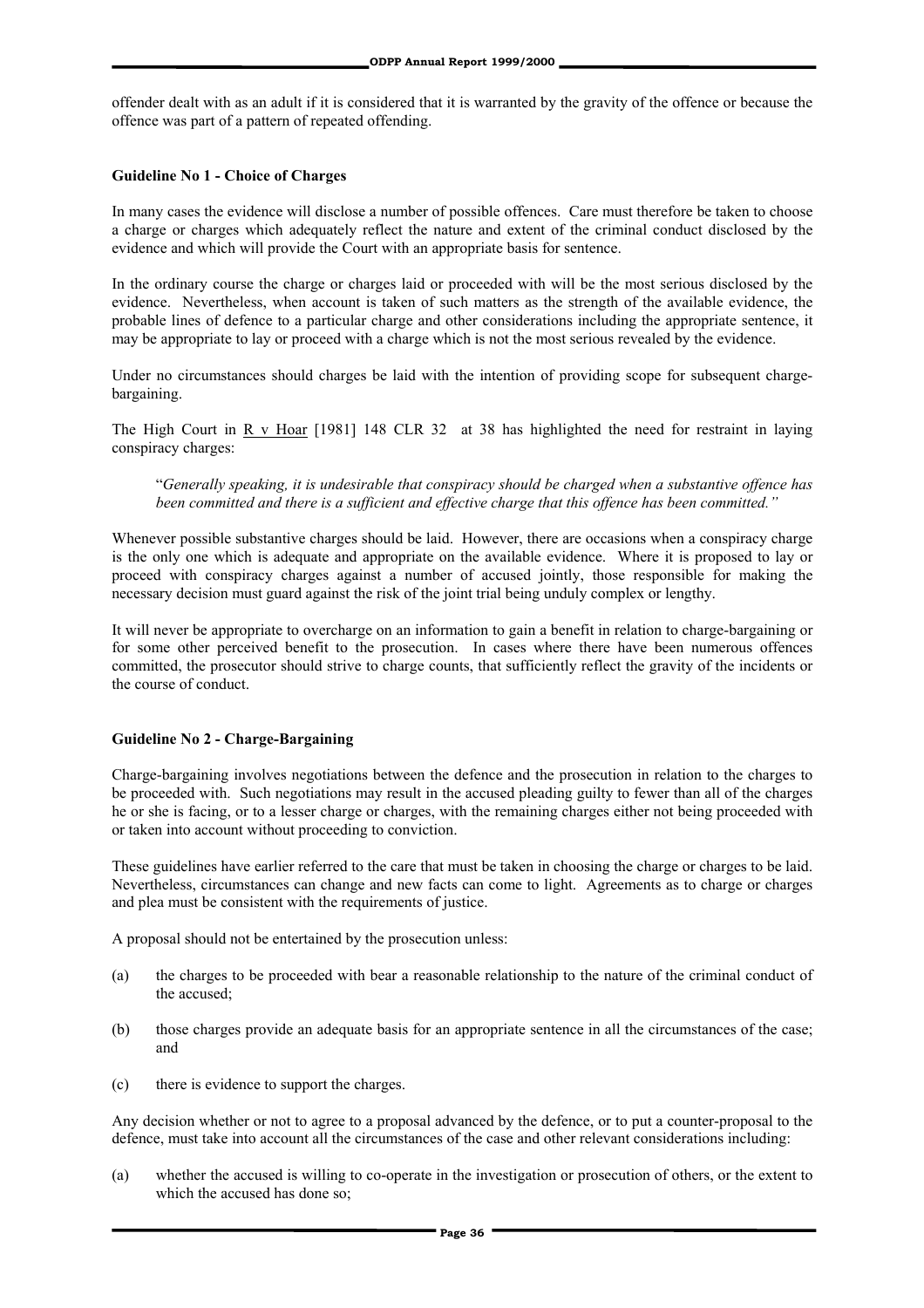- (b) whether the sentence that is likely to be imposed if the charges are varied as proposed (taking into account such matters as whether the accused is already serving a term of imprisonment) would be appropriate for the criminal conduct involved;
- (c) the desirability of prompt and certain resolution of the case;
- (d) the accused's antecedents;
- (e) the strength of the prosecution case;
- (f) the likelihood of adverse consequences to witnesses;
- (g) in cases where there has been a financial loss to the State or any person, whether the accused has made restitution or arrangements for restitution;
- (h) the need to avoid delay in the resolution of other pending cases;
- (i) the time and expense involved in a trial and any appeal proceedings;
- (j) the views of the investigating police officers; and
- (k) the views of the victim or others significantly affected.

In no circumstances should the prosecution entertain a charge-bargaining proposal if the accused maintains his or her innocence with respect to a charge or charges to which the accused has offered to plead guilty.

#### **Guideline 3 - Giving Advice to Investigators**

All requests for advice by police investigators should be made in writing to the Office of the Director of Public Prosecutions. This includes advice in relation to:

- (a) the availability of criminal charges, involving
	- (i) the sufficiency of evidence;
	- (ii) the admissibility of evidence;
	- (iii) the most appropriate charge in the circumstances
- (b) the present state of the law with respect to a certain subject matter (where this requires detailed evaluation);
- (c) whether a matter should be disposed of summarily rather than on information;
- (d) the availability of an ex officio information; and appeal to the Supreme Court on sentence; a case stated or judicial review.

In the ordinary course these requests are to be answered in writing within a month. It should be the exception that the request is not made in writing.

There is no distinction to be drawn between "formal" and "informal" advice and "provisional" advice should not be given.

Should the person seeking advice be unable, due to the urgency of the matter, to seek advice by way of a written request, this should not preclude advice being provided. In such instances the written advice should recite the particular request made of this Office and the information provided upon which the advice is given.

In the ordinary course a letter confirming the oral advice should be dispatched within twenty four hours.

Where the request for advice relates to whether or not there is a basis for charging, any advice must only be provided after an examination of the complete police brief. Ordinarily such advice will only be given after the alleged offender has been provided with an opportunity to answer or comment upon the substance of the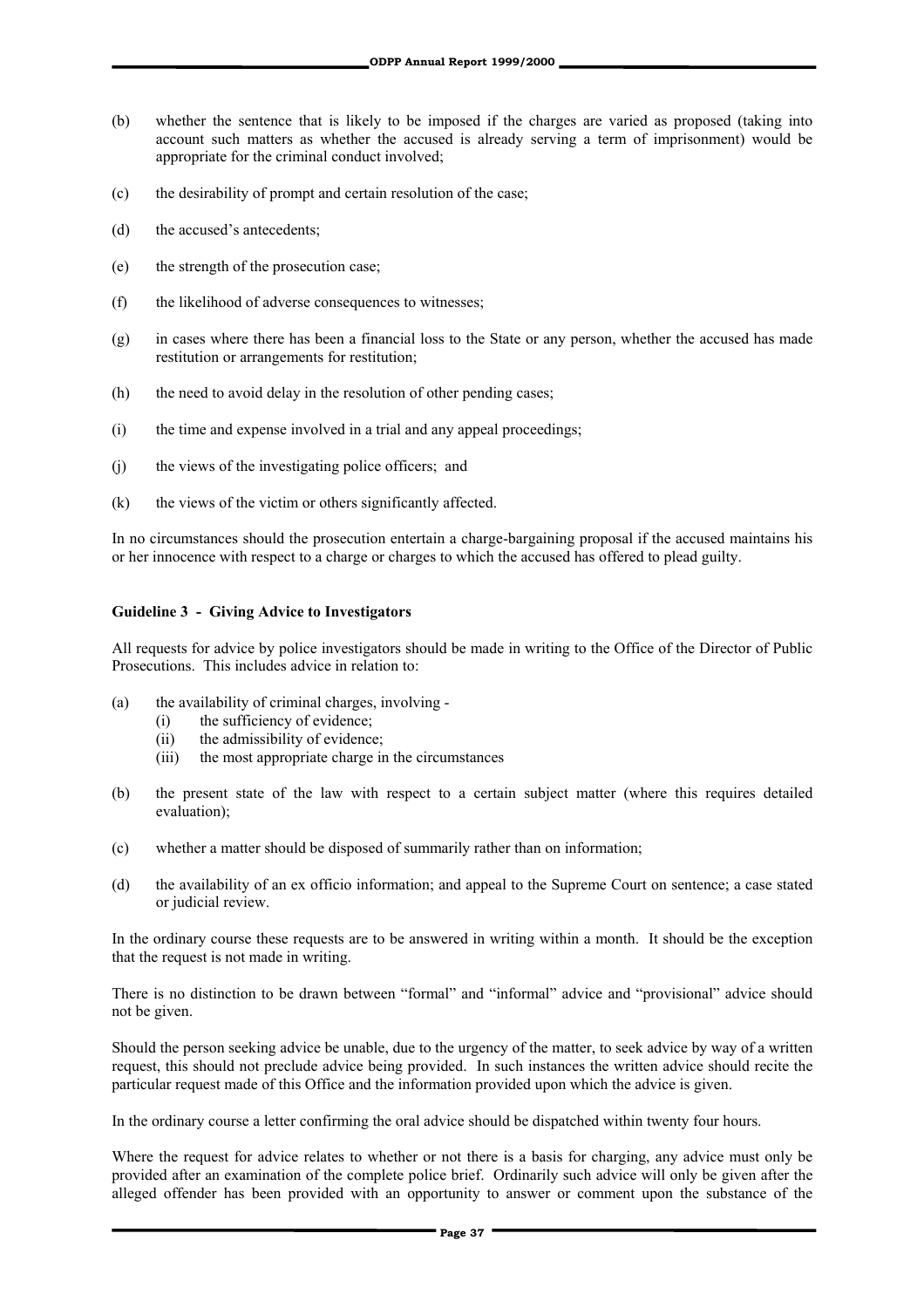allegations (by interview or otherwise).

Advice will not be given on any individual exercise of police powers or on operational matters generally.

Requests for advice relating to matters of law which require a detailed evaluation or involve police or other investigative powers are to be referred to the Senior Solicitor or the manager of the Committal Unit.

The following requests for advice must be referred to the Director unless such matters have been specifically delegated to other officers:

- (a) whether or not a prosecution should proceed following a proposed extradition;
- (b) whether or not an immunity (indemnity or undertaking) should be granted;
- (c) whether or not an appeal should be lodged (including an application for judicial review);
- (d) whether or not a police officer should be prosecuted;
- (e) whether or not an ex officio information should be filed;
- (f) where the Director's or the Attorney-General's sanction or approval is required for the commencement of proceedings;
- (g) matters of particular sensitivity, including allegations of corruption or serious misconduct by any public official.

Where the charge is one of murder, manslaughter, assisted suicide or dangerous driving causing death, the prosecutor's advice is to be referred to the relevant manager for final consideration before it is communicated to the investigating officer.

### **Guideline No 4 - Ex Officio Information**

To present an information in the absence of prior committal proceedings must be regarded as constituting a significant departure from accepted practice. Given that a purpose of committal proceedings is to filter out those cases where there is an insufficient basis for the accused being placed on trial, to indict in the absence of committal proceedings will deny the accused the opportunity of securing a discharge before the Magistrate.

A decision to indict in the absence of prior committal proceedings will only be justified if any disadvantage to the accused that may thereby ensue will nevertheless not be such as to deny the accused a fair trial. Further, such a decision will only be justified if there are strong and powerful grounds for so doing. An ex-officio information should not be presented in the absence of committal proceedings unless the evidentiary and public interest considerations outlined in the prosecution policy are satisfied.

Where an ex-officio information is presented in the absence of committal proceedings the accused will be provided with all relevant witness statements and full details of the case that the prosecution will present at the trial and any other material in accordance with disclosure principles.

On the other hand, a decision to indict notwithstanding the accused was discharged at the committal proceedings will not constitute as great a departure from accepted practice. The result of committal proceedings has never been regarded as binding on those who have the authority to indict. An error may have resulted in the Magistrate discharging the accused, and in such a case the filing of an ex-officio information may be the only feasible way that the error can be corrected. Nevertheless, a decision to indict following a discharge at the committal proceedings should never be taken lightly. An ex-officio information should not be presented in such cases unless it can be confidently asserted that the Magistrate erred in declining to commit, or fresh evidence has since become available and it can be confidently asserted that, if the evidence had been available at the time of the committal proceedings, the Magistrate would have committed the accused for trial. In the event that fresh evidence is received, consideration will be given to reinstituting the committal proceedings.

### **Guideline No 5 - Declining to Proceed after Committal**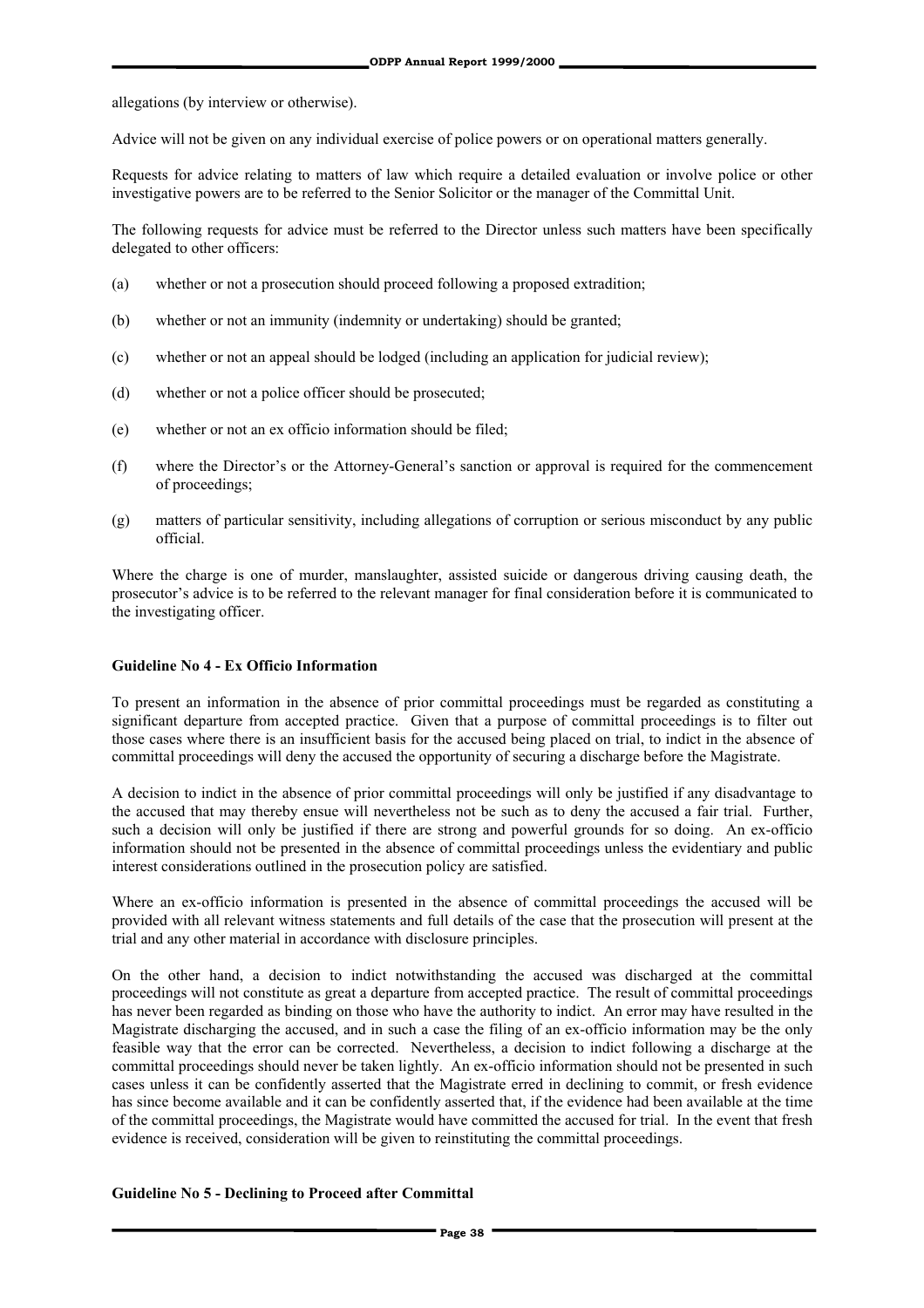After the accused has been committed for trial the question may arise whether the trial on that information should proceed. Pursuant to Section  $7(1)(e)$  of the Act, the Director has power to enter a nolle prosequi or otherwise terminate a prosecution in appropriate cases.

Notwithstanding that a committal order has been obtained, events may have occurred after the committal that make it no longer appropriate for the prosecution to proceed. Alternatively, the strength of the prosecution case may be re-assessed having regard to the course of the committal proceedings. Where a question arises as to the exercise of the power under Section 7(1)(e), it is to be determined on the basis of the criteria governing the decision to prosecute set out earlier. In the normal course, any person or agency significantly affected will be consulted before any decision is made.

A defence application may be based on the fact that the offence charged is a relatively minor one and does not warrant the time and expense involved in a trial on information. Such an application is most unlikely to receive favourable consideration if the alleged offence is one that could have been determined summarily but the accused refused to consent to the matter being dealt with in that way.

Where a decision has been made not to proceed with a trial where an information has been laid, that decision will not be reversed unless:

- (a) significant fresh evidence has been produced that was not previously available for consideration;
- (b) the decision was obtained by fraud; or
- (c) the decision was based on a mistake of fact or law;

and in all the circumstances it is in the interests of justice that the decision be reversed.

Where a trial has ended with the disagreement of the jury, consideration should always be given to whether the circumstances require a re-trial, and whether a second jury is likely to be in a better position to reach a verdict. The seriousness of the alleged offence and the cost to the community and the accused should be taken into account. If it is decided to proceed with a re-trial and the second jury also disagrees, it will only be in rare and exceptional circumstances that the accused will be required to stand trial a third time.

### **Guideline No 6 - Immunity from Prosecution**

The Director is empowered by Section 7(1)(f) of the Act to grant immunity from prosecution in appropriate cases. This power will normally be exercised in order to secure an accomplice's testimony for the prosecution.

A decision whether to call an accomplice to give evidence for the prosecution frequently presents conflicting considerations calling for the exercise of careful judgment in the light of all the available evidence. Inevitably, however, there will be instances where there is a weakness in the prosecution evidence that makes it desirable, or even imperative, for the prosecution to call an accomplice.

In conjunction with the question whether to call an accomplice the question may arise whether that accomplice should also be prosecuted. In this regard, unless the accomplice has been dealt with in respect of his or her own participation in the criminal activity the subject of the charge against the accused, he or she will be in a position to claim the privilege against self-incrimination in respect of the very matter the prosecution wishes to adduce in evidence. Where, however, an accomplice has been given an immunity under Section 7(1)(f) that immunity will override what would otherwise be an allowable claim of privilege.

In principle it is desirable that the criminal justice system should operate without the need to grant any concessions to persons who participated in alleged offences in order to secure their evidence in the prosecution of others (for example, by granting them immunity from prosecution). However, it has long been recognised that in some cases this course may be appropriate in the interests of justice. Nevertheless, an immunity under Section 7(1)(f) will only be given as a last resort. In this regard, as a general rule an accomplice should be prosecuted irrespective of whether he or she is to be called as a witness, subject of course to the usual evidentiary and public interest considerations being satisfied. Upon pleading guilty the accomplice who is prepared to co-operate in the prosecution of another can expect to receive a substantial reduction in the sentence that would otherwise have been appropriate. However, this course may not be practicable in some cases; for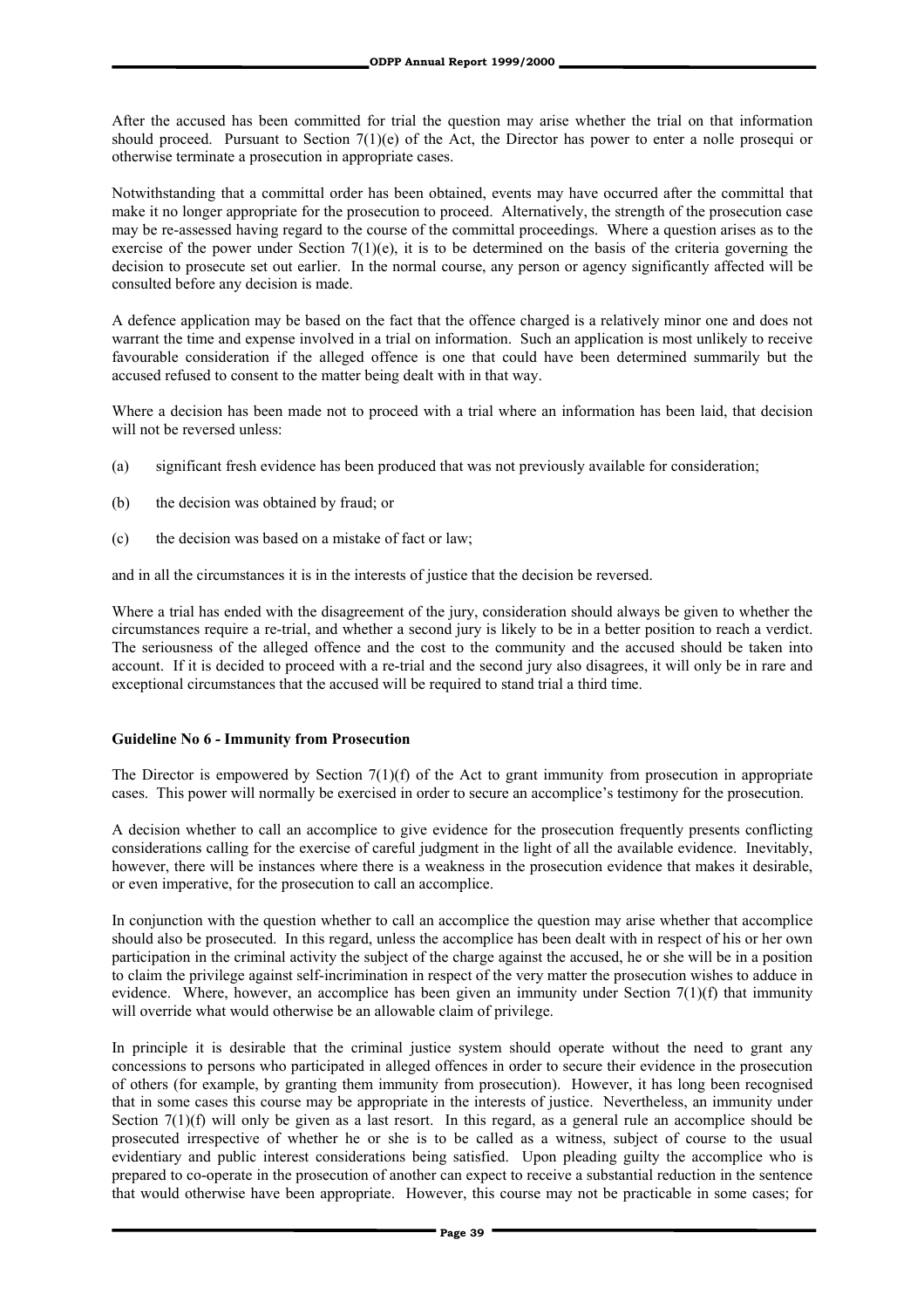example, time may not permit charges against the accomplice to proceed to conviction before the trial of the principal offender, or there may be insufficient admissible evidence to support charges against the accomplice alone.

Apart from being a course of last resort, an immunity under Section 7(1)(f) of the Act will only be given provided the following conditions are met:

- (a) the evidence that the accomplice can give is considered necessary to secure the conviction of the accused, and that evidence is not available from other sources; and
- (b) the accomplice can reasonably be regarded as significantly less culpable than the accused.

The central issue in deciding whether to give an accomplice an immunity is whether in the overall interests of justice the prosecution of the accomplice should be foregone in order to secure that person's testimony in the prosecution of another. In determining where the balance lies, the following factors will be taken into account:

- (a) the significance to a successful prosecution of the evidence which it is hoped to obtain;
- (b) the degree of involvement of the accomplice in the criminal activity in question compared with that of the accused;
- (c) whether any inducement has been offered to the person concerned;
- (d) the character, credit and previous criminal record of any accomplice concerned;
- (e) whether the accomplice concerned made, or is prepared to make, full disclosure of all facts and matters within his or her knowledge.

When an accomplice receives any concession from the prosecution in order to secure his or her evidence, whether as to choice of charge or the granting of immunity from prosecution, the terms of the agreement or understanding between the prosecution and the accomplice should be disclosed to the court.

### **Guideline No 7 - Unrepresented Accused**

The prosecutor must not advise an unrepresented accused on legal issues or the general conduct of the defence. In the event that there is evidence that the prosecutor intends leading that is arguably inadmissible this should be raised with the Trial Judge prior to the evidence being called.

All materials and witness statements must be provided in the usual manner and the accused should acknowledge receipt in writing.

Telephone communications should be kept to a minimum and recorded in writing immediately. All oral communications should be witnessed by a third party and noted in all cases. The notes should be kept on the file or with the brief.

In the event of a trial, the witnesses should be advised that the accused is unrepresented and advised of the procedures that will be adopted in the court.

### **Guideline No 8 - The Court Process**

A prosecutor must not appear in a contested matter or an ex-parte action before a judicial officer where there may be an appearance of partiality.

A prosecutor must fairly assist the court to arrive at the truth, seek impartially to have the whole of the relevant and admissible evidence placed intelligibly before the court, and assist the court with submissions of law that enable the law to be properly applied to the facts.

A prosecutor must not, by language or other conduct, seek to inflame or bias the court against the accused.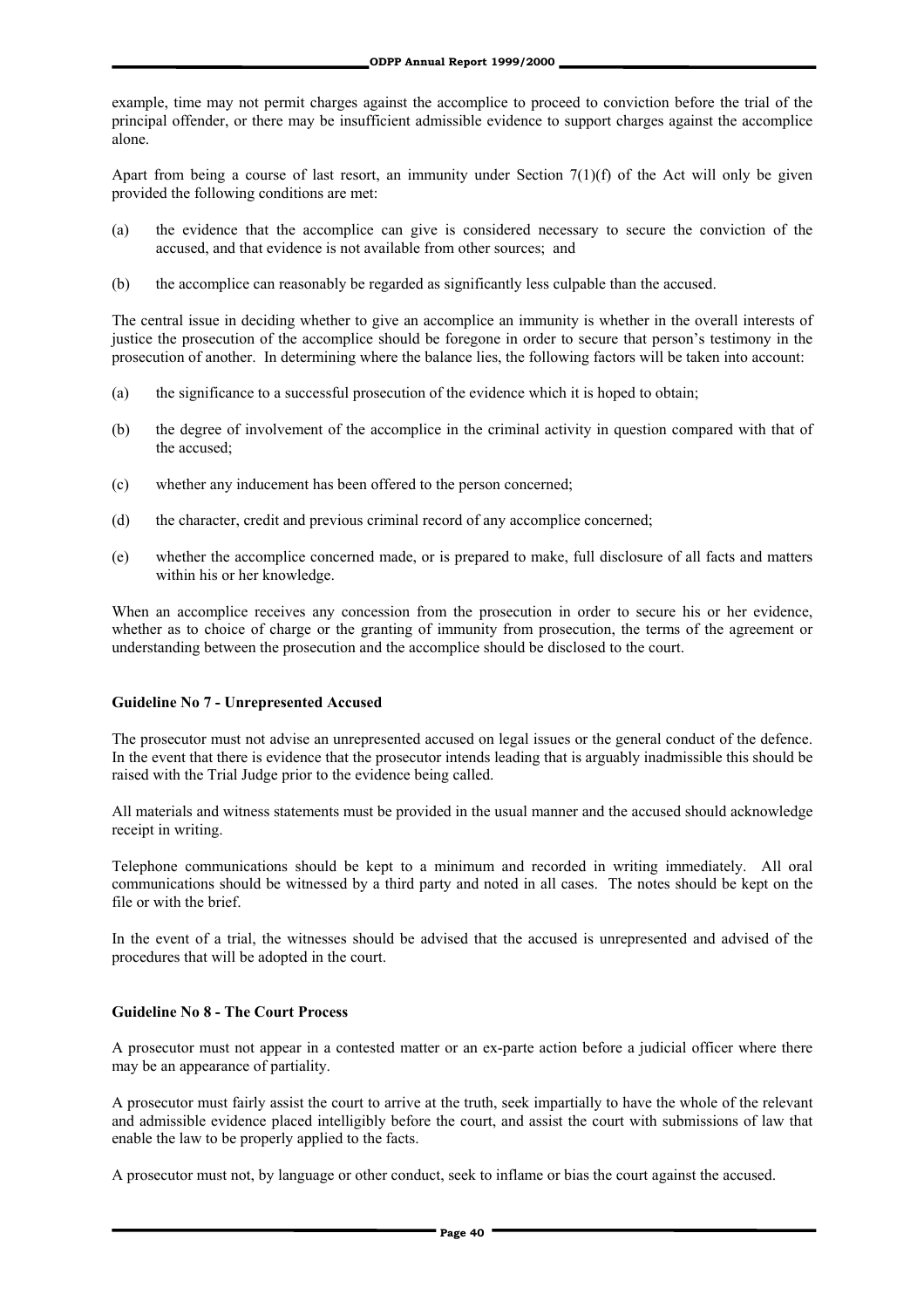A prosecutor must not argue any proposition of fact or law that is not reasonably open on the evidence and does not accurately represent the law. If there is contrary authority to the propositions being put to the court by the prosecutor, the court must be informed of them.

A prosecutor must call, as part of the prosecution case, all apparently credible witnesses whose evidence is relevant and admissible for the presentation of the complete factual case whether it supports the prosecution case or not unless:

- (a) the defence consents to the witness not being called;
- (b) the matter has been established by the calling of other evidence and there is no prejudice to the accused in not calling the witness;
- (c) the witness is, in the opinion of the prosecutor, plainly unreliable or untrustworthy;
- (d) the witness is unavailable due to serious illness, death or any other good reason.

In the event that the prosecutor declines to call a witness the defence must be informed as soon as reasonably practicable and where possible arrangements should be made to have the witness at court if the defence so request.

The prosecutor's right to challenge a juror should only be exercised if there is reasonable cause for doing so. It should never be exercised so as to attempt to select a jury that is not representative of the community as to age, sex, ethnic origin, religious belief, marital status, economic, cultural or social background.

Cross-examination of an accused as to credit or motive must be fairly conducted. Material put to an accused must be considered on reasonable grounds to be accurate and its use justified in the circumstances of the trial.

When addressing the jury or the court a prosecutor must not use inflammatory language and must at all times put an accurate and fair interpretation of the facts and the law. The prosecutor is expected to present the case fearlessly, vigorously and skillfully.

When appearing on sentence the prosecutor has an active role to play but must not seek to persuade the court to impose an improper sentence nor should a sentence of a particular magnitude be advocated. It is the duty of the prosecutor to adequately and fairly present the prosecution case on sentence and assist the court to avoid falling into appealable error.

To do this the prosecutor should where appropriate:

- (a) comply with Sections 7 and 7A of the Criminal Law (Sentencing) Act with respect to injury, loss or damage suffered by the victim;
- (b) tender the relevant antecedents of the accused;
- (c) correct any error of fact or law;
- (d) refer the court to any relevant authority or legislation that may assist in determining the appropriate sentence;
- (e) make submissions on the appropriate sentencing options that are available including non-custodial options;
- (f) acknowledge any co-operation of the accused with the law enforcement agencies when this has occurred and proved to be of value. This must be done in a manner that does not endanger the safety of the accused or prejudice the operations of those agencies.

### **Guideline No 9 - Disclosure**

Disclosure to the defence, of material that is within the possession of the prosecuting authority is one aspect of the duty to ensure that the Crown case is presented with fairness to the accused. In South Australia the extent of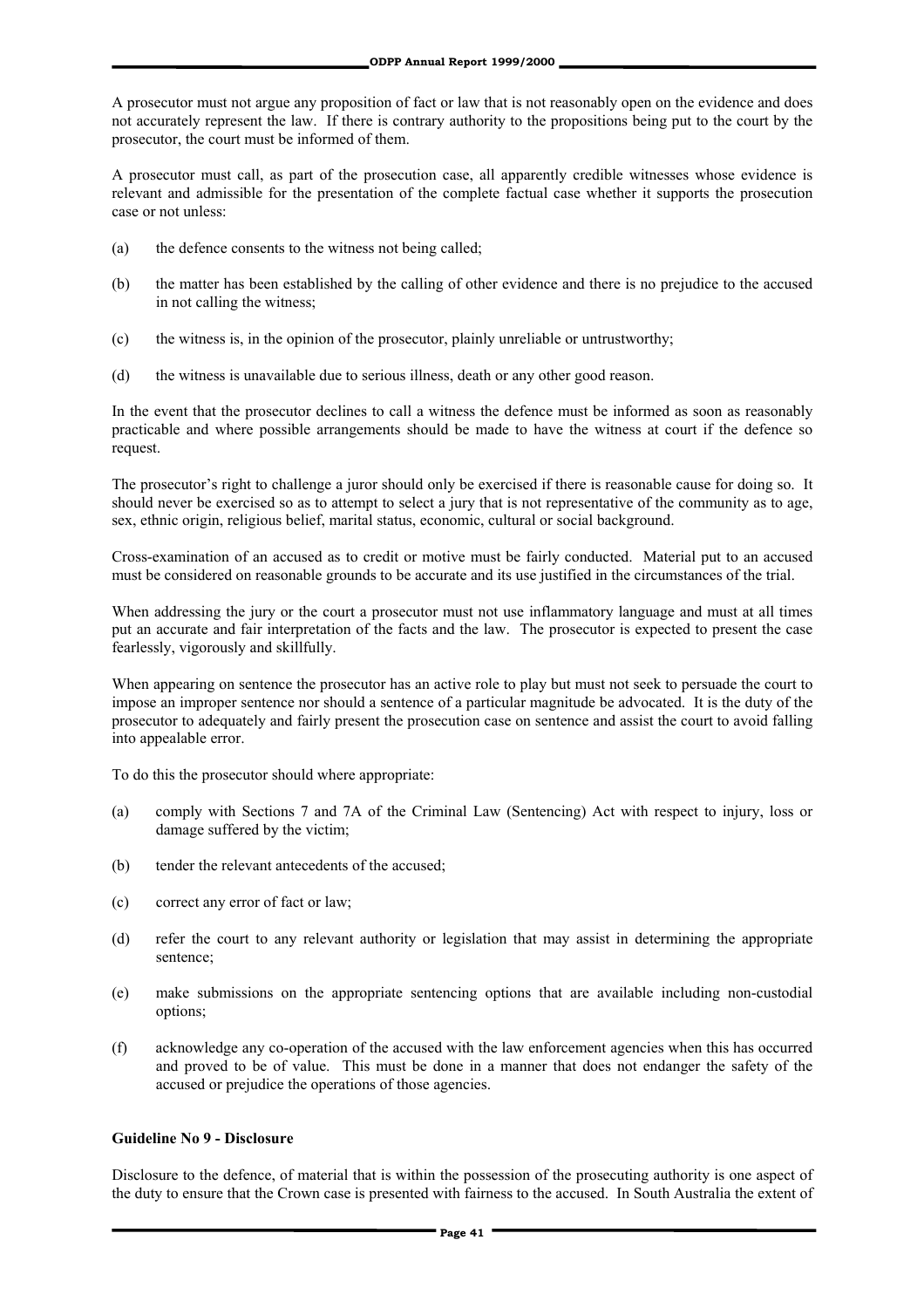the duty to disclose is determined by both statutory and common law principles.

Section 104 of the Summary Procedure Act 1921 requires the prosecution to file in the Magistrates Court in major indictable matters:

- (a) statements of witnesses for the prosecution on which the prosecutor relies as tending to establish the guilt of the accused;
- (b) copies of any documents on which the prosecutor relies as tending to establish the guilt of the accused;
- (c) a document describing any other evidentiary material on which the prosecutor relies as tending to establish the guilt of the accused together with a statement of the significance that the material is alleged to have;
- (d) any other material relevant to the charge that is available to the prosecution.

This section entails early disclosure and filing of all relevant admissible material irrespective of whether it assists the Crown case.

The common law requires wider disclosure than Section 104. The limits of this duty are not precisely delineated, but depend upon the circumstances of each case. Moreover, the duty to disclose is an ongoing one, and turns upon the matters that are realistically in issue at any time. It is acknowledged that material is often obtained or brought to the attention of the DPP, after the preliminary hearing. Prompt consideration will be given to the need to disclose such material. Furthermore, the DPP is committed to ensuring that the police deliver to the DPP a full brief, including sufficient information to enable this disclosure guideline to be properly implemented.

In the ordinary course on request disclosure will be made of the following in a prosecution for an indictable offence in the Supreme or District Court:

- (a) particulars of the accused's prior convictions;
- (b) copies of all written statements, and an opportunity to examine electronically recorded interviews of all witnesses to be called, together with a copy of any prior inconsistent statements of those witnesses;
- (c) copies of any written or electronically recorded statement obtained from the accused by a person in authority;
- (d) copies of any photographs, plans, documents or other representations which will be tendered by the prosecution at trial.
- (e) an opportunity to examine exhibits which will be tendered;
- (f) copies of statements of any expert witnesses to be called and the prosecution will facilitate an opportunity for a defence expert from the same or a similar discipline to speak with that expert, pre-trial;
- (g) copies of any warrant or any statutory authority used in the gathering of evidence to be adduced at trial;
- (h) an opportunity to inspect bank records, books of account or other records or documents relevant to the prosecution case which may not be introduced into evidence but be relied upon.

In any case where the prosecutor declines to call a witness, the defence should receive details of any material or statements which are or may be exculpatory. The defence should also receive details of the whereabouts of that witness and if requested, the prosecution should make that witness available for the defence to call.

However, the DPP recognises that a number of factors may be relevant to the extent of disclosure required in a particular prosecution. The prosecutor also has a number of obligations in relation to the material that comes into his or her possession. These obligations include a need to consider whether documents are within the power of the prosecution to disclose and whether there are any immunities or privilege that should be claimed by the prosecution or individuals.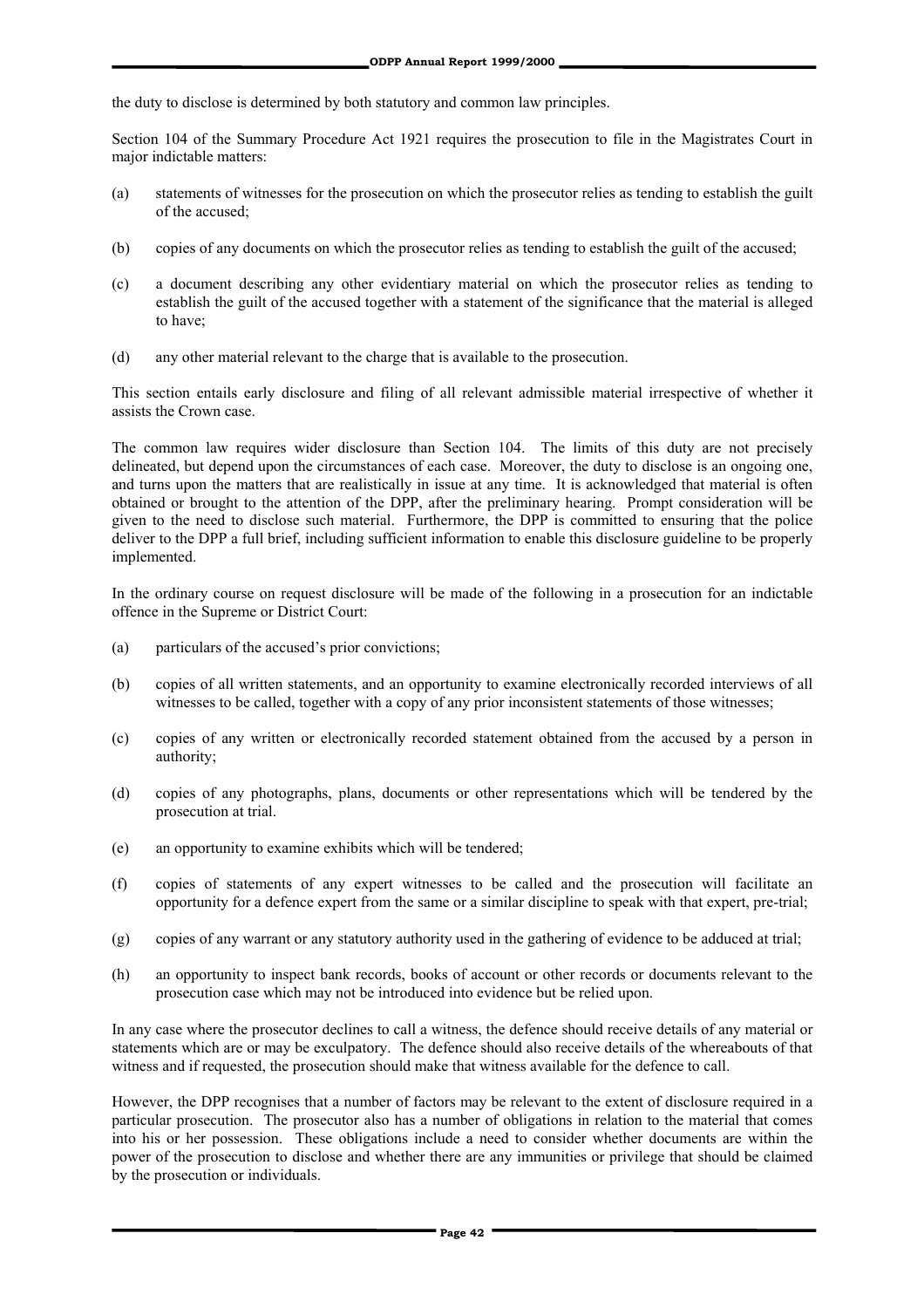In addition to the above the prosecutor should also consider the following factors in respect of any material for which disclosure is contemplated or requested:

- (a) whether the material is relevant;
- (b) whether the material may divulge the identity of an informer;
- (c) whether the material is subject to legal professional privilege;
- (d) whether the material could prejudice the investigation, or facilitate the commission, of other offences;
- (e) whether the material was supplied to the police, or other authority, upon an expectation that the material would remain confidential;
- (f) whether the material could divulge confidential police methods or the internal workings of the police, or other authorities;
- (g) whether the material relates to National or State security;
- (h) whether disclosure of the material could tend to endanger, prejudice, or embarrass any person;
- (i) whether there is any apparent, or demonstrated, legitimate forensic purpose for the defence to have access to the material.

The extent to which any of these factors will affect the decision whether or not to disclose particular material will vary. Application of these factors will always be subject to the over-riding duty to ensure that the Crown case is presented with fairness.

### **Guideline No 10 - Media Contact**

No public comment is to be made without the Director's, or his designated representative's, approval in relation to matters that are the subject of criminal proceedings or that have been referred to the Office for an opinion in relation to potential criminal proceedings. All media contact should be referred to the Director's office.

#### **Guideline No 11 - Vulnerable Witnesses**

When dealing with witnesses under 16 years of age, a person who suffers from an intellectual disability, a victim of an alleged sexual offence or a person who is at some special disadvantage, consideration must be given to the provisions of Section 13 of the Evidence Act 1929. In cases where the section might apply, a witness should be advised of the options that are available under the Evidence Act including a screen, closed circuit television, a court companion and a closed court. If the section is applicable to a witness the application should be made after consulting with the witness where possible prior to the commencement of the trial.

The prosecutor with the conduct of the file should make the application not withstanding any forensic advantage that is perceived in not making the appropriate arrangements.

Consideration must be given in the early stages of contact with the victim to involvement by the Witness Assistance Service (WAS). If a witness wishes to have a court companion and is unable to obtain the services of a suitable person, the Witness Assistance Service will either make arrangements in consultation with the prosecutor or refer the witness to Victim Support Services.

### **Guideline No 12 - Victims of Crime**

In all dealings with victims of crime due regard must be had by all members of the Office to the *Declaration of Victim's Rights* (Annexure A). This is a direction given by the Attorney-General pursuant to the Director of Public Prosecutions Act.

Consideration must be given in the early stages of contact with the victim, and/or their families, to involvement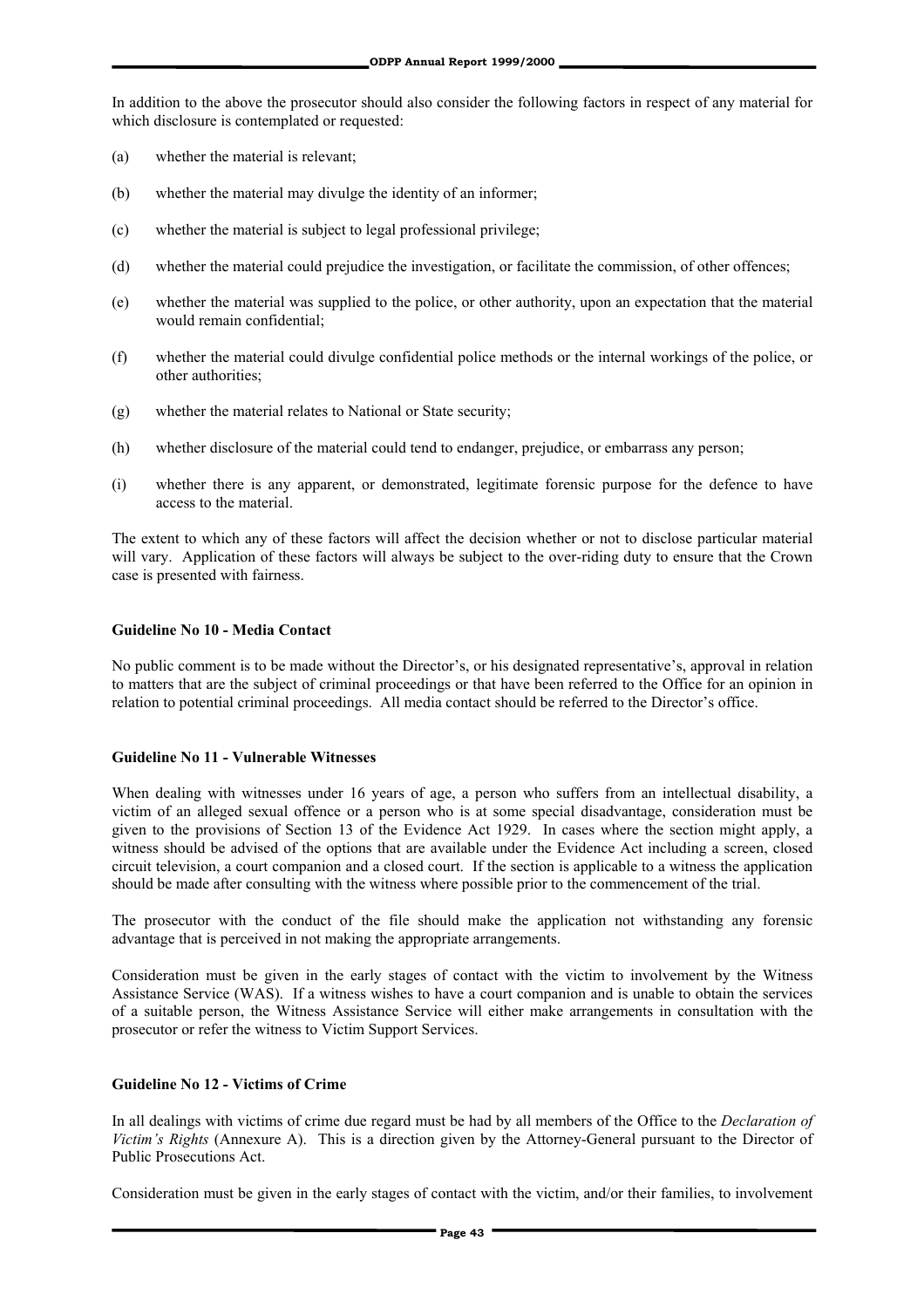in the case by the Witness Assistance Service (WAS). In all appropriate cases they should be advised of the service provided by the WAS and where necessary referred to it. Contact will then be made by a Witness Assistance Officer (WAO) directly with the victim.

Information as to the proceedings and the victim's role must be given at an early stage and there is a continuing obligation to keep the victim informed. Where possible, information about the proceedings and the legal implications should be given by the prosecutor. An effort must be made to minimise the number of staff members with responsibility for contacting the victim and handling the file.

Parents of child victims must be given adequate information about the legal system and the impact upon children in order to make informed decisions. The views of parents or caregivers must always be given appropriate consideration by the prosecutor and where possible their views should be accorded significant weight. However, the public interest must at all times be the paramount consideration.

Prosecutors should ensure that an adequate victim impact statement has been prepared and that it contains relevant material to assist the Court in the sentencing process. They must also ensure that victims are aware of their right to present the statement orally if they wish. Victims should be advised of the procedure for giving the statement orally and appropriate arrangements made for them to do so.

Victims must be informed of the outcome of finalised court proceedings in a timely fashion.

#### **Guideline No 13 - Victim Impact Statement**

Victim impact statements (VIS) should be prepared prior to trial by the person who is eligible to submit it to the court. The statements may be in the written form or presented verbally to the court. Victims should be advised of their right to give a verbal presentation to the court. VIS should usually be prepared prior to the first arraignment. In the event of complex matters or cases in which the victims require further time they must be completed expeditiously so as not to delay the sentencing process.

A victim may prepare a statement to be read to the court. All victims must be advised of the following if they wish to prepare and submit this statement:

- (a) The statement must be prepared in writing and provided to the DPP. The statement will then be provided to the Sentencing Judge who will then appoint a time for it to be read to the court It may be read by the victim or by a person nominated by the court;
- (b) the court will not be closed to the public (unless an order of the Court is made);
- (c) the prosecutor can apply for a closed court and/or a suppression order in appropriate cases;
- (d) the statement will not be disclosed to the defence prior to conviction unless it contains inconsistencies that go to a material matter. In the event of such inconsistencies the usual practice of disclosure should be adopted;
- (e) the victim may amend the statement at any time prior to it being read to the court;
- (f) the victim may withdraw the statement at any time in accordance with the Rules of Court.

A copy of the VIS will only be provided to defence counsel or to an unrepresented accused with an undertaking that the document is not reproduced in any way without the consent of the DPP. The document must be returned to the DPP upon request.

#### **Guideline No 14 - Prosecution Appeals**

The prosecution has a right to appeal in certain circumstances. This right will always be exercised with restraint and only where there is a reasonable prospect of success.

#### *Appeals against sentence*

In The Queen v Osenkowski (1982) 30 SASR 212 King CJ made the following observations concerning the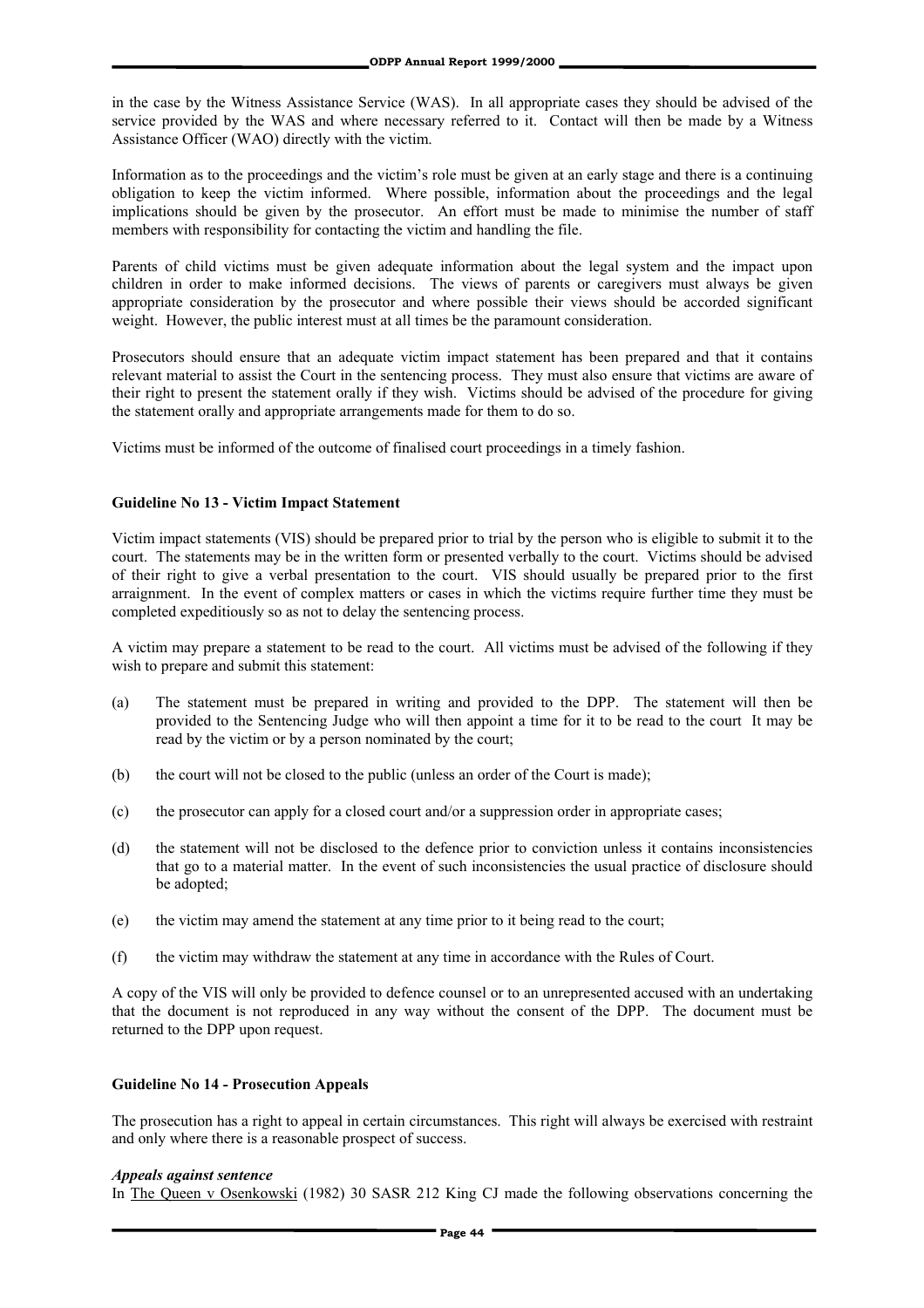role of prosecution appeals against sentence:

 "*It is important that prosecution appeals should not be allowed to circumscribe unduly the sentencing discretion of judges. There must always be a place for the exercise of mercy where a judge's sympathies are reasonably excited by the circumstances of the case. There must always be a place for the leniency which has traditionally been extended even to offenders with bad records when the judge forms the view, almost intuitively in the case of experienced judges, that leniency at that particular stage of the offender's life might lead to reform. The proper role for prosecution appeals in my view, is to enable the courts to establish and maintain adequate standards of punishment for crime, to enable idiosyncratic views of individual judges as to particular crimes or types of crime to be corrected, and occasionally to correct a sentence which is so disproportionate to the seriousness of the crime as to shock the public conscience*."

This passage is reflective of the care with which the Director of Public Prosecutions must approach the question whether to institute an appeal against sentence.

The prosecution's right to appeal against sentence should be exercised sparingly, and it is the policy of the Director of Public Prosecutions not to institute such an appeal unless it can be asserted with some confidence that the appeal will be successful.

In considering a prosecution appeal against sentence it is to be borne in mind that the sentence for a specific offence will vary according to its nature, the circumstances of its commission, the antecedents of the prisoner, and the effect on the victim. Consequently, for any given offence there exists a range of legitimate penalty options. An appellate Court will not interfere with the exercise of a Judge's or Magistrate's sentencing discretion unless an error in the exercise of that discretion can be demonstrated. In practical terms the Court must be satisfied that the sentence imposed falls clearly outside the appropriate penalty range and may consequently be characterised as manifestly inadequate. Mere disagreement with the sentence passed is insufficient. The High Court decisions are clear that there must be a matter of principle to be established by the appeal in relation to the matter of the sentence Everett and Phillips v R [1994] 181 CLR 295.

#### *Magistrates Appeals*

The Office conducts appeals from the Magistrates Court to the Supreme Court on indictable offences. The prosecution has a right to appeal against acquittal where there has been an error of law or fact by the Magistrate. These appeals are only instituted on rare occasions and in accordance with the authorities. The same considerations apply to appeals against sentence brought by the prosecution for a sentence imposed by a Magistrate or a Judge. This was confirmed by the Full Court in Police v Cadd (1997) 69 SASR 150.

#### *Case Stated*

There is no right of appeal against a verdict of acquittal in the District or Supreme Court. However the prosecution can apply to the court during the trial or sentencing process, or after an acquittal, for the court to refer a question of law for consideration to the Full Court. This power should be exercised sparingly. The Director of Public Prosecutions should not seek to have a question of law referred to the Full Court unless it can be asserted with some confidence that the Court will answer the question in the manner sought by the prosecution. The question of law must be of sufficient importance to require the attention of the Full Court.

### **CONCLUSION**

This statement does not attempt to cover all questions that can arise in the prosecution process and the role of the prosecutor in their determination. It is sufficient to state that throughout a prosecution the prosecutor must conduct himself or herself in a manner which will maintain, promote and defend the interests of justice, for in the final analysis the prosecutor is not a servant of government or individuals. He or she is a servant of justice. At the same time it is important not to lose sight of the fact that prosecutors discharge their responsibilities in an adversarial context. Accordingly, while the case must at all times be presented to the court fairly and justly, the community is entitled to expect that it will also be presented fearlessly, vigorously and skillfully.

This statement will be kept under review, and any changes will be made public.

### *ANNEXURE A*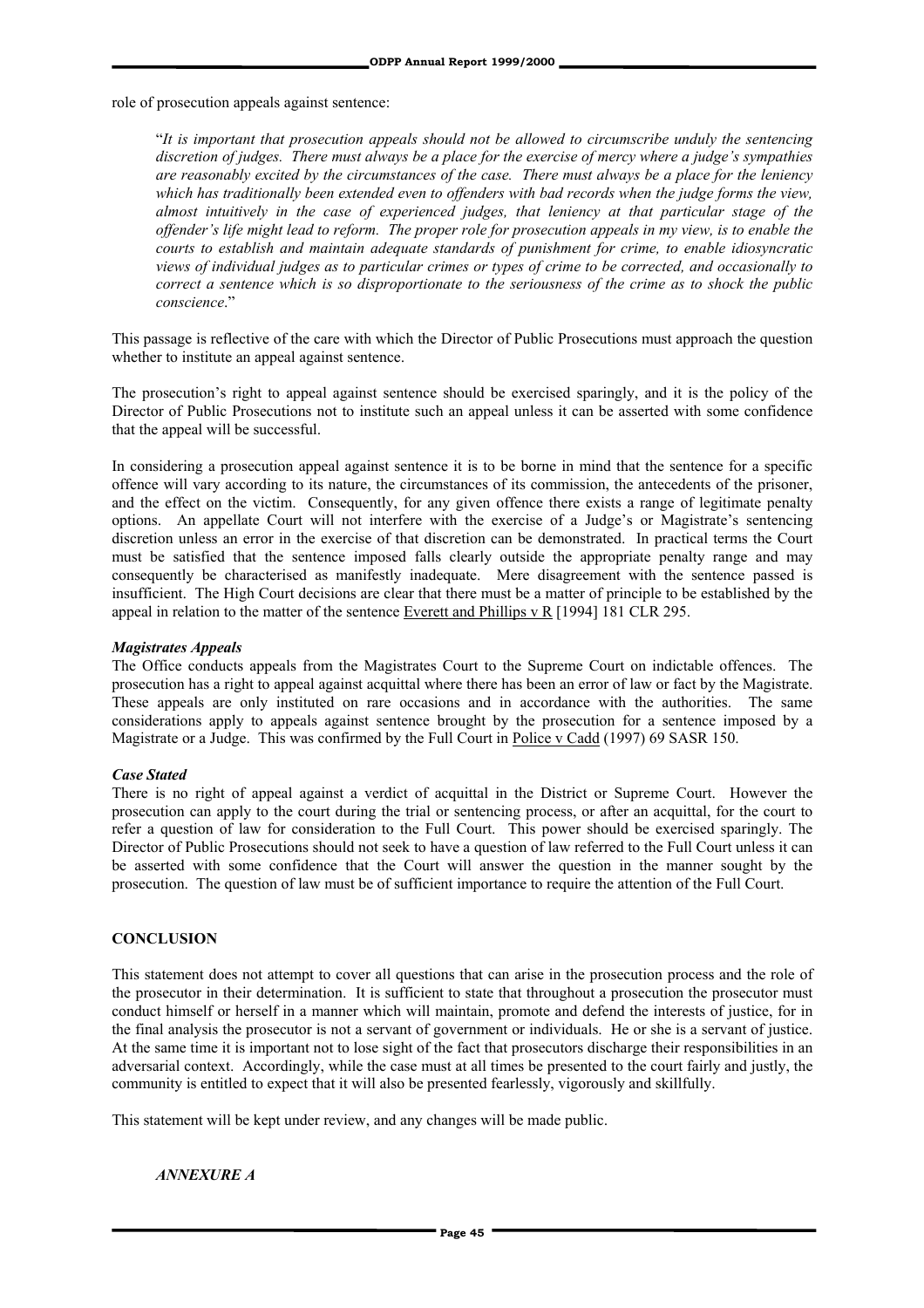**DECLARATION OF VICTIM'S RIGHTS - See Appendix A of this Report.**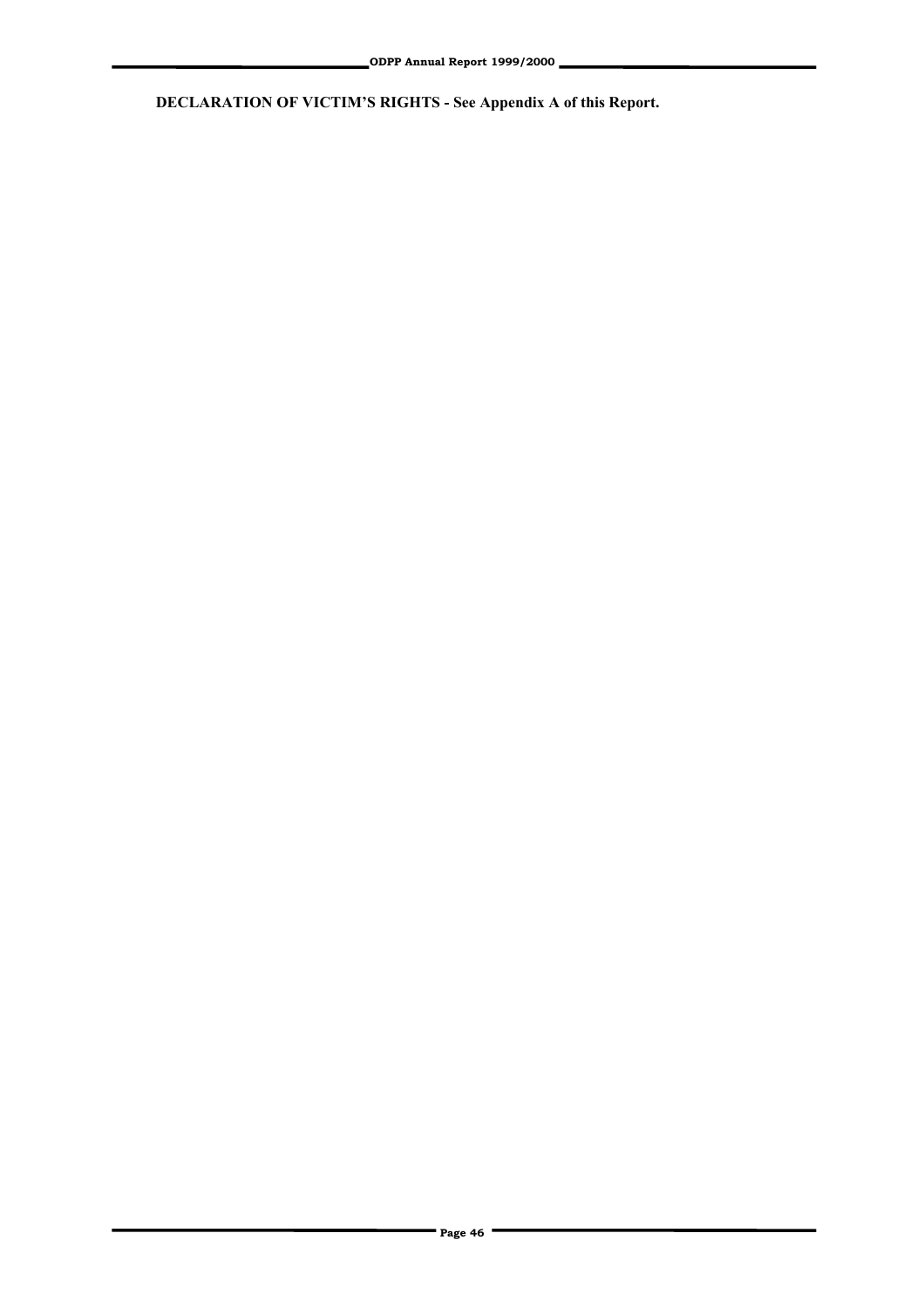*ANNEXURE B* 

### **DIRECTOR OF PUBLIC PROSECUTIONS ACT 1991**

### **SUMMARY OF PROVISIONS**

- 1. Short title
- 2. Commencement
- 3. Interpretation
	- 4. Director of Public Prosecutions
- 5. Acting Director
- 6. Office of the Director
- 6A. Delegation
- 7. Powers of Director
- 8. Consultation 9. Independence of Director
	- 9. Investigation and report<br>10. Investigation and report
- 11. Directions and guidelines by Director
- 12. Annual reports
- 13. Saving provision
- 14. Regulations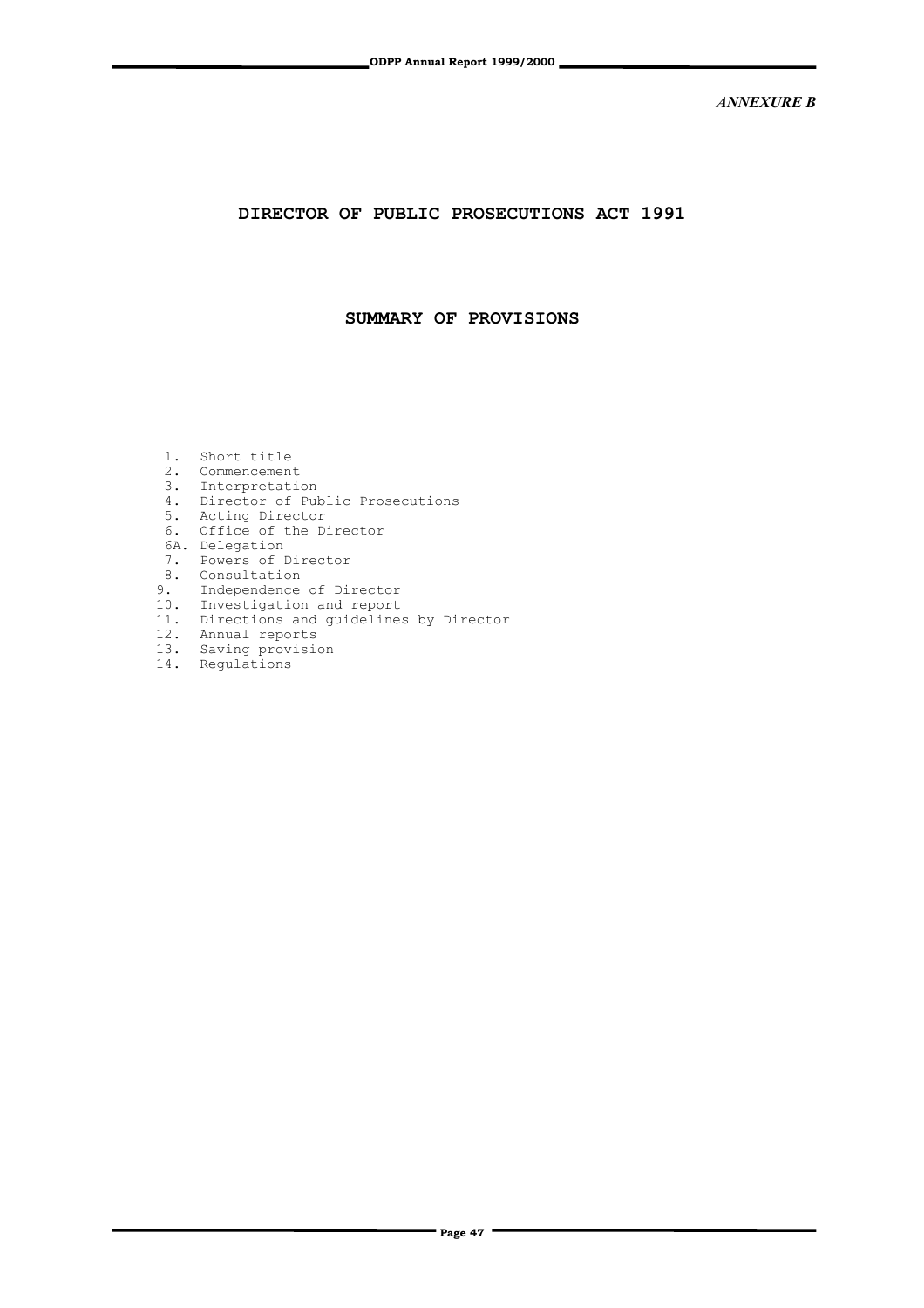#### **DIRECTOR OF PUBLIC PROSECUTIONS ACT 1991**

**An Act to establish the Office of Director of Public Prosecutions; to make consequential amendments to certain Acts; and for related purposes.**

The Parliament of South Australia enacts as follows:

#### **Short title**

**1.** This Act may be cited as the *Director of Public Prosecutions Act 1991*.

### **Commencement**

**2.** This Act will come into operation on a day to be fixed by proclamation.

#### **Interpretation**

**3.** In this Act—

 "**Director**" means the Director of Public Prosecutions and includes a person acting in the position of Director of Public Prosecutions;

"**Office**" means the Office of the Director of Public Prosecutions.

#### **Director of Public Prosecutions**

**4. (**1) There will be a Director of Public Prosecutions.

- (2) The Director will be appointed by the Governor.
- (3) A person is not eligible for appointment as the Director unless he or she is a legal practitioner of at least seven years standing.
- (4) The Director will be appointed—
	- *(a)* for a term of office of seven years; and
	- *(b)* on terms and conditions determined by the Governor.
- (5) At the expiration of a term of office, the Director will be eligible for re-appointment.
- (6) The Director must inform the Attorney-General in writing of—
	- *(a)* any direct or indirect pecuniary interest that the Director has or acquires in any business, or in any body corporate carrying on a business, in Australia or elsewhere; and
	- *(b)* any other direct or indirect interest that the Director has or acquires that conflicts, or may conflict, with the Director's duties.
- (7) The Director must not—
	- *(a)* engage in legal practice outside the duties of his or her office; or
	- *(b)* engage, without the consent of the Attorney-General, in any other remunerated employment.
- (8) The Governor may terminate the Director's appointment if the Director—
	- *(a)* is guilty of misbehaviour; or
	- *(b)* becomes physically or mentally incapable of carrying out official duties satisfactorily; or
	- *(c)* becomes bankrupt or applies to take the benefit of a law for the relief of bankrupt or insolvent debtors; or
	- *(d)* is absent, without leave of the Attorney-General, for 14 consecutive days, or for 28 days in any period of 12 months; or
	- *(e)* contravenes or fails to comply with subsection (6) or (7).
- (9) Except as provided in subsection (8), the Director's appointment cannot be terminated.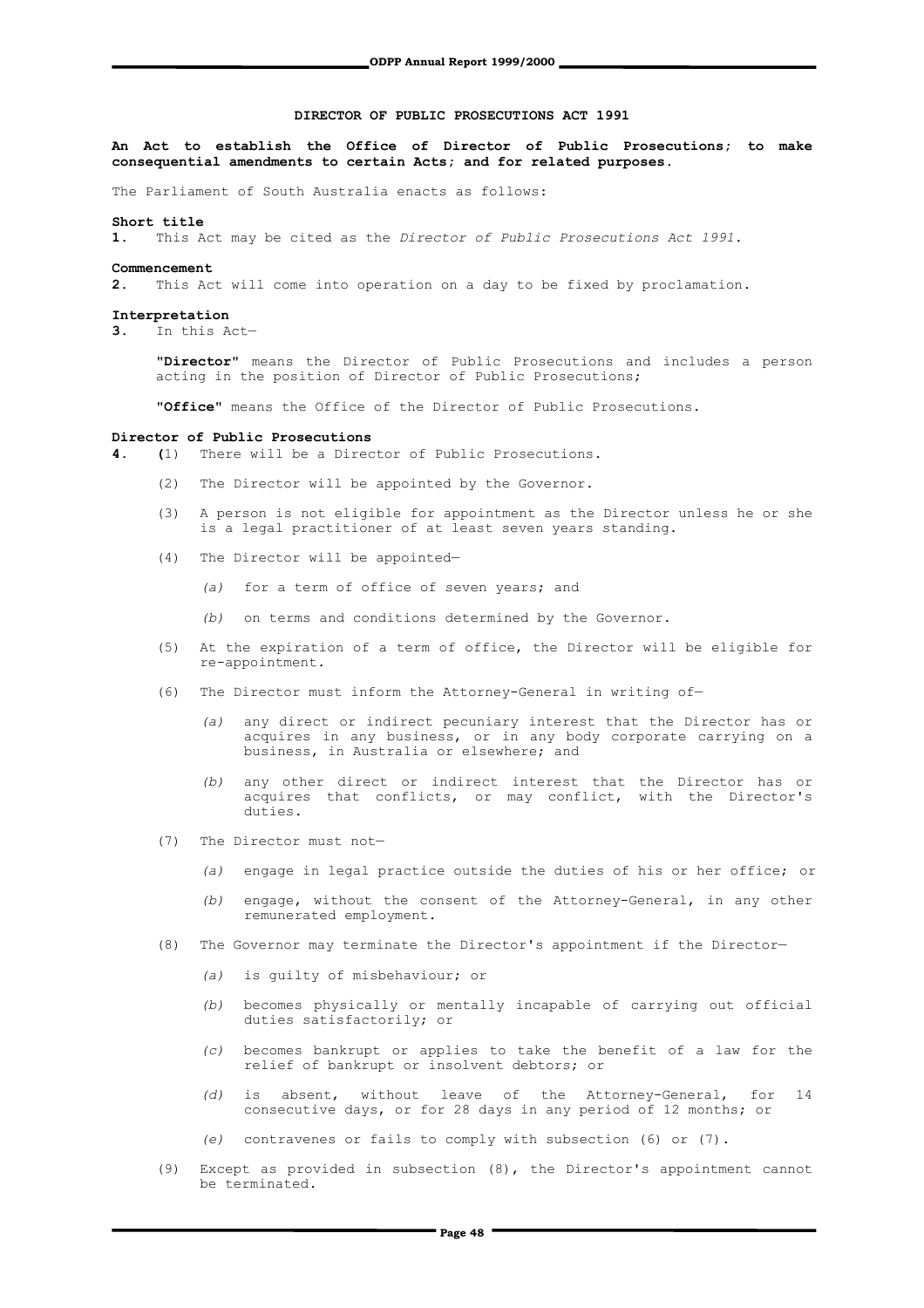#### **Acting Director**

- **5.** (1) If the Director is temporarily absent, or the Director's position is temporarily vacant, the Attorney-General may assign a suitable person to act in the Director's position during the temporary absence or vacancy.
- (2) A person is not eligible to act in the Director's position unless he or she is a legal practitioner of at least seven years standing.
	- (3) The terms on which a person is assigned to act in the Director's position will be as determined by the Attorney-General.

#### **Office of the Director**

- **6.** (1) The Office of the Director of Public Prosecutions is established.
	- (2) The Office consists of—
		- *(a)* the Director of Public Prosecutions; and
		- *(b)* any persons assigned under the *Government Management and Employment Act 1986* to work in the Office.
	- (3) The Director has the administration and control of the Office.

\* \* \* \* \* \* \* \* \* \*

#### **Delegation**

- **6A.** The Director may, by instrument in writing, delegate to any suitable person any of the director's powers or functions under this Act but such a delegation—
	- *(a)* is revocable at will; and
	- *(b)* does not prevent the Director from acting personally in the matter.

#### **Powers of Director**

- **7.** (1) The Director has the following powers:
	- *(a)* to lay charges of indictable or summary offences against the law of the State;
	- *(b)* to prosecute indictable or summary offences against the law of the State;
	- *(c)* to claim and enforce, either on behalf of the Crown or other persons, civil remedies that arise out of, or are related to, prosecutions commenced by the Director;
	- *(d)* to take proceedings for or in relation to the confiscation of profits of crime;
	- *(da)* to institute civil proceedings for contempt of court;
	- *(e)* to enter a *nolle prosequi* or otherwise terminate a prosecution in appropriate cases;
	- *(f)* to grant immunity from prosecution in appropriate cases;
	- *(g)* to exercise appellate rights arising from proceedings of the kind referred to above:
	- *(h)* to carry out any other function assigned to the Director by regulation;
	- *(i)* to do anything incidental to the foregoing.
- (2) The Attorney-General may, by notice in the *Gazette*, transfer to the Director any powers or functions of the kind referred to above, or any power to consent to a prosecution, vested in the Attorney-General by an Act passed before the commencement of this Act.
	- (3) A person who has power to consent to a prosecution, or to allow an extension of the period for commencing a prosecution, for an offence of a particular kind under the law of the State may, by notice in the *Gazette*, delegate that power to the Director.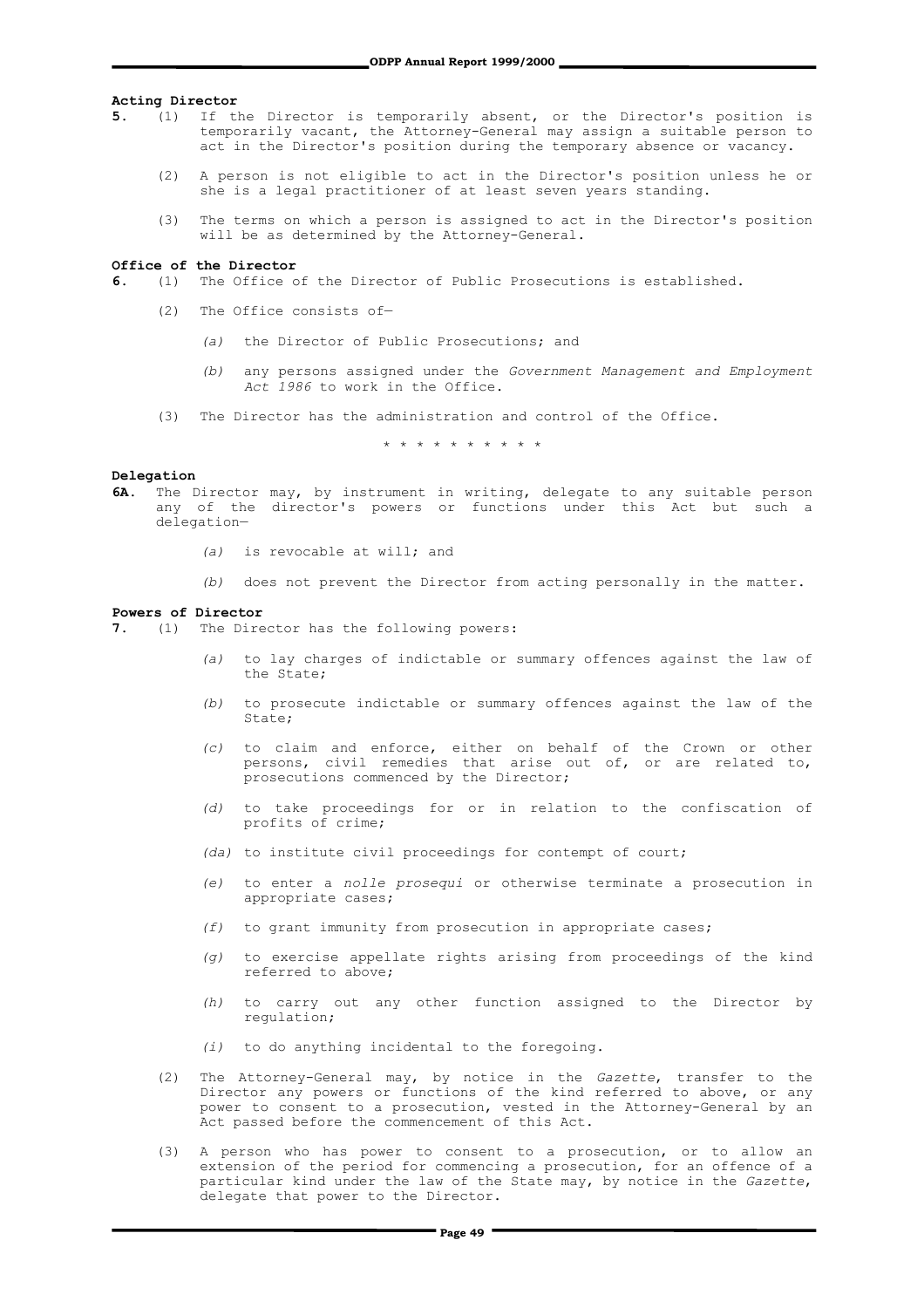- (4) A delegation under subsection (3)—
	- *(a)* is revocable by subsequent notice in the *Gazette*; and
	- *(b)* does not prevent the person from acting personally in a matter,

 but, once a decision on a particular matter has been made by the Director in pursuance of a delegation, the delegator is bound by that decision.

- (5) A document apparently signed by the Director and stating that the Director consents to a particular prosecution or that the Director allows a specified extension of the period for commencing a particular prosecution is to be accepted, in the absence of proof to the contrary, as proof of the fact so stated.
- (6) Where an information or complaint charging an offence is apparently signed by the Director or a person acting on the Director's authorisation, the information or complaint will, in the absence of proof to the contrary, be taken to have been duly signed by or on behalf of the Director.
- (7) In any legal proceedings, the Director may appear personally or may be represented by a member of the staff of the office who is a legal practitioner or by counsel or solicitor (including the Crown Solicitor or the Solicitor-General).
	- (8) Details of any notices published under this section must be included in the Director's annual report.

#### **Consultation**

- **8.** (1) The Director must, if requested to do so by the Attorney-General, consult with the Attorney-General with respect to the exercise of the Director's powers or functions.
	- (2) The Attorney-General must, if requested to do so by the Director, consult with the Director with respect to the exercise of the Director's powers or functions.

#### **Independence of Director**

- **9.** (1) Subject to this section, the Director is entirely independent of direction or control by the Crown or any Minister or officer of the Crown.
	- (2) The Attorney-General may, after consultation with the Director, give directions and furnish guidelines to the Director in relation to the carrying out of his or her functions.
	- (3) Directions or guidelines under this section—
		- *(a)* must, as soon as practicable after they have been given, be published in the *Gazette*; and
		- *(b)* must, within six sitting days after they have been given, be laid before each House of Parliament.
	- (4) Subsection (3) need not be complied with in relation to directions or guidelines under this section relating to individual matters if, in the opinion of the Attorney-General, disclosure may be prejudicial to an investigation or prosecution, but, in that case, the directions or guidelines must be published in the *Gazette*, and laid before each House of Parliament, as soon as practicable after the matter is determined or otherwise completed.
	- (5) If the Attorney-General is satisfied that disclosure under this section would place human life or safety at risk or cause some other form of severe prejudice to any person, the Attorney-General may withhold material from disclosure so far as necessary to avoid that consequence.

#### **Investigation and report**

**10.** The Commissioner of Police must, so far as it is practicable to do so, comply with any request from the Director to investigate, or report on the investigation of, any matter.

#### **Directions and guidelines by Director**